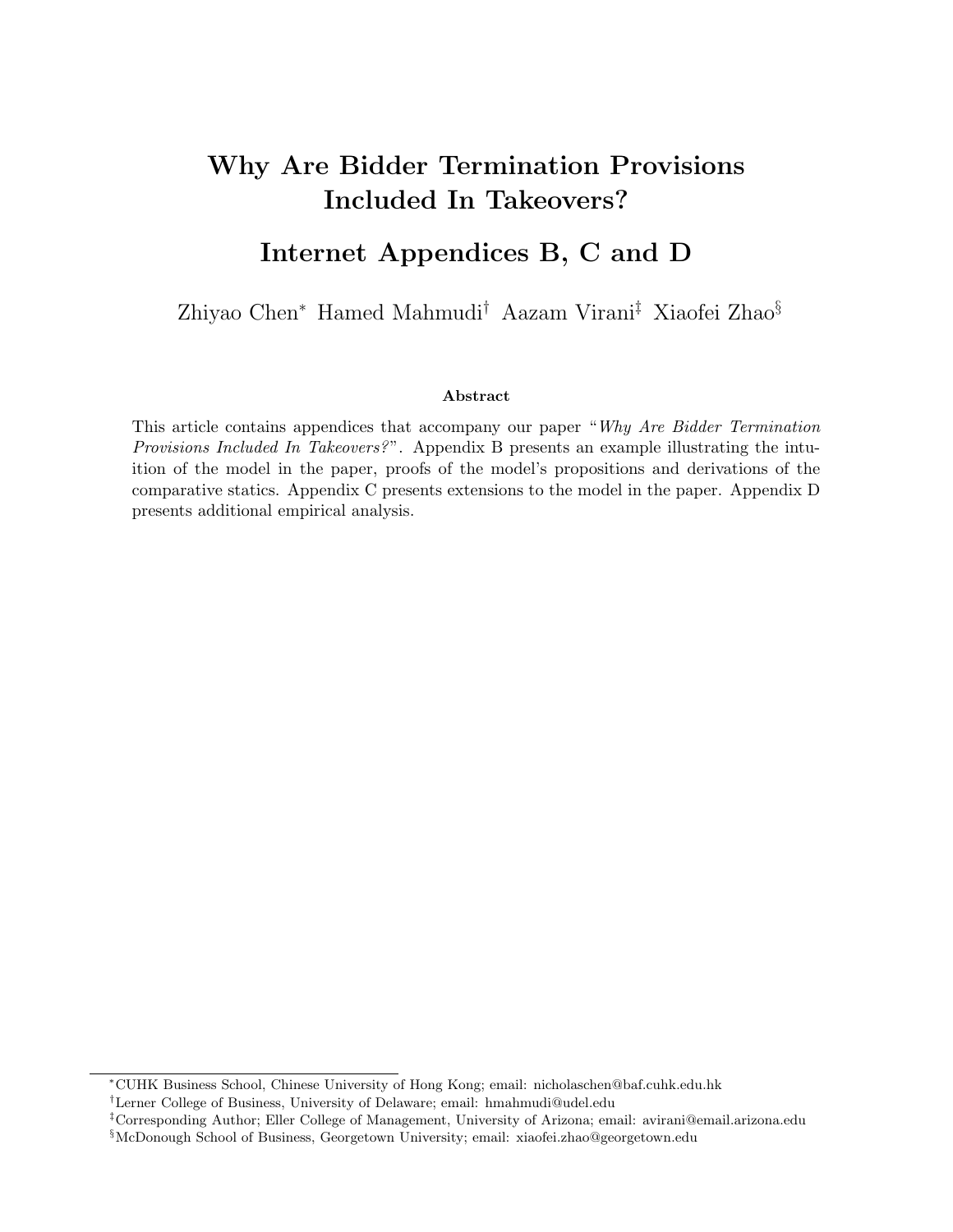# Internet Appendix B - Model Example, Proofs and Comparative Statics

This appendix presents an example illustrating the intuition of our model in Section 2 of our paper, proofs of the propositions and derivations of the comparative statics. We follow the notation used in the paper.

## B.1 Model Simple Example

This section presents a simple example that illustrates the intuition of the model in Section 2 of our paper. A bidder and target agree today on a cash takeover that is to be completed after one period. A "good" and "bad" state of nature occur in the next period with equal probability. There is no discounting and both parties have equal bargaining power. The values of the target's assets under the bidder's control and under the target's existing management's control are as follows

|            |     | Target firm value Under bidder's control Under existing management |
|------------|-----|--------------------------------------------------------------------|
| Good state | 100 | 70                                                                 |
| Bad state  | 50  | 60                                                                 |

In practice, absent a bidder termination provision, a bidder is highly constrained in its ability to terminate a takeover. We assume therefore, that if the deal does not include a bidder termination provision the bidder cannot terminate it. Then, the total expected payoff of the target and bidder (i.e. the total expected value created by the takeover) is

 $Payoff(Total) = 0.5(100 - 70) + 0.5(50 - 60) = 10$ 

We incorporate gain-sharing by letting this total payoff be shared by the bidder and target, who have equal bargaining power and thus each receive  $Payoff(Target) = Payoff(Bidden) = 5.$ 

Next we consider the inclusion of a bidder termination provision. Let  $K$  denote the price paid upon completion of the deal and  $P$  denote the termination fee paid by the bidder if it terminates the deal. An optimal price and bidder termination fee ensure that the bidder's payoff from termination in the bad state,  $-P$ , exceeds its payoff from completion,  $50 - K$ . Therefore, the optimal price and termination fee must satisfy the inequality  $50 - K < -P$  or  $P < K - 50$ .<sup>1</sup>

<sup>&</sup>lt;sup>1</sup>If there were infinitely many states, setting this constraint to an equality would yield a threshold state  $P = K - 50$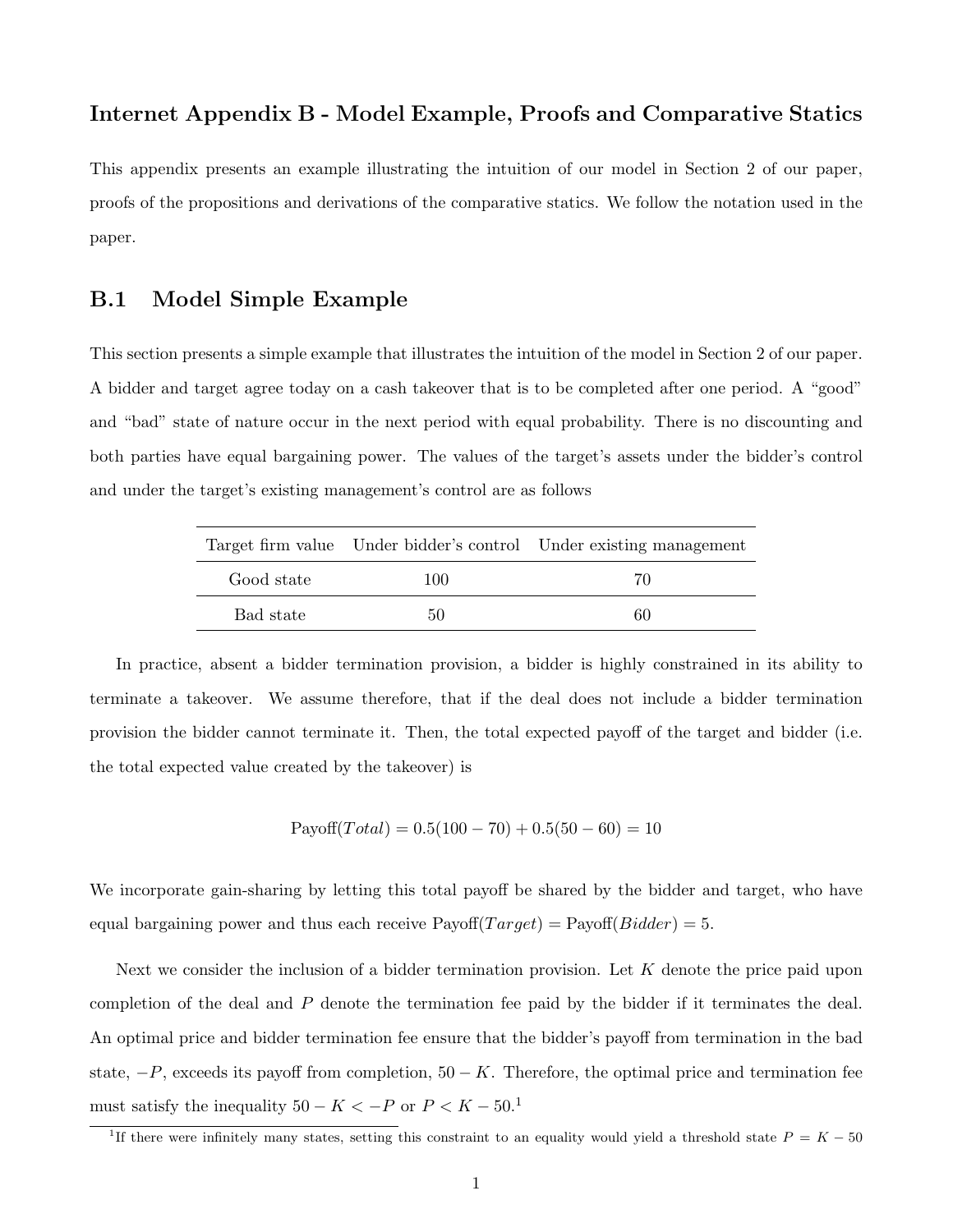Next, we consider the combined expected payoff with a bidder termination provision. If the bidder completes the deal in the good state and terminates it in the bad state, the payoffs are

Payoff(*Target*) = 
$$
0.5(K - 70) + 0.5P = 0.5(K + P) - 35
$$
  
Payoff(*Bidder*) =  $0.5(100 - K) - 0.5P = 50 - 0.5(K + P)$ .

The total expected payoff,  $Payoff(Total) = 15$ , is higher than the payoff without a bidder termination provision (10). As the bidder and target equally share the total expected payoff, they are each better off with inclusion the provision, with a payoff of 7.5, than without it with payoff 5. This illustrates that a bidder termination provision can create value — this value arises from variation in the value of the target firm's assets to the bidder and the target's existing management under different scenarios. It also illustrates the bidder termination fee must be set optimally in order for the provision to create value.

At first glance it may appear that inclusion of a bidder termination provision is always weakly sociallyoptimal but this is not the case. Unlike a social-planner, a bidder will not base its termination decision on the total expected payoff. Instead, it evaluates termination by comparing its own payoff from completion (the value of the target to it net of the offer price) to the cost of paying the termination fee. Therefore the bidder may terminate even when the target is worth more to it than as a stand-alone firm. This will decrease the total expected payoff ex-ante. The inclusion of a bidder termination provision therefore creates a trade-off and it is not obvious if a bidder termination provision is ex-ante optimal. We illustrate this below with a modification.

Suppose that the target's value to the bidder in the bad state were 70 instead of 50 (i.e. the target is now worth more under the bidder's control in the bad state), all else remaining the same. Absent a termination provision, the total expected payoff is  $Payoff(Total) = 0.5(100-70) + 0.5(70-60) = 20$ , with the target and bidder each receiving 10. With inclusion of a termination provision, total and individual payoffs remain unchanged at 15 and 7.5.<sup>2</sup> Now, including a termination provision does not create value. Even though the target is worth more under the bidder's control in the bad state (i.e. completion is optimal), the bidder will terminate in the bad state as it has a higher payoff from doing so. If the value of the target is always higher under the bidder's control than under the existing management's control as is the case here, then inclusion of the provision is never optimal.

where the bidder would terminate the deal in states where the completion payoff is below the threshold state payoff. <sup>2</sup>This requires the price and termination fee to satisfy  $P < K - 70$ .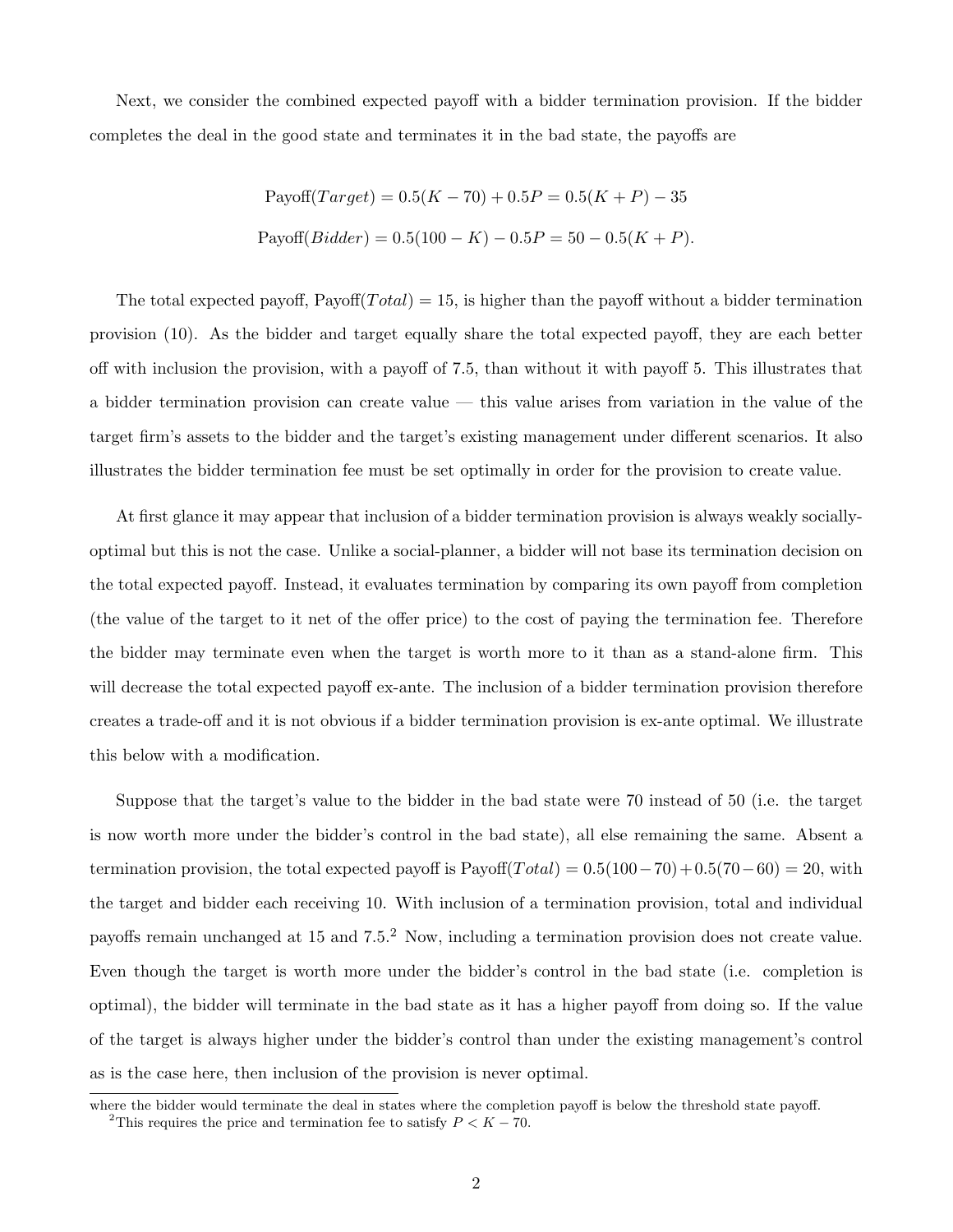This example illustrates that inclusion of a bidder termination provision is not always optimal. Whether it is optimal depends ultimately on how likely it is for the target's value to the bidder to fall below the stand-alone value. The model in Section 2 of our paper analyses what factors determine the optimality of a bidder termination provision. The model proofs are presented in the next section.

## B.2 Proof of Proposition 1

$$
\frac{dS_{B,t}}{S_{B,t}} = \mu_B dt + \sigma_B dW_{B,t}
$$

$$
\frac{dS_{M,t}}{S_{M,t}} = \mu_M dt + \sigma_M dW_{M,t}
$$

where  $\mu_B$ ,  $\mu_M$ ,  $\sigma_B$ ,  $\sigma_M$  are drifts and volatilities of the target's value to the bidder and the target's stand-alone value.  $\{W_t, 0 \le t < \infty\}$  is the standard Wiener process.

Let  $A \equiv \{S_{B,T} \geq K - P\}$  and  $A^c \equiv \{S_{B,T} < K - P\}$ . The target's and bidder's shares of the value created by the takeover can be written as follows:

$$
G_{Target,0} = \int_{A} \int_{S_{M,T}} e^{-rT} (K - S_{M,T}) f_{S_{B,T}S_{M,T}} dS_{M,T} dS_{B,T}
$$
  
+ 
$$
\int_{A^c} \int_{S_{M,T}} P e^{-rT} f_{S_{B,T}S_{M,T}} dS_{M,T} dS_{B,T}
$$
  

$$
G_{Bidder,0} = E^Q [e^{-rT} \max (S_{B,T} - K, -P)]
$$
  
= 
$$
\int_{A} \int_{S_{M,T}} e^{-rT} (S_{B,T} - K) f_{S_{B,T}} f_{S_{M,T}} dS_{M,T} dS_{B,T}
$$
  
- 
$$
\int_{A^c} \int_{S_{M,T}} P e^{-rT} f_{S_{B,T}} f_{S_{M,T}} dS_{M,T} dS_{B,T}
$$
 (B.1)

Since  $TS_P = G_{Taget} + G_{Bidder,0}, G_{Target,0} = 0.5TS$  and  $G_{Bidder,0} = 0.5TS$ , we can write:

$$
TS_P = \int_A \int_{S_{M,T}} e^{-rT} (S_{B,T} - S_{M,T}) f_{S_{B,T}S_{M,T}} dS_{M,T} dS_{B,T}
$$
(B.2)

where  $f_{S_{B,T}S_{M,T}}$  is the joint PDF of  $S_{B,T}$  and  $S_{M,T}$ .

Taking advantage of the log normality assumption, we can write:

$$
\ln S_{M,T}|\ln S_{B,T} \sim N(\ln S_{M,0} + (r - 0.5\sigma_M^2)T + \frac{\sigma_M}{\sigma_B}\rho(\ln S_{B,T} - \ln S_{B,0} - (r - 0.5\sigma_B^2)T), (1 - \rho^2)\sigma_M^2 T)
$$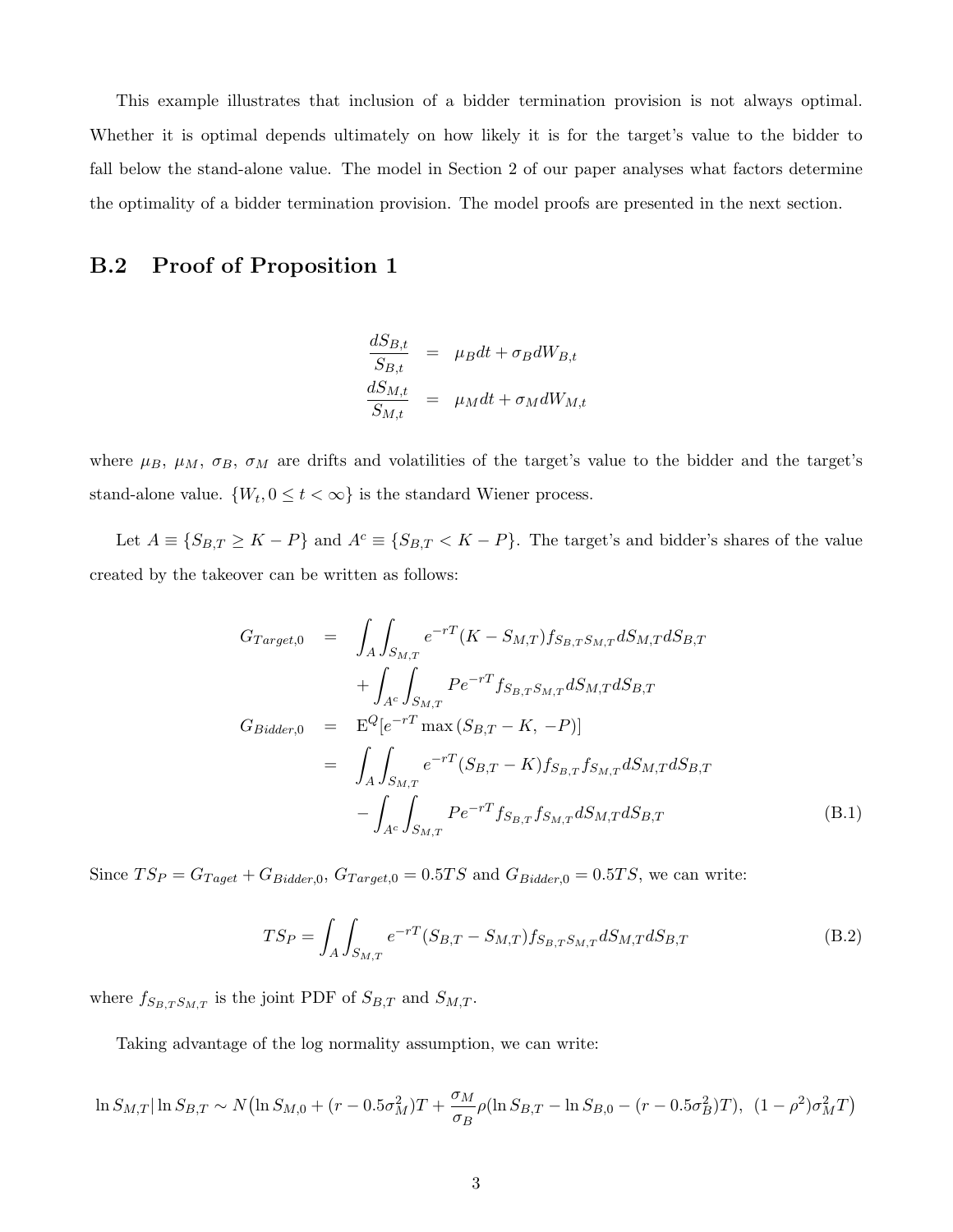Therefore, we can write:

$$
e^{-rT} \mathbf{E}_{S_{M,T}|S_{B,T}} \left[ S_{M,T}|S_{B,T} \right] = S_{M,0} \left( \frac{S_{B,T}}{S_{B,0}} \right)^{\frac{\sigma_M}{\sigma_B} \rho} \times e^{\rho T [0.5 \sigma_M \sigma_B - 0.5 \rho \sigma_M^2 - \frac{\sigma_M}{\sigma_B} r]}
$$

Thus,  $TS_P$  can be written as follows:

$$
TS_P = \mathcal{E}_{S_{M,T}}[e^{-rT}S_{B,T}1_A] - S_{M,0}e^{\rho T[0.5\sigma_M\sigma_B - 0.5\rho\sigma_M^2 - \frac{\sigma_M}{\sigma_B}r]} \mathcal{E}_{S_{B,T}}[(\frac{S_{B,T}}{S_{B,0}})^{\frac{\sigma_M}{\sigma_B}\rho}1_A]
$$
(B.3)

Using the following property of lognormal distributions we can calculate the expectations and derive an expression for TS. If  $X \sim logN(\mu, \sigma)$ 

$$
\int_0^V X^n f(x) dx = e^{n\mu + 0.5n^2 \sigma^2} \Phi \left( \frac{\ln V - \mu - n \sigma^2}{\sigma} \right)
$$

$$
TS_P = S_{B,0} \Phi \left( \frac{\ln S_{B,0} + (r - 0.5\sigma_B^2)T + \sigma_B^2 T - \ln(K - P)}{\sigma_B \sqrt{T}} \right) -S_{M,0} \Phi \left( \frac{\ln S_{B,0} + (r - 0.5\sigma_B^2)T + \frac{\sigma_M}{\sigma_B} \rho \sigma_B^2 T - \ln(K - P)}{\sigma_B \sqrt{T}} \right)
$$
(B.4)

In this model bargaining powers (0.5 for each party) are exogenously determined. Thus, the target and the bidder share the value created by the takeover ex-post based according their ex-ante bargaining powers. To determine  $K^*$  and  $P^*$ , the target maximizes his share of the total surplus, given the bidder's participation constraint holds. The endogenous choice variables are  $K$  and  $P$ :

$$
\begin{aligned}\n&\text{max} & &G_{Target,0} \\
&s.t. & & & \\ & & & s.t. \\
& & & G_{Bidder,0} = 0.5(TS_P)\n\end{aligned}
$$

Substituting for  $G_{Target,0}$ ,  $G_{Bidder,0}$  and  $TS_P$  from (B.1) and (B.2), we can rewrite the optimization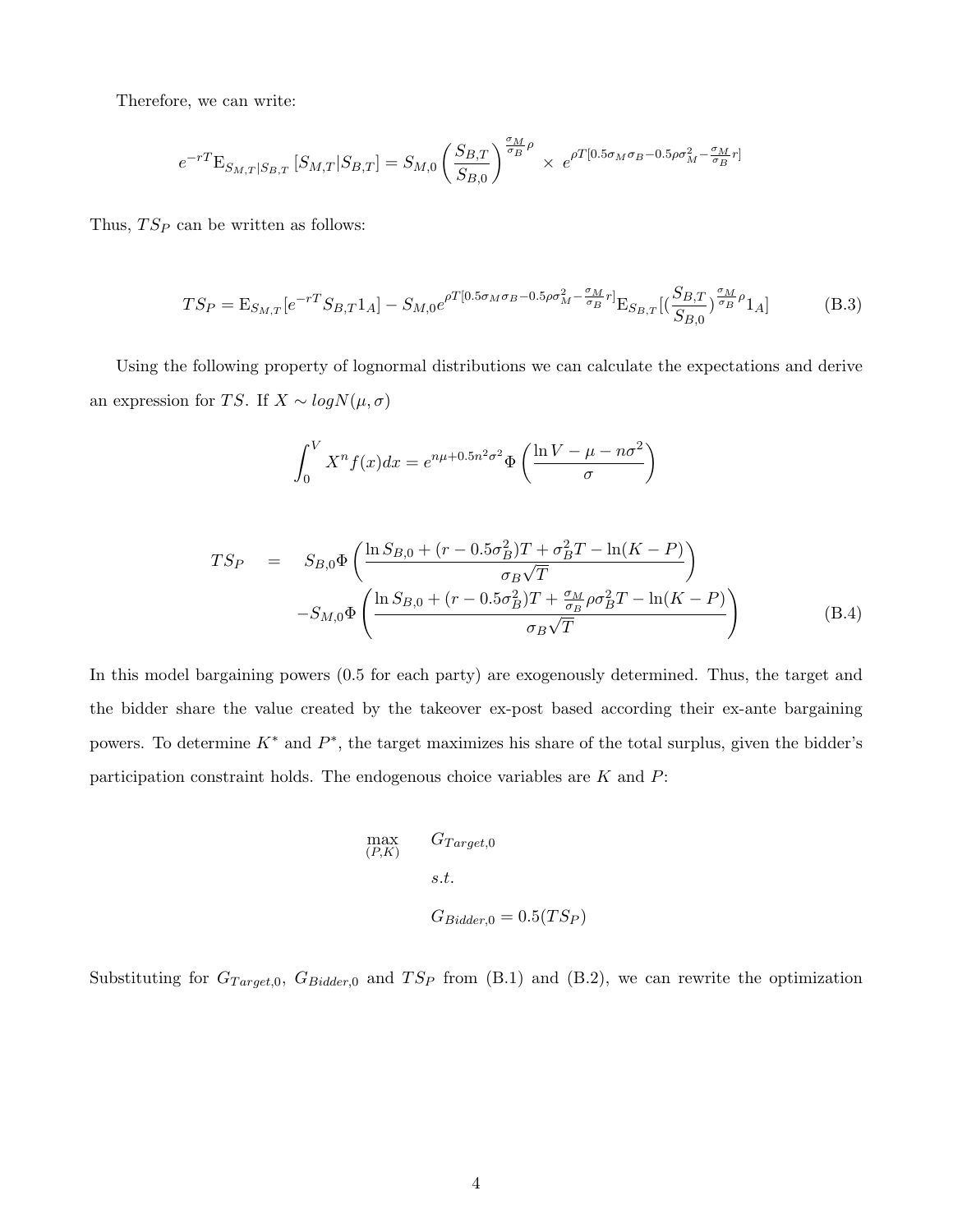problem as follows:

$$
\max_{(P,K)} \qquad (0.5)S_{B,0}\Phi\left(\frac{\ln S_{B,0} + (r - 0.5\sigma_B^2)T + \sigma_B^2 T - \ln(K - P)}{\sigma_B\sqrt{T}}\right) - (0.5)S_{M,0}\Phi\left(\frac{\ln S_{B,0} + (r - 0.5\sigma_B^2)T + \frac{\sigma_M}{\sigma_B}\rho\sigma_B^2 T - \ln(K - P)}{\sigma_B\sqrt{T}}\right)
$$
  
s.t.

$$
\int_{A} \int_{S_{M,T}} e^{-rT} (S_{B,T} - K) f_{S_{B,T}S_{M,T}} dS_{M,T} dS_{B,T} - \int_{A^c} \int_{S_{M,T}} P e^{-rT} f_{S_{B,T}S_{M,T}} dS_{M,T} dS_{B,T}
$$
\n
$$
= 0.5 S_{B,0} \Phi \left( \frac{\ln S_{B,0} + (r - 0.5 \sigma_B^2) T + \sigma_B^2 T - \ln(K - P)}{\sigma_B \sqrt{T}} \right)
$$
\n
$$
- 0.5 S_{M,0} \Phi \left( \frac{\ln S_{B,0} + (r - 0.5 \sigma_B^2) T + \frac{\sigma_M}{\sigma_B} \rho \sigma_B^2 T - \ln(K - P)}{\sigma_B \sqrt{T}} \right)
$$

From this maximization, we can determine a unique  $(K^*, P^*)$  for every set of model parameters. Noticing that  $TS_P$  is a function of  $K - P$ , we can treat  $K - P$  as one variable and maximize  $TS_P$  with respect to  $K - P$ . The first order condition of maximizing  $TS_P$  leads to

$$
\frac{\partial TS_P}{\partial (K - P)} = 0
$$
\n
$$
\Rightarrow \ln \left( \frac{S_{M,0}}{(S_{B,0})^{\frac{\sigma_M}{\sigma_B \rho}}} \right)^{\frac{1}{1 - \frac{\sigma_M}{\sigma_B \rho}}} + rT + 0.5\rho\sigma_M\sigma_B T = \ln(K - P)
$$
\n
$$
\Rightarrow K^* - P^* = S_{B,0} \left( \frac{S_{B,0}}{S_{M,0}} \right)^{-\frac{1}{1 - \frac{\sigma_M}{\sigma_B \rho}}} e^{(r+0.5\rho\sigma_M\sigma_B)T}
$$
\n(B.5)

Substituting for  $K^* - P^*$ , the optimal  $TS_P$  can be written as

$$
TS_P^* = S_{B,0} \Phi \left( \frac{\frac{\ln S_{B,0} - \ln S_{M,0}}{1 - \frac{\sigma_M}{\sigma_B} \rho} + 0.5 \sigma_B^2 T - 0.5 \rho \sigma_M \sigma_B T}{\sigma_B \sqrt{T}} \right) - S_{M,0} \Phi \left( \frac{\frac{\ln S_{B,0} - \ln S_{M,0}}{1 - \frac{\sigma_M}{\sigma_B} \rho} + 0.5 \rho \sigma_M \sigma_B T - 0.5 \sigma_B^2 T}{\sigma_B \sqrt{T}} \right) \tag{B.6}
$$

Substituting for  $TS_P^*$  and  $K^* - P^*$  into the binding constraint of the optimization problem:

$$
G_{Bidder,0} = \mathbf{E}^Q[e^{-rT} \max(S_{B,T} - K, -P)] = 0.5(TS_P^*).
$$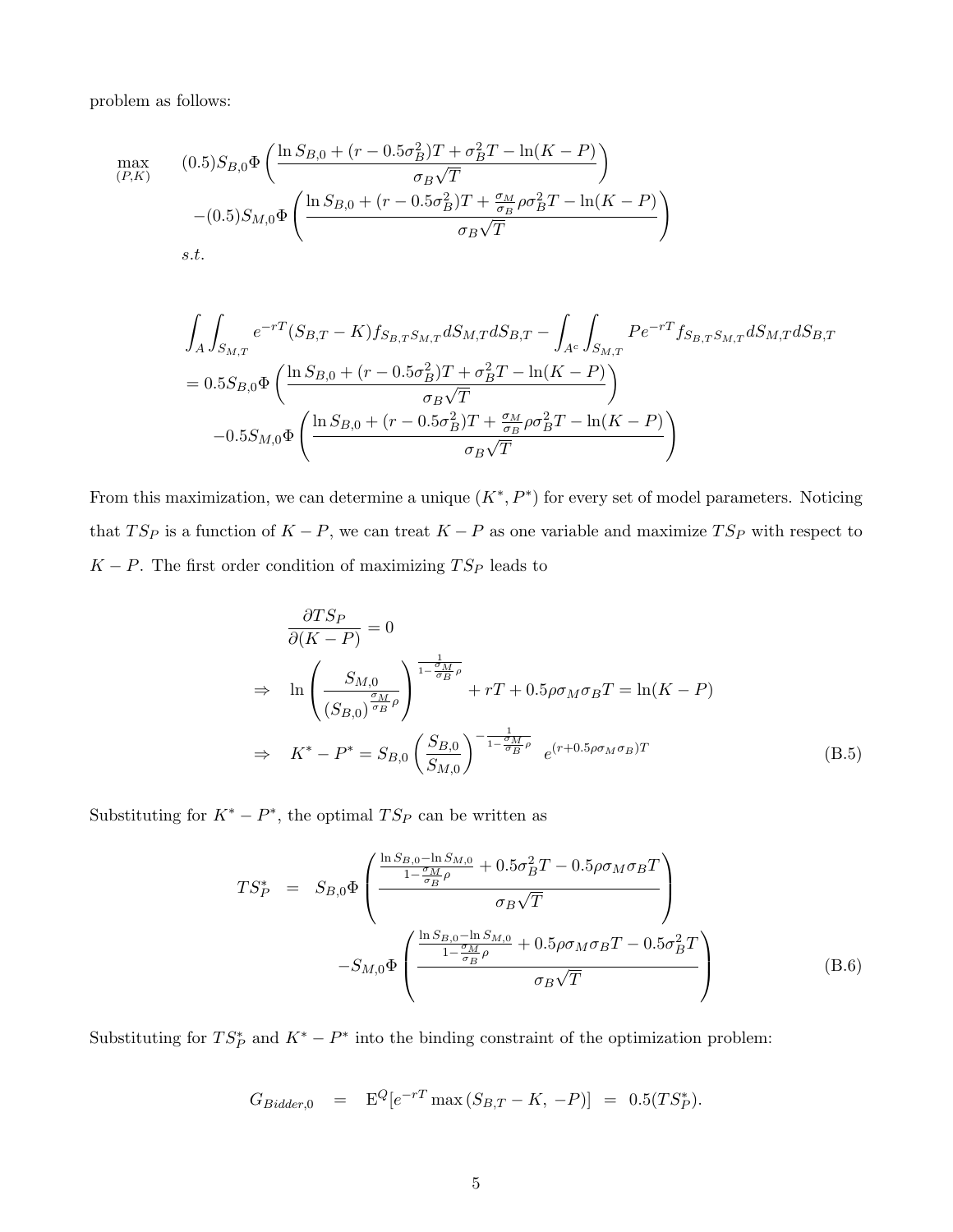This yields:

$$
P^* = e^{rT} S_{B,0} \left[ N(d_1) - N(d_2) \left( \frac{S_{M,0}}{S_{B,0}} \right)^{\frac{1}{1 - \frac{\sigma_M}{\sigma_B} \rho}} e^{0.5 \rho \sigma_M \sigma_B T} \right] - 0.5 (e^{rT} T S_P^*)
$$
(B.7)

$$
K^* = P^* + S_{B,0} \left(\frac{S_{B,0}}{S_{M,0}}\right)^{-\frac{1}{1-\frac{\sigma_M}{\sigma_B}\rho}} e^{(r+0.5\rho\sigma_M\sigma_B)T}
$$
(B.8)

$$
TS_P^* = S_{B,0}N(d_1) - S_{M,0}N(d_3)
$$
\n(B.9)

where

$$
d_1 = \frac{\frac{\ln S_{B,0} - \ln S_{M,0}}{1 - \frac{\sigma_M}{\sigma_B} \rho} + 0.5\sigma_B^2 T - 0.5\rho\sigma_B\sigma_M T}{\sigma_B\sqrt{T}}
$$
  
\n
$$
d_2 = \frac{\frac{\ln S_{B,0} - \ln S_{M,0}}{1 - \frac{\sigma_M}{\sigma_B} \rho} - 0.5\sigma_B^2 T - 0.5\rho\sigma_B\sigma_M T}{\sigma_B\sqrt{T}}
$$
  
\n
$$
d_3 = \frac{\frac{\ln S_{B,0} - \ln S_{M,0}}{1 - \frac{\sigma_M}{\sigma_B} \rho} - 0.5\sigma_B^2 T + 0.5\rho\sigma_M\sigma_B T}{\sigma_B\sqrt{T}}.
$$

# B.3 Proof of Proposition 2

Inclusion of bidder termination provision is optimal iff  $TS_P \geq TS_{NP}$  (Optimality Constraint). The indifference condition is

$$
TS_P^* = S_{B,0} - S_{M,0}
$$
  
\n
$$
\Rightarrow S_{B,0} \Phi \left( \frac{\frac{\ln S_{B,0} - \ln S_{M,0}}{1 - \frac{\sigma_M}{\sigma_B} \rho} + 0.5 \sigma_B^2 T - 0.5 \rho \sigma_M \sigma_B T}{\sigma_B \sqrt{T}} \right)
$$
  
\n
$$
-S_{M,0} \Phi \left( \frac{\frac{\ln S_{B,0} - \ln S_{M,0}}{1 - \frac{\sigma_M}{\sigma_B} \rho} + 0.5 \rho \sigma_M \sigma_B T - 0.5 \sigma_B^2 T}{\sigma_B \sqrt{T}} \right)
$$
  
\n
$$
= S_{B,0} - S_{M,0}.
$$

It is clear that when  $\frac{\rho \sigma_M}{\sigma_B} = 1$ , the above equation holds. And we have  $\hat{\sigma}_{BM} = \sigma_B^2$  or  $\hat{\rho} = \frac{\sigma_B}{\sigma_M}$  $\frac{\sigma_B}{\sigma_M}.$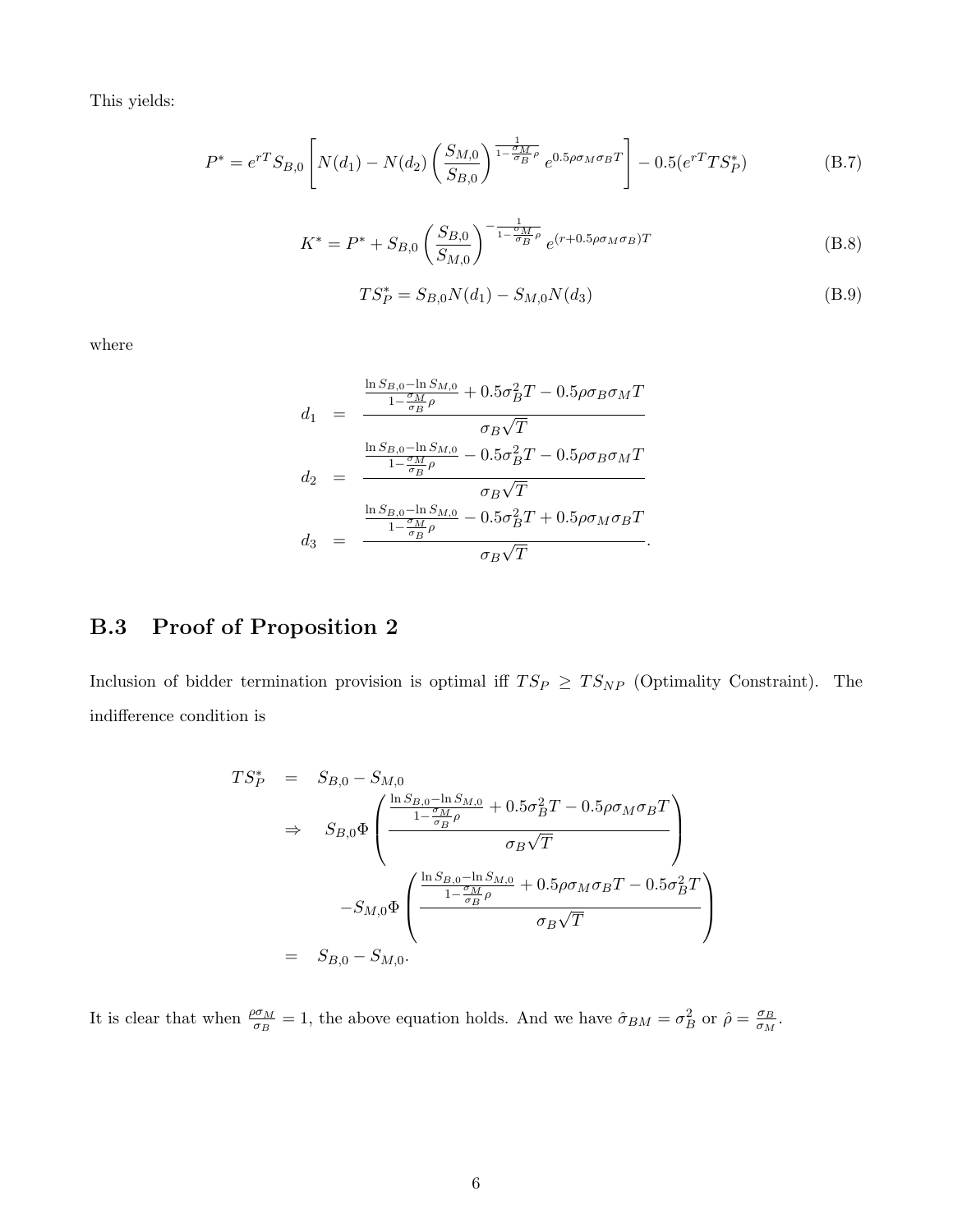When  $\sigma_{BM} > \sigma_B^2$ , we have

$$
TS_{P} = S_{B,0} \Phi \left( \frac{\ln S_{B,0} + (r - 0.5\sigma_{B}^{2})T + \sigma_{B}^{2}T - \ln(K - P)}{\sigma_{B}\sqrt{T}} \right)
$$
  

$$
-S_{M,0} \Phi \left( \frac{\ln S_{B,0} + (r - 0.5\sigma_{B}^{2})T + \sigma_{BM}T - \ln(K - P)}{\sigma_{B}\sqrt{T}} \right)
$$
  

$$
< (S_{B,0} - S_{M,0}) \Phi \left( \frac{\ln S_{B,0} + (r - 0.5\sigma_{B}^{2})T + \sigma_{B}^{2}T - \ln(K - P)}{\sigma_{B}\sqrt{T}} \right) \leq (S_{B,0} - S_{M,0}).
$$

Therefore, it is not optimal to include a bidder termination option when  $\sigma_{BM} \ge \sigma_B^2$ .

# B.4 Comparative Statics

For every parameter of interest, we derive the comparative statics for both the bidder termination fee  $P^*$ and the bidder termination fee expressed as a percentage of the offer price  $p^* \equiv \frac{P^*}{K^*}$ . Comparative statics can be derived in closed form for the special case of  $\rho = 0$ . When  $\rho = 0$  we can rewrite  $TS^*$  and  $P^*$  as:

$$
TS^* = S_{B,0}N(d_1) - S_{M,0}N(d_2) \Rightarrow P^* = 0.5e^{rT}TS^*
$$

We have

$$
N'(d_2) = \frac{1}{\sqrt{2\pi}}e^{-0.5d_2^2} = \frac{1}{\sqrt{2\pi}}e^{-0.5d_1^2}\frac{S_{B,0}}{S_{M,0}} = N'(d_1)\frac{S_{B,0}}{S_{M,0}}
$$

For any parameter  $x$ , we have

$$
\frac{\partial TS^*}{\partial x} = S_{B,0} N'(d_1) \frac{\partial d_1}{\partial x} - S_{M,0} N'(d_2) \frac{\partial d_2}{\partial x}
$$

$$
= S_{B,0} N'(d_1) \left( \frac{\partial d_1}{\partial x} - \frac{\partial d_2}{\partial x} \right)
$$

When  $x \in \{\sigma, T\}$ , we have

$$
\begin{array}{rcl}\n\frac{\partial d_1}{\partial \sigma} - \frac{\partial d_2}{\partial \sigma} & = & \sqrt{T} \\
\frac{\partial d_1}{\partial T} - \frac{\partial d_2}{\partial T} & = & \frac{\sigma}{2\sqrt{T}}\n\end{array}
$$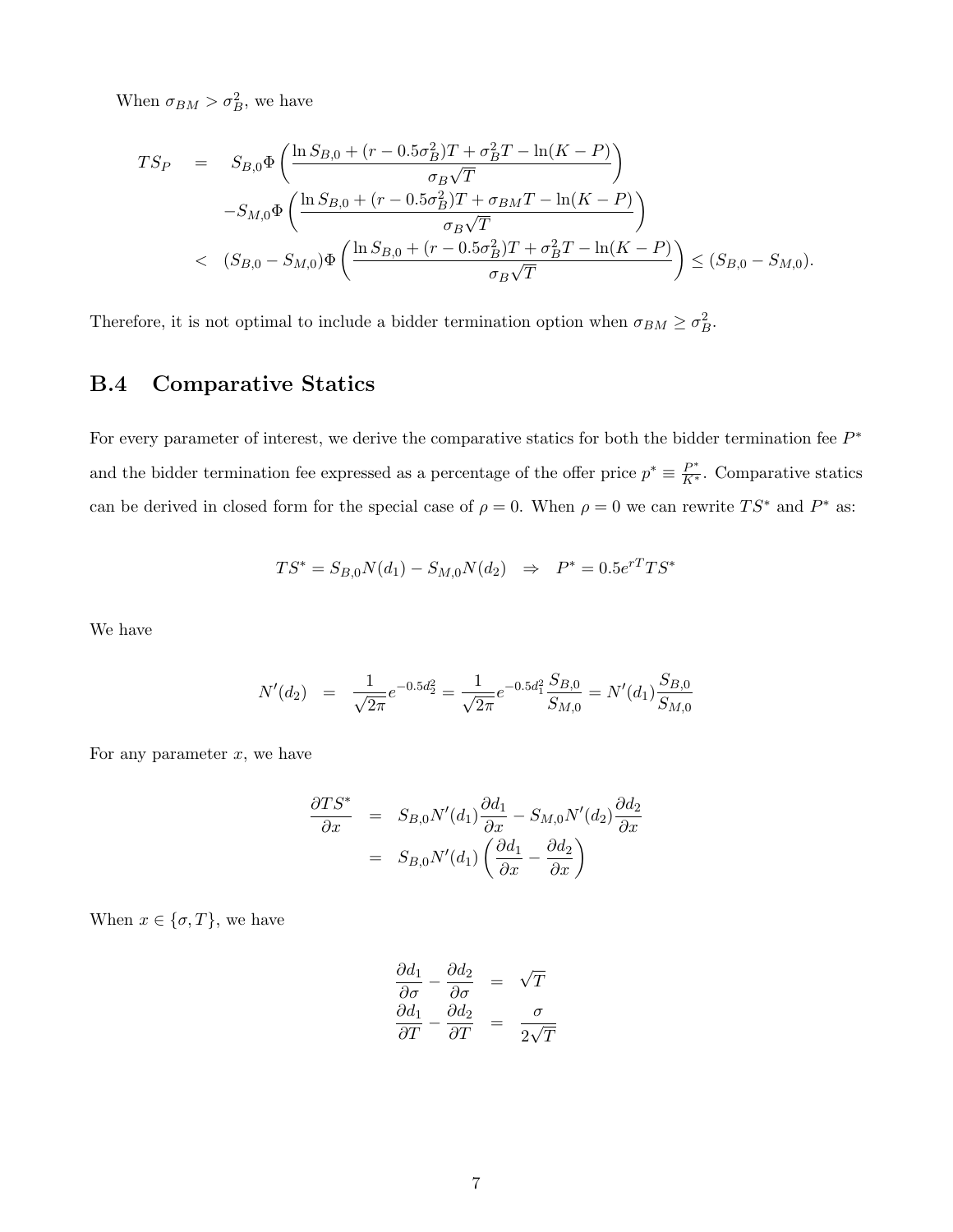Therefore, we have

$$
\frac{\partial P^*}{\partial \sigma} = 0.5 S_{B,0} e^{rT} N'(d_1) \sqrt{T} > 0
$$
  

$$
\frac{\partial P^*}{\partial T} = r P^* + 0.5 S_{B,0} e^{rT} N'(d_1) \frac{\sigma}{2\sqrt{T}} > 0
$$

Note that equations (B.7) and (B.8), also imply that the comparative statics of  $K^*$  with respect to  $\sigma$  and T are directionally similar to those for  $P^*$ . Next we derive the comparative statics for the bidder termination fee expressed as a percentage of the offer price

$$
p^* \equiv \frac{P^*}{K^*}
$$

and it is straightforward to show that

$$
\frac{\partial p^*}{\partial \sigma} = 0.5 S_{B,0} e^{rT} N'(d_1) \sqrt{T} \times \frac{e^{rT} S_{M,0}}{(K^*)^2} > 0
$$
  

$$
\frac{\partial p^*}{\partial T} = 0.5 S_{B,0} e^{rT} N'(d_1) \frac{\sigma}{2\sqrt{T}} \times \frac{e^{rT} S_{M,0}}{(K^*)^2} > 0.
$$

To illustrate the comparative statics for the general case, which cannot be derived in closed form, in Figure B.1 we plot  $p^*$  as a function of T and  $\sigma_B$ . The base parameters for the plots are  $r = 0.04$ ,  $S_{M,0} = 100$ ,  $S_{B,0} = 110$ ,  $\sigma_M = 0.2$ ,  $\sigma_B = 0.3$ ,  $\alpha = 0.5$ ,  $T = 0.5$ , and  $\rho = 0.2$ . In each plot, one parameter varies while the others are fixed at their base values. The plots are consistent with the special case of  $\rho = 0$ . First,  $p^*$  increases monotonically with  $\sigma_B$ . This is the case when  $\rho$  is moderately positive or negative, which is characteristic our sample. For instance the correlation between the bidder and target, which may be viewed as a proxy for  $\rho$ , has a sample mean, median and 90<sup>th</sup> percentile of 0.20, 0.15 and 0.51, respectively. Second,  $p^*$  increases monotonically with  $T$ .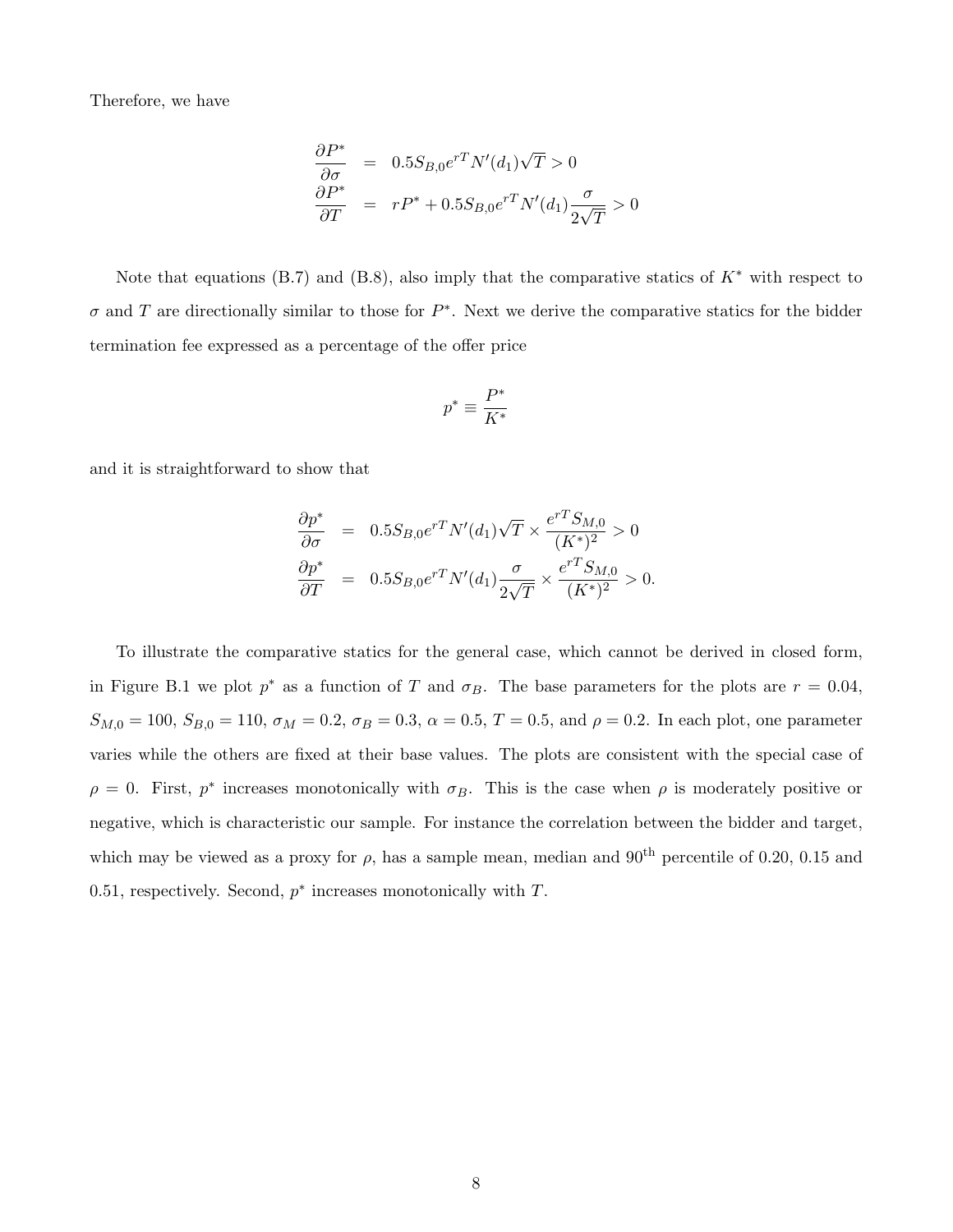## Figure B.1:

Variation in Bidder Termination Fees

This figure plots variation in the optimal bidder termination fee (expressed relative to offer price),  $p^*$ , as a function of completion time, T and volatility of the target's value to the bidder,  $\sigma_B$ . The base parameters for the graphs are  $r = 0.04$ ,  $S_{M,0} = 100$ ,  $S_{B,0} = 110$ ,  $\sigma_M = 0.2$ ,  $\sigma_B = 0.3$ ,  $T = 0.5$ , and  $\rho = 0.2$ . In each graph only one parameter changes, with the others fixed at their base values.

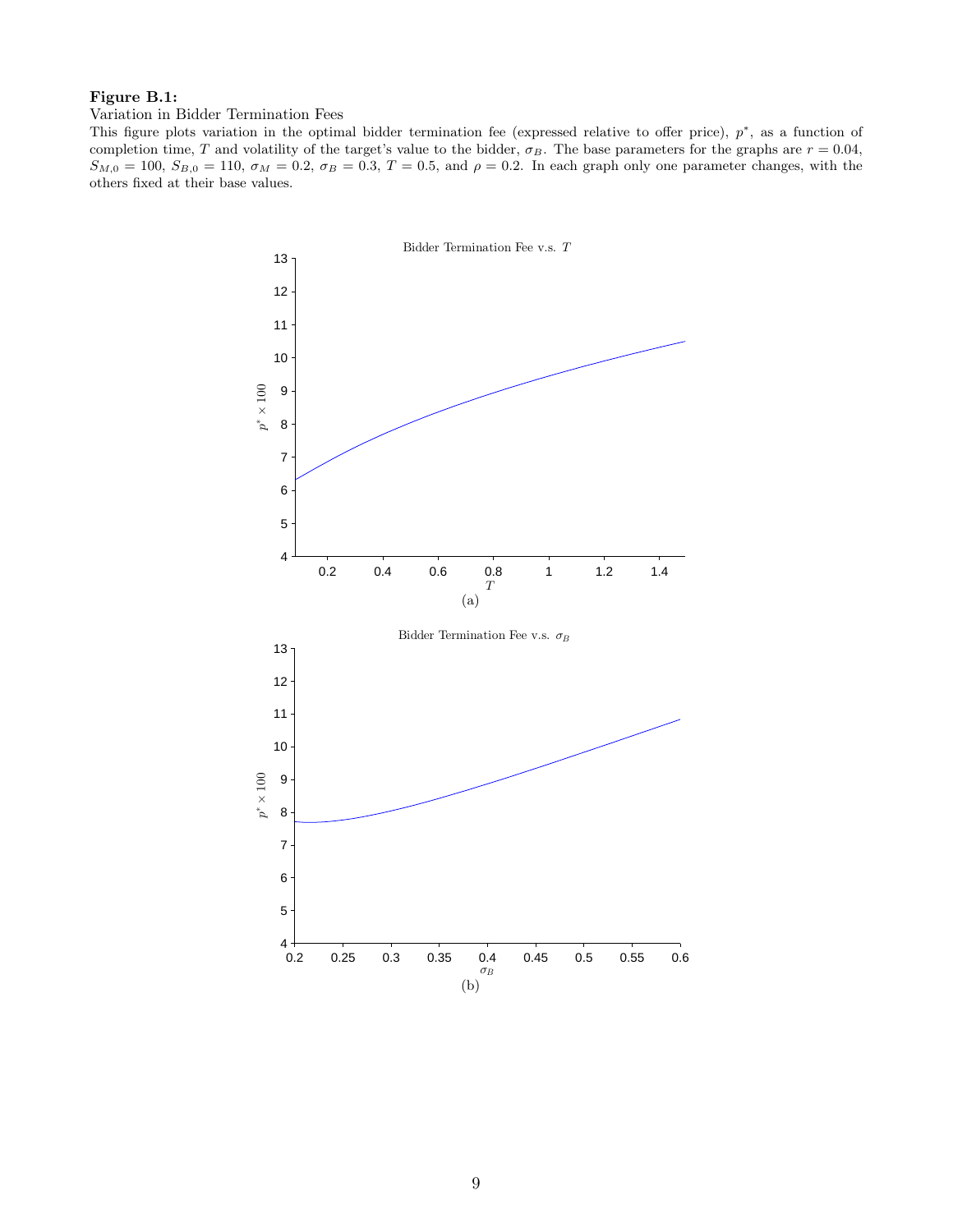# Internet Appendix C - Model Extensions

This appendix presents extensions to the model in Section 2 of our paper. We follow the notation used in the paper.

## C.1 Target Termination Provisions

In this section we examine how a target's termination right in the presence of a competing bid by another bidder affects our predictions regarding bidder termination fees. The modification consists of allowing for the arrival of a second bidder between when the target signs the takeover contract with the incumbent bidder and expected completion. The target firm has the ability to terminate the deal with the incumbent bidder in favor of the deal with a second bidder that presents the better offer and pay a termination fee to the incumbent bidder.

The target receives  $K$  if the incumbent bidder completes the deal and it does not terminate the deal in favor of the offer from the second bidder.  $P$  is the termination fee paid by the incumbent bidder if it terminates the deal. We assume without loss of generality that there is a  $\psi$  probability that the second bidder arrives and makes an offer  $F$  to the target after the target has signed the takeover contract with the incumbent bidder. This offer is attractive for the target in the sense that it is greater than the expected value of the target firm under the control of its existing management (i.e.,  $F \geq \mathrm{E}^{\mathcal{Q}}[e^{-rT}(S_{M,T})]).$ The target is required to pay a target termination fee of  $q$  if it chooses to terminate the deal with the incumbent bidder in the favor of the second bidder's offer.

In the absence of the rival bidder, if the deal succeeds at T, the target receives  $G_{Target,T} = K - S_{M,T}$ . If the bidder chooses to withdraw from the deal, then the target receives the bidder termination fee, and  $G_{Target,T} = P$ . In the presence of the rival bidder, the value of the targets expected payment is  $F - \mathcal{E}^{\mathcal{Q}}[e^{-rT}(S_{M,T})] - q$ . Therefore,

$$
G_{Target,0} = (1 - \psi) \mathbf{E}^{\mathcal{Q}} \left[ e^{-rT} (K - S_{M,T}) \times \mathbb{1}_{\{S_{B,T} - K \ge -P\}} + P \times \mathbb{1}_{\{S_{B,T} - K < -P\}} \right] \\
+ \psi \left[ F - \mathbf{E}^{\mathcal{Q}} [e^{-rT} (S_{M,T})] - q \right] \\
= 0.5(TSp). \tag{C.1}
$$

The target receives half of the total surplus. The expected value of the bidder's claim can be expressed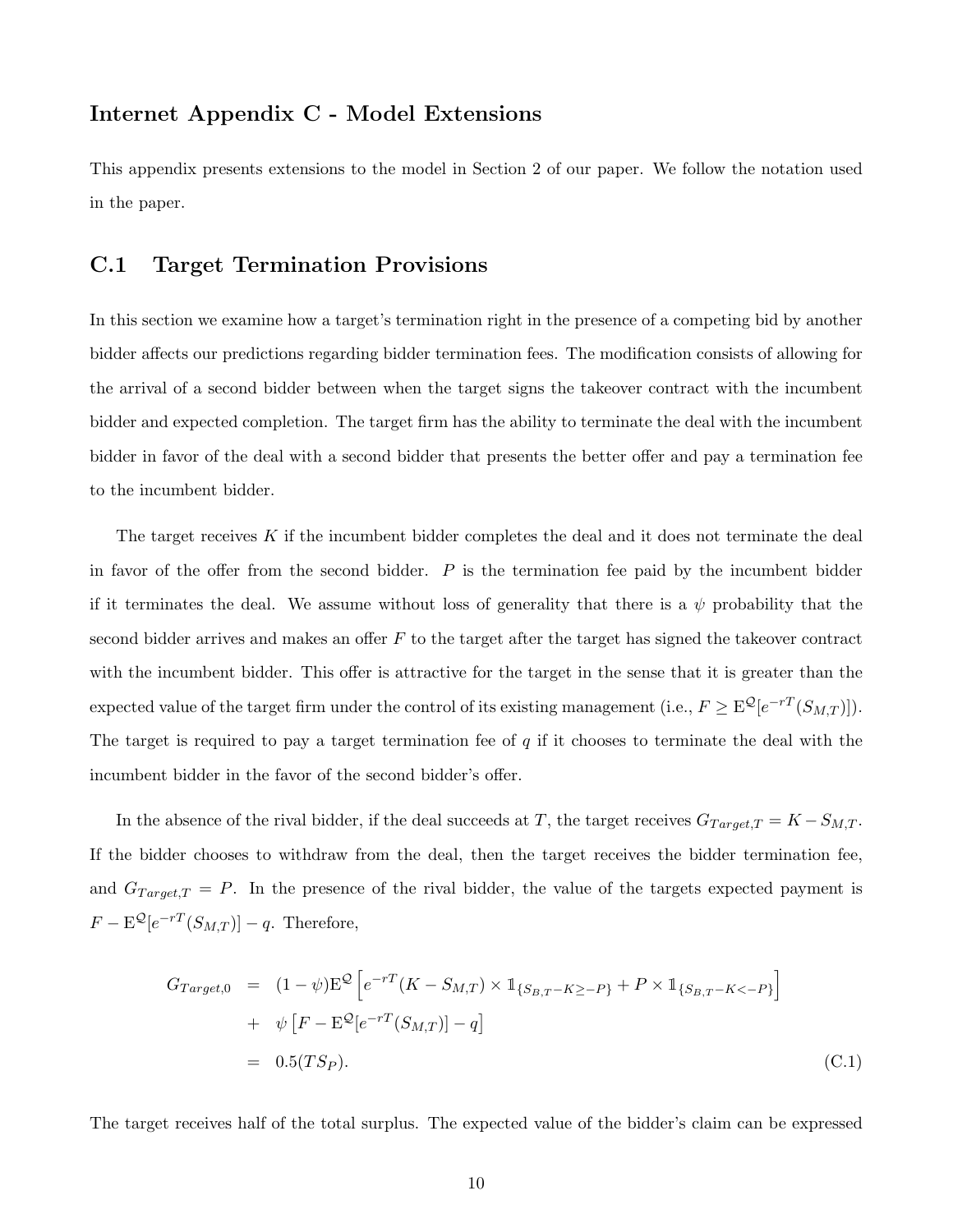$$
G_{Bidder,0} = \psi q + (1 - \psi) \mathbf{E}^{\mathcal{Q}} [e^{-rT} \max(S_{B,T} - K, -P)]
$$
  
= 0.5(TSp). (C.2)

Similarly the bidder receives half of the total surplus.

The optimal offer price, bidder termination fee, and target termination fee must also satisfy the in- $\text{equality } \mathbf{E^Q}\left[e^{-rT}(K-S_{M,T}) \times \mathbb{1}_{\{S_{B,T}-K \ge -P\}} + P \times \mathbb{1}_{\{S_{B,T}-K < -P\}}\right] < \left[F - \mathbf{E^Q}[e^{-rT}(S_{M,T})] - q\right].$  This inequality ensures that it is rational for the target to terminate the incumbent offer in favor of the second bidder's offer.

Therefore, the target's optimization problem is to select a pair of an offer price and bidder termination fee  $(K \text{ and } P)$  as well as a target termination fee to maximize his share of the total surplus subject to the bidder's participation constraint and the indifference condition for termination of the incumbent offer in favor of the second bidder's offer:

max (P,K,q)  
\n
$$
G_{Target,0}
$$
\n*s.t.*  
\n
$$
G_{Bidder,0} = 0.5(TSp)
$$
  
\n
$$
E^{\mathcal{Q}} \left[ e^{-rT} (K - S_{M,T}) \times \mathbb{1}_{\{S_{B,T} - K \ge -P\}} + P \times \mathbb{1}_{\{S_{B,T} - K < -P\}} \right] = F - E^{\mathcal{Q}} [e^{-rT} (S_{M,T})] - q
$$

Using the indifference condition for termination of the incumbent offer in favor of the second bidder's offer, we can rewrite  $G_{Target,0} = \mathbb{E}^{\mathcal{Q}} \left[ e^{-rT} (K - S_{M,T}) \times \mathbb{1}_{\{S_{B,T} - K \ge -P\}} + P \times \mathbb{1}_{\{S_{B,T} - K \le -P\}} \right]$ . This allows us to rewrite the target's optimization problem as follows:

$$
\max_{(P,K,q)} \mathbf{E}^{\mathcal{Q}} \left[ e^{-r} (K - S_{M,T}) \times \mathbb{1}_{\{S_{B,T} - K \ge -P\}} + P \times \mathbb{1}_{\{S_{B,T} - K < -P\}} \right]
$$
\ns.t.

\n
$$
G_{Bidder,0} = 0.5(TSp)
$$
\n(C.3)

This is essentially the same optimization for the target described in the paper (i.e. without a second bidder

as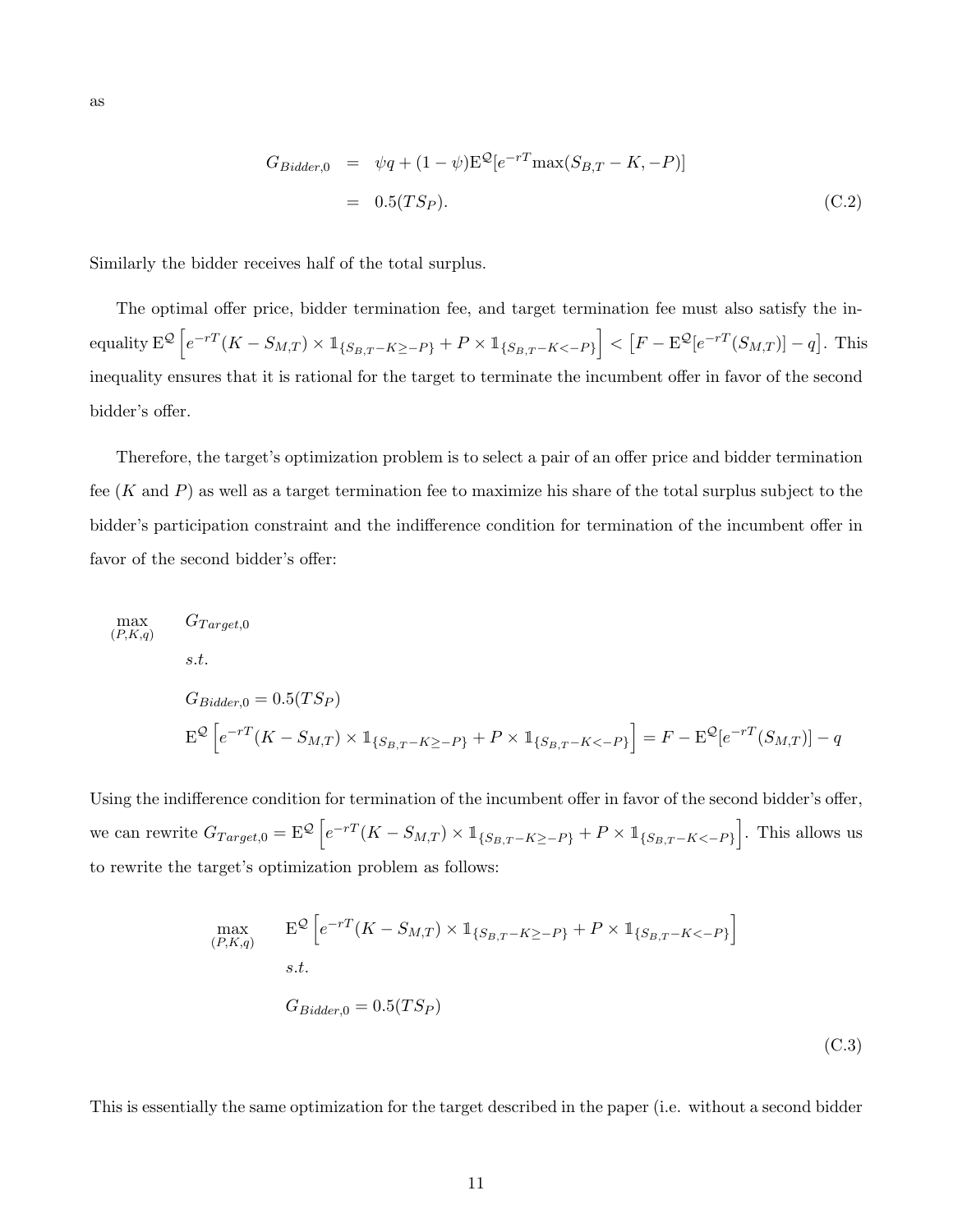and a target termination provision). Therefore, the comparative statistics previously obtained for the cash offer without a target termination provision remain unchanged in the presence of a second bidder and a target termination provision. We can also solve for the target termination fee  $q^* = F - S_{M,0} - 0.5(TSP^*)$ .

Next, we allow the probability that the second bidder arrives and makes an offer to the target after the target has signed the takeover contract with the incumbent bidder,  $\psi$ , to be sensitive to the value of the target under bidder control. In particular, we consider the possibility that the second bid is more likely when the value of the target under the incumbent bidder's control is higher. We assume  $S_{B,0}^* = S_{B,0}(1+x\psi).$ <sup>3</sup> In this setting parameter x determines the extent that the likelihood of arrival of the new bidder is related to the value of the target under bidder management. In particular,  $Cov(S_{B,0}^*, \psi)$  $xVar(\psi)$ <sup>4</sup>. We solve this alternative model numerically. We fix the model parameters as  $\sigma_B = 0.3$ ,  $\sigma_M = 0.2, T = 0.5, \rho = 0.2, r = 0.04, F = 110, S_{B,0} = 110, \text{ and } S_{M,0} = 100.$  Figure C.1 illustrates the comparative statics of the model regarding how the bidder termination fee changes with T and  $\sigma_B$  for different values of parameter x. Therefore, the comparative statistics previously obtained for the cash offer without a target termination provision remain directionally unchanged in the presence of a second bidder and a target termination provision when the probability of arrival of the second bidder is positively related to the value of the target under bidder control. The results are similar if we instead assume that the arrival of a second bid is more likely when the target's value under the existing management is higher — i.e. if  $S_{M,0}^* = S_{M,0}(1 + x\psi)$  (Figure C.2).

# C.2 Bidder Stock as a Method of Payment

In this section we examine how the use of the bidder's stock as a method of payment affects our predictions regarding bidder termination fees. Suppose that at time 0, a bidder offers  $\beta$  shares in the merged firm to acquire a target firm, and that the transaction is expected to be completed in T periods. The value of the target when the deal is completed is unknown to the bidder at time 0. In some states, the value of the target may fall below the initial offer price that the bidder had agreed to pay. The bidder would like to have the ability to withdraw from the deal in such bad states. Under certain conditions (to be derived later), the target agrees to grant the bidder the option to abandon the acquisition in such states. In exchange, the bidder agrees to pay a termination fee  $P$  to the target if he withdraws from the deal.

 $3$ This is a simple way to parametrize the correlation. We expect qualitatively similar results if we used alternative ways to parametrize the correlation (e.g., if we instead assumed that  $\psi$  affects the volatility of the value process).

<sup>&</sup>lt;sup>4</sup>Note that because we allow  $S_{B,0}^*$  to be correlated with  $\psi$  unconditionally,  $S_{B,T}^*$  is then also correlated with  $\psi$  as a result.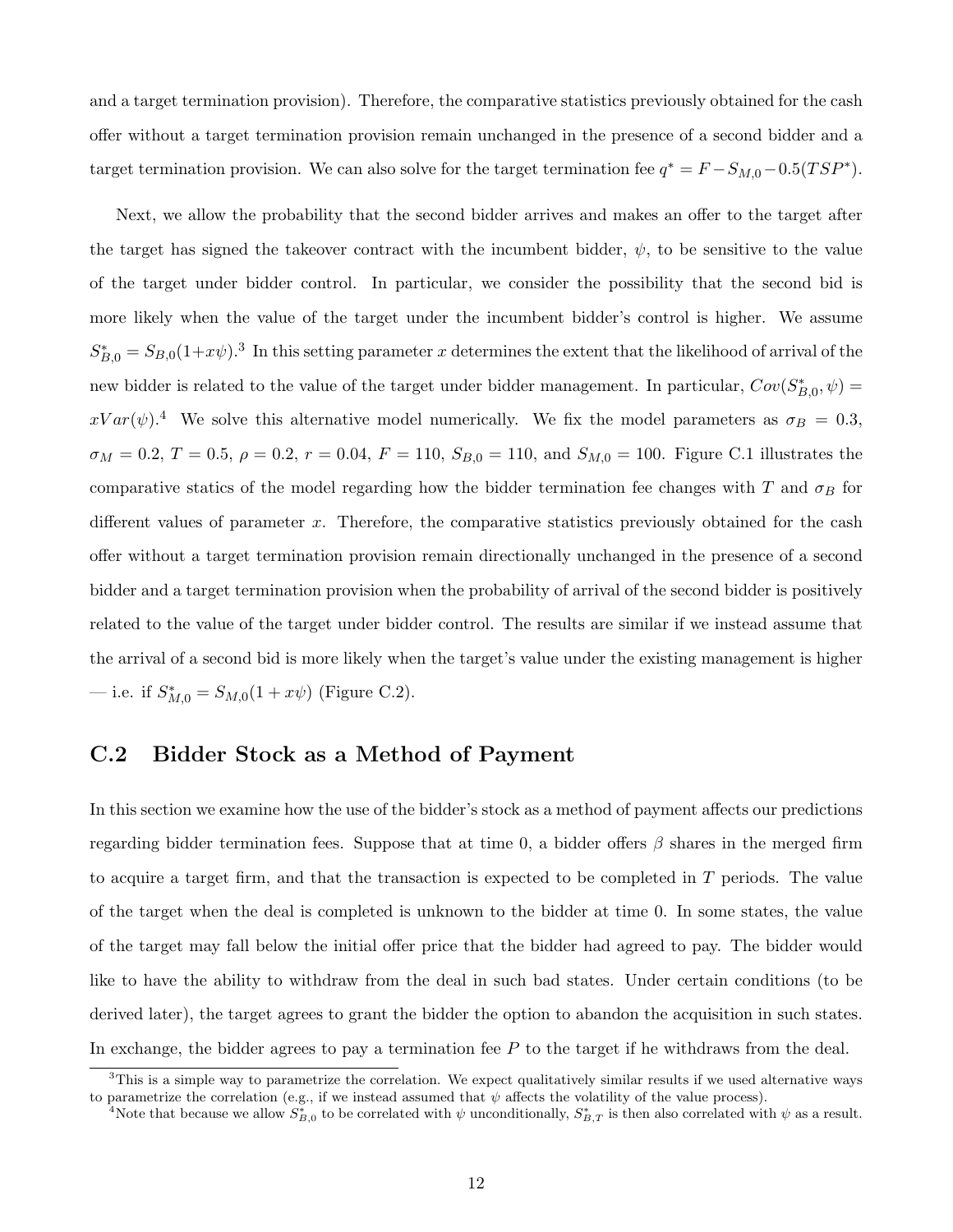Let  $S_{B,t}$  and  $S_{M,t}$  denote the values of the target firm under the control of the bidder and the target's management respectively at time t. Suppose  $S_{B,t}$  and  $S_{M,t}$  follow geometric Brownian motions:

$$
\frac{dS_{B,t}}{S_{B,t}} = \mu_B dt + \sigma_B dW_{B,t}
$$
\n(C.4)

$$
\frac{dS_{M,t}}{S_{M,t}} = \mu_M dt + \sigma_M dW_{M,t}
$$
\n(C.5)

where  $\mu_B$ ,  $\mu_M$ ,  $\sigma_B$ ,  $\sigma_M$  are the drifts and volatilities of the target firm under the bidder and existing management's control respectively.  $\{W_t, 0 \le t < \infty\}$  is the standard Wiener process. We also assume  $S_{B,0} > S_{M,0}$  so that ex-ante, the takeover creates value. We allow the Brownian motions to be correlated as follows,

$$
\rho dt = \langle dW_{B,t}, dW_{M,t} \rangle; \quad \sigma_{BM} = \rho \sigma_M \sigma_B. \tag{C.6}
$$

Let  $S_{A,t}$  denote the value of the bidder firm at time t and it follows a geometric Brownian motion:

$$
\frac{dS_{A,t}}{S_{A,t}} = \mu_A dt + \sigma_A dW_{A,t}
$$
\n(C.7)

where  $\mu_A$  and  $\sigma_A$  are the drift and volatility of the bidder firm. We further allow the Brownian motions to be correlated as follows,

$$
\rho_1 dt = \langle dW_{A,t}, dW_{M,t} \rangle; \quad \sigma_{AM} = \rho_1 \sigma_M \sigma_A. \tag{C.8}
$$

$$
\rho_2 dt = \langle dW_{A,t}, dW_{B,t} \rangle; \quad \sigma_{AB} = \rho_2 \sigma_B \sigma_A. \tag{C.9}
$$

We now consider a contract that includes a bidder termination provision. Let  $\beta$  denote the stock swap ratio and P denote the bidder termination fee under this contract. We will later illustrate the conditions under which the target would agree to include this option. Let  $G_{Bidder,T}$  denote the net present value of the acquisition to the bidder at time T. If the deal succeeds at T, then  $G_{Bidder,T}$  =  $S_{B,T} - \beta(S_{A,T} + S_{B,T})$ . If the bidder withdraws from the deal, then he pays the bidder termination fee to the target and  $G_{Bidder,T} = -P$ . The bidder withdraws from the deal whenever consummating the deal is more costly than paying the bidder termination fee, i.e., if  $S_{B,T} - \beta(S_{A,T} + S_{B,T}) < -P$ . Therefore

$$
G_{Bidder,T} = \max(S_{B,T} - \beta(S_{A,T} + S_{B,T}), -P), \tag{C.10}
$$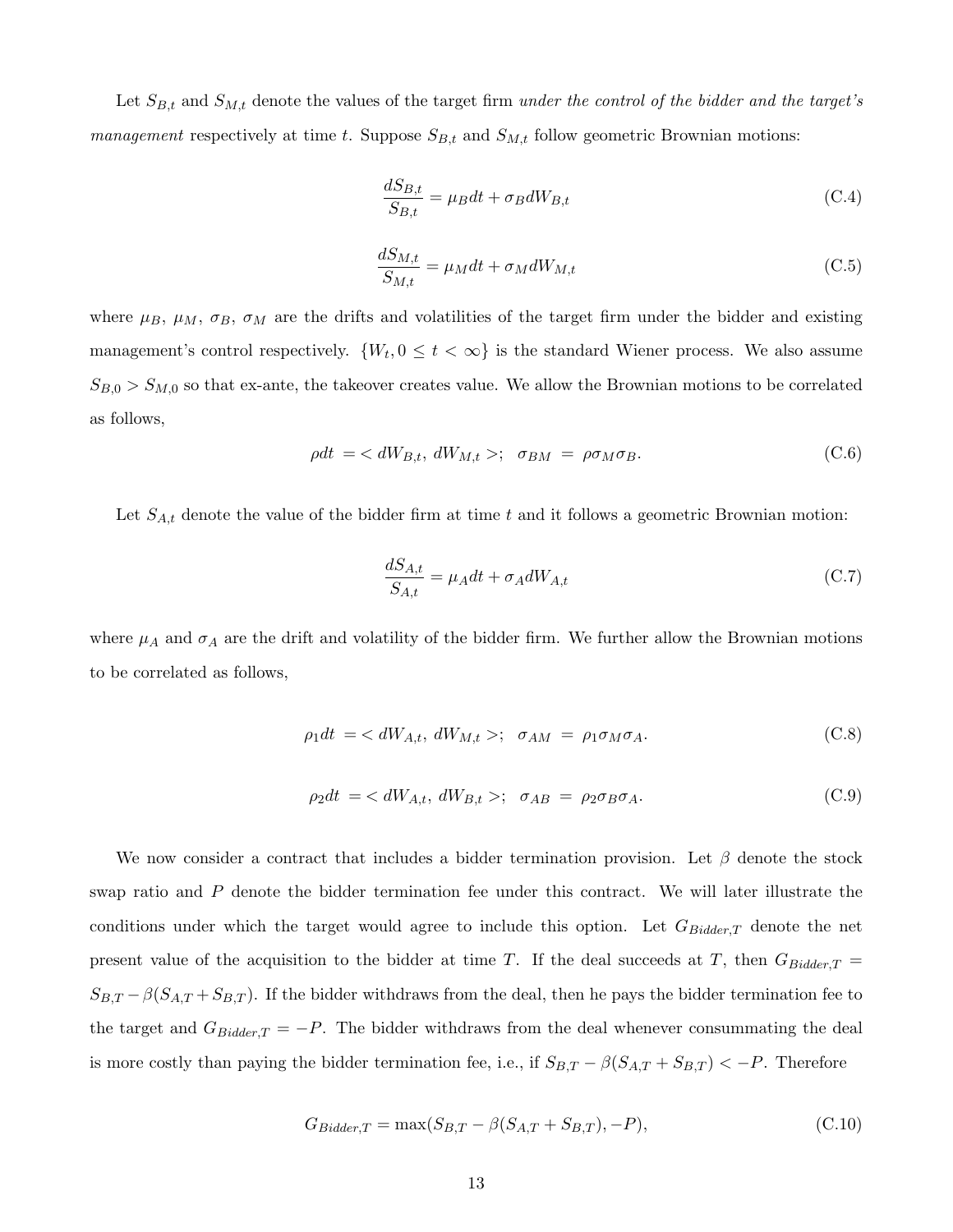and

$$
G_{Bidder,0} = \mathbf{E}^{\mathcal{Q}}[e^{-rT} \max(S_{B,T} - \beta(S_{A,T} + S_{B,T}), -P)]
$$
  
= 0.5(TSp). (C.11)

If the deal succeeds at T, the target receives  $G_{Target,T} = \beta(S_{A,T} + S_{B,T}) - S_{M,T}$ . If the bidder withdraws from the deal, then the target receives the bidder termination fee, and  $G_{Target,T} = P$ . Therefore

$$
G_{Target,T} = (\beta(S_{A,T} + S_{B,T}) - S_{M,T}) \times \mathbb{1}_{\{S_{B,T} - \beta(S_{A,T} + S_{B,T}) \ge -P\}} + P \times \mathbb{1}_{\{S_{B,T} - \beta(S_{A,T} + S_{B,T}) < -P\}}, (C.12)
$$

and similarly, the target receives half of the total surplus:

$$
G_{Target,0} = \mathbf{E}^{\mathcal{Q}} \left[ e^{-r} G_{Target,T} \right]
$$

$$
= 0.5(TSp). \tag{C.13}
$$

The target's optimization problem is to select a pair of an offer price (in a stock offer this would be the stock swap ratio) and bidder termination fee ( $\beta$  and P) to maximize his share of the total surplus subject to the bidder's participation constraint:

$$
\begin{aligned}\n\max_{(P,\beta)} & G_{Target,0} \\
s.t. & \\
G_{Bidder,0} &= 0.5(TSp)\n\end{aligned}
$$

We solve the model numerically. We fix the model parameters as  $\sigma_B = 0.3$ ,  $\sigma_M = 0.2$ ,  $\sigma_A = 0.3$ ,  $T = 0.5, \ \rho = 0.2, \ \rho_1 = 0.2, \ \rho_2 = 0.3, \ r = 0.04, \ S_{B,0} = 110, \ S_{M,0} = 100, \text{ and } S_{A,0} = 100. \text{ Figure C.3}$ illustrates the comparative statics of the model related to how bidder termination fee changes with T and  $\sigma_B$  for different values of  $\rho_2$ . Therefore, the comparative statistics previously obtained for the cash offer without a target termination provision remain unchanged when the method of payment is stock. Furthermore, the size of the bidder termination fee is smaller in a stock offer compared to a cash offer.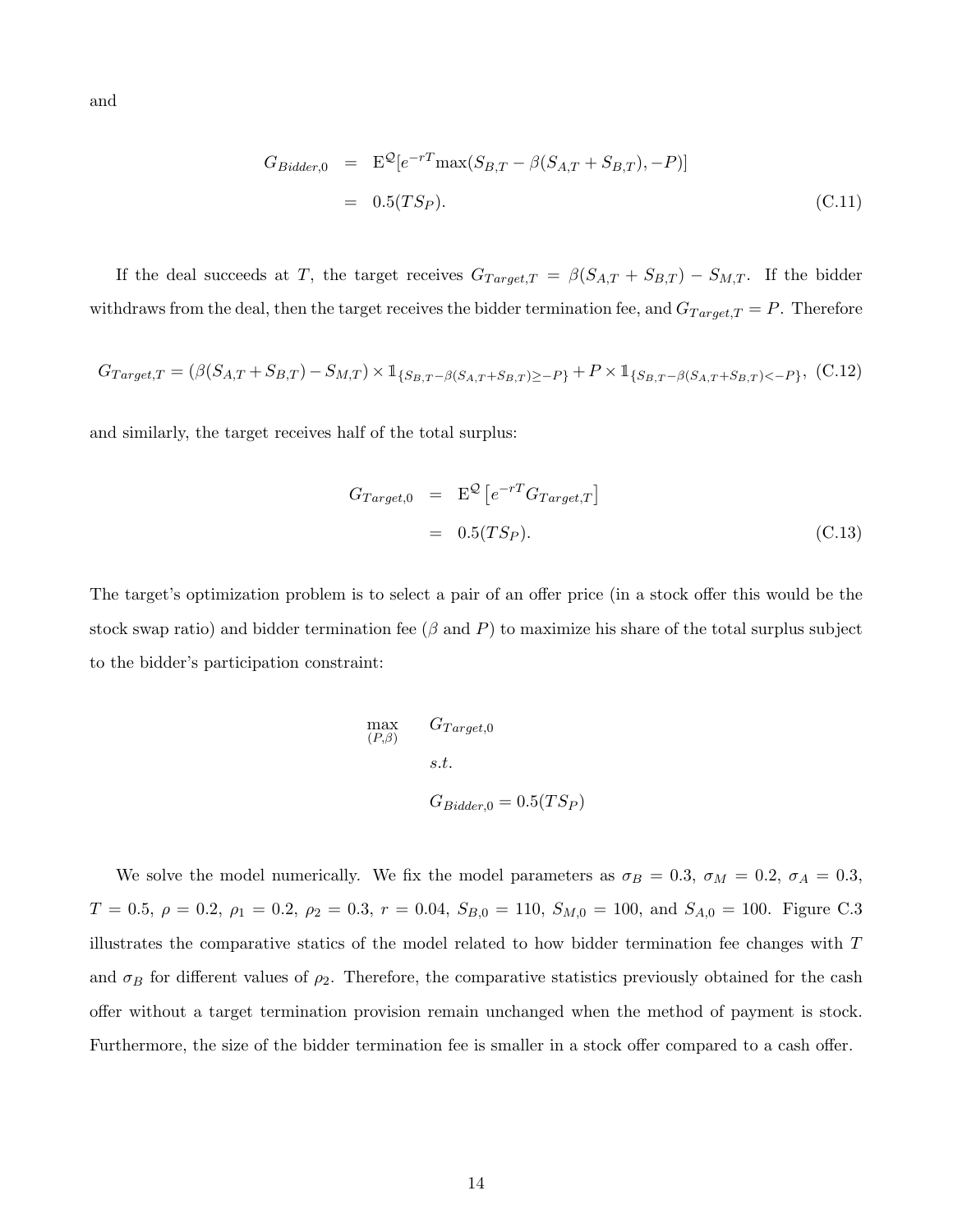#### Figure C.1:

Variation in Bidder Termination Fees in the Presence of Target Termination Fees 1

0.3 0.35 0.4 0.45 0.5 0.55 0.6

 $\sigma_B$ 

(c)

 $+$  15.5 $+$  0.3

This figure plots variation in the optimal bidder termination fee (expressed relative to offer price),  $p^*$ , as a function of T and  $\sigma_B$ , for  $x = 0.35$  and  $x = 0.5$ . In this model, the arrival of a second bidder is more likely when the target's value under the incumbent bidder's control,  $S_B$ , is higher. The base parameters for the graphs are  $r = 0.04$ ,  $S_{M,0} = 100$ ,  $S_{B,0} = 110$ ,  $\sigma_M = 0.2$ ,  $\sigma_B = 0.3$ ,  $T = 0.5$ , and  $\rho = 0.2$ . In each graph only one parameter changes, with the others fixed at their base values.



 $^{18}_{0.3}$ 

0.3 0.35 0.4 0.45 0.5 0.55 0.6

(d)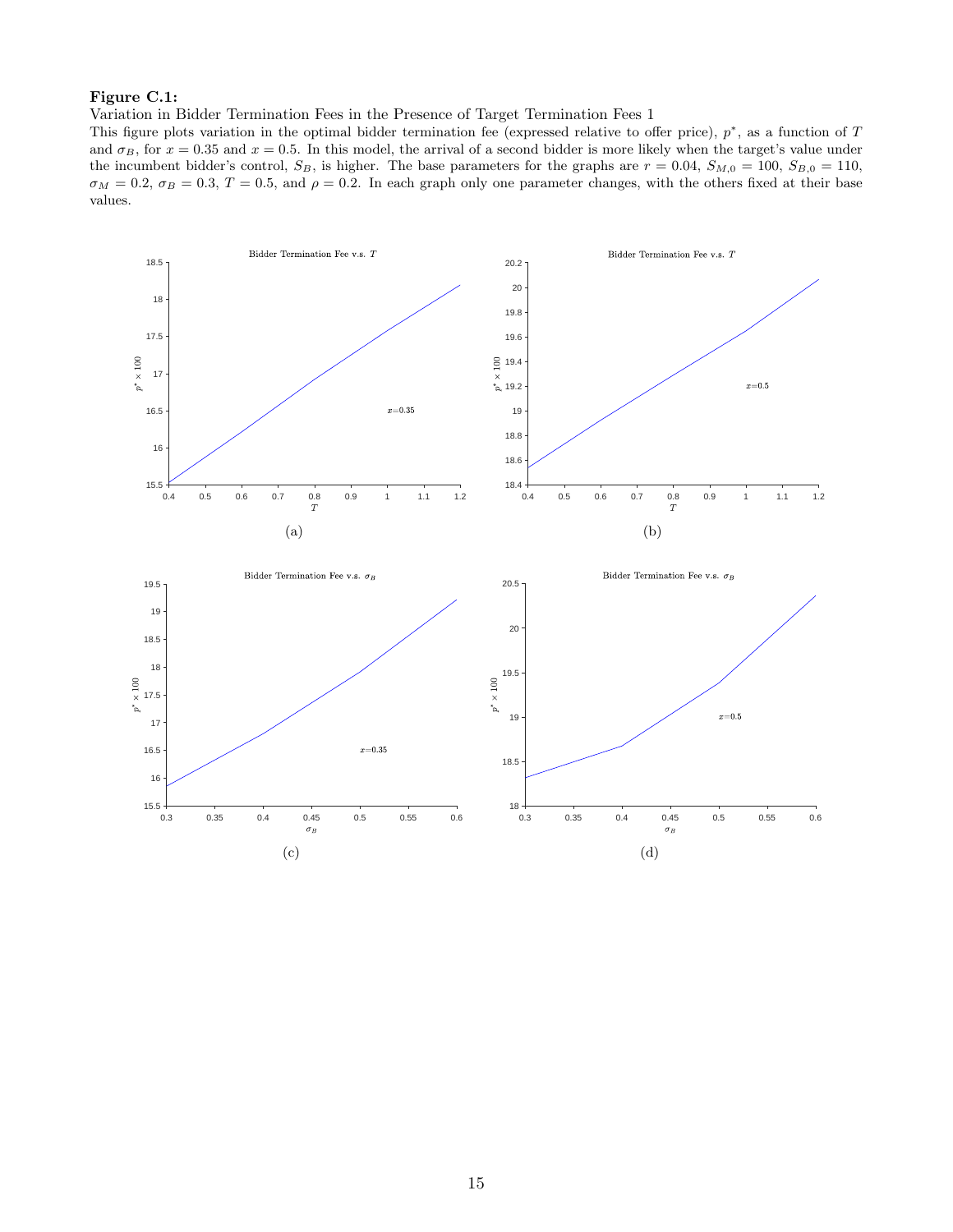## Figure C.2:

Variation in Bidder Termination Fees in the Presence of Target Termination Fees 2

This figure plots variation in the optimal bidder termination fee (expressed relative to offer price),  $p^*$ , as a function of T and  $\sigma_B$ , for  $x = 0.35$  and  $x = 0.5$ . In this model, the arrival of a second bidder is more likely when the target's value under existing management,  $S_M$ , is higher. The base parameters for the graphs are  $r = 0.04$ ,  $S_{M,0} = 100$ ,  $S_{B,0} = 110$ ,  $\sigma_M = 0.2$ ,  $\sigma_B = 0.3$ ,  $T = 0.5$ , and  $\rho = 0.2$ . In each graph only one parameter changes, with the others fixed at their base values.

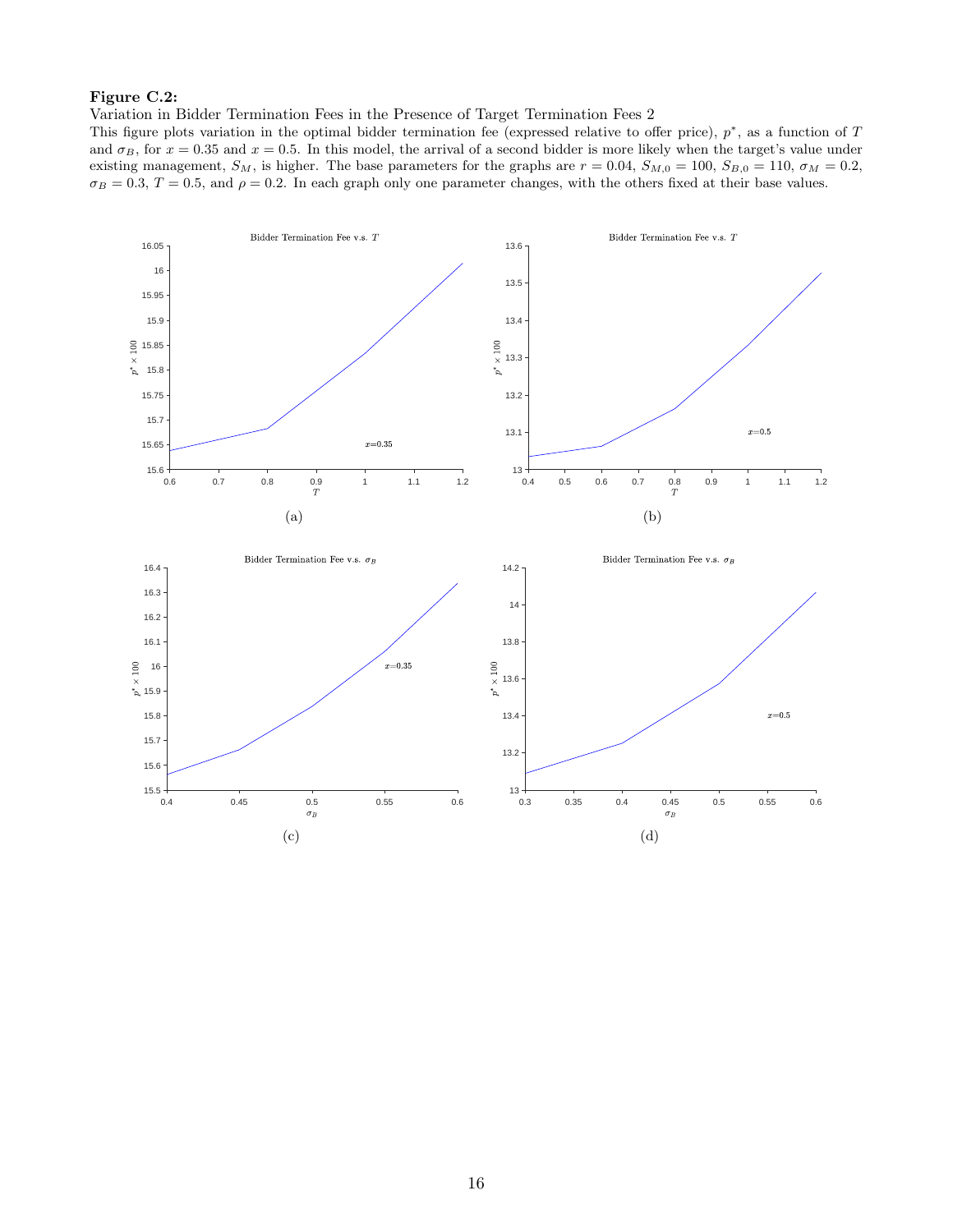## Figure C.3:

#### Variation in Bidder Termination Fees in Cash vs. Stock Offers

This figure plots variation in the optimal bidder termination fee (expressed relative to offer price),  $p^*$ , as a function of T and  $\sigma_B$ , for  $\rho_2 = 0.3$  and  $\rho_2 = 0.9$ . The base parameters for the graphs are  $r = 0.04$ ,  $S_{M,0} = 100$ ,  $S_{B,0} = 110$ ,  $\sigma_M = 0.2$ ,  $\sigma_B = 0.3, T = 0.5,$  and  $\rho = 0.2$ . In each graph only one parameter changes, with the others fixed at their base values.

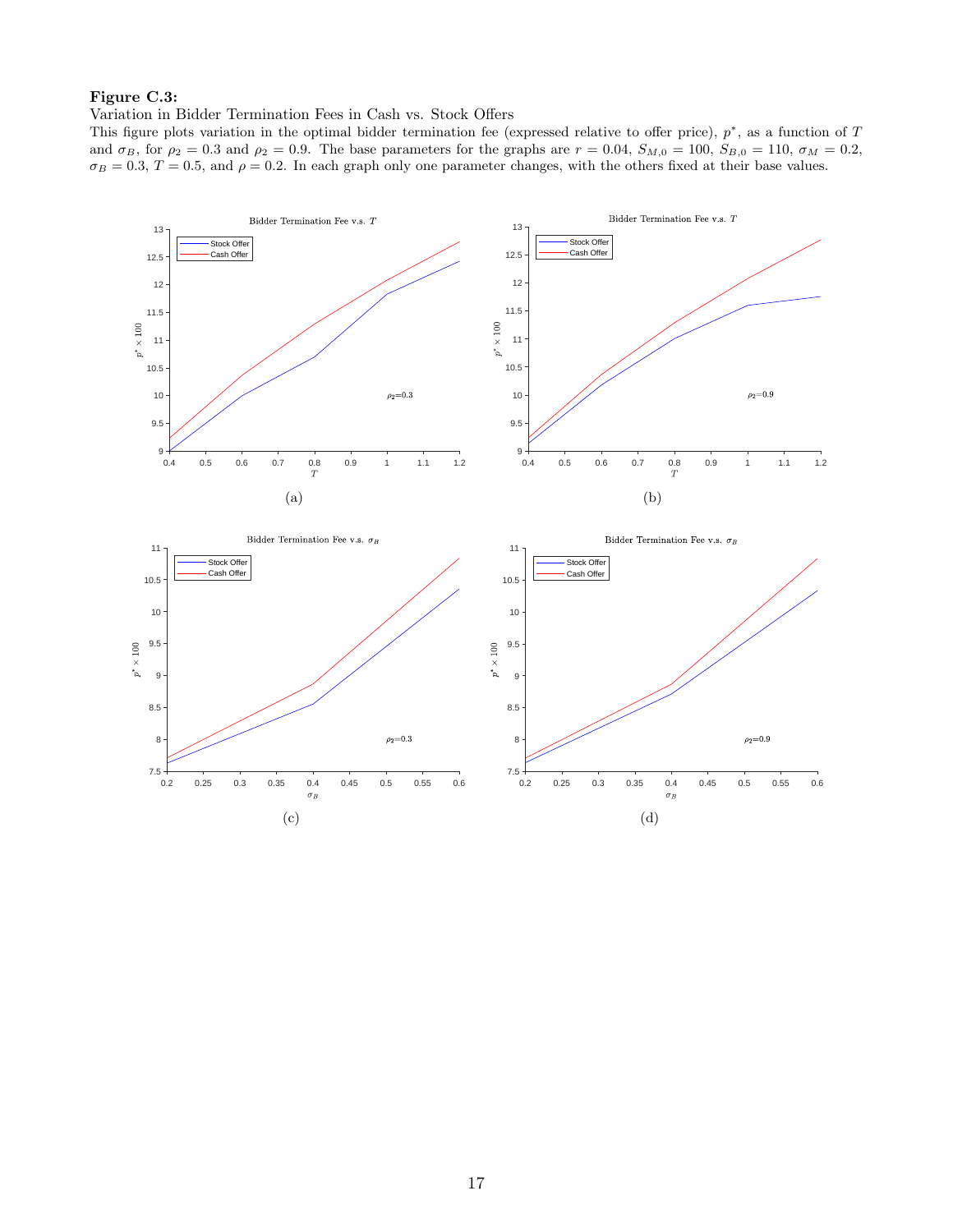# Internet Appendix D - Supplementary Analysis and Robustness Checks

This appendix reports supplementary analysis and robustness checks that accompany our paper. All variables not defined in the table captions are defined in Table A.1 in the paper.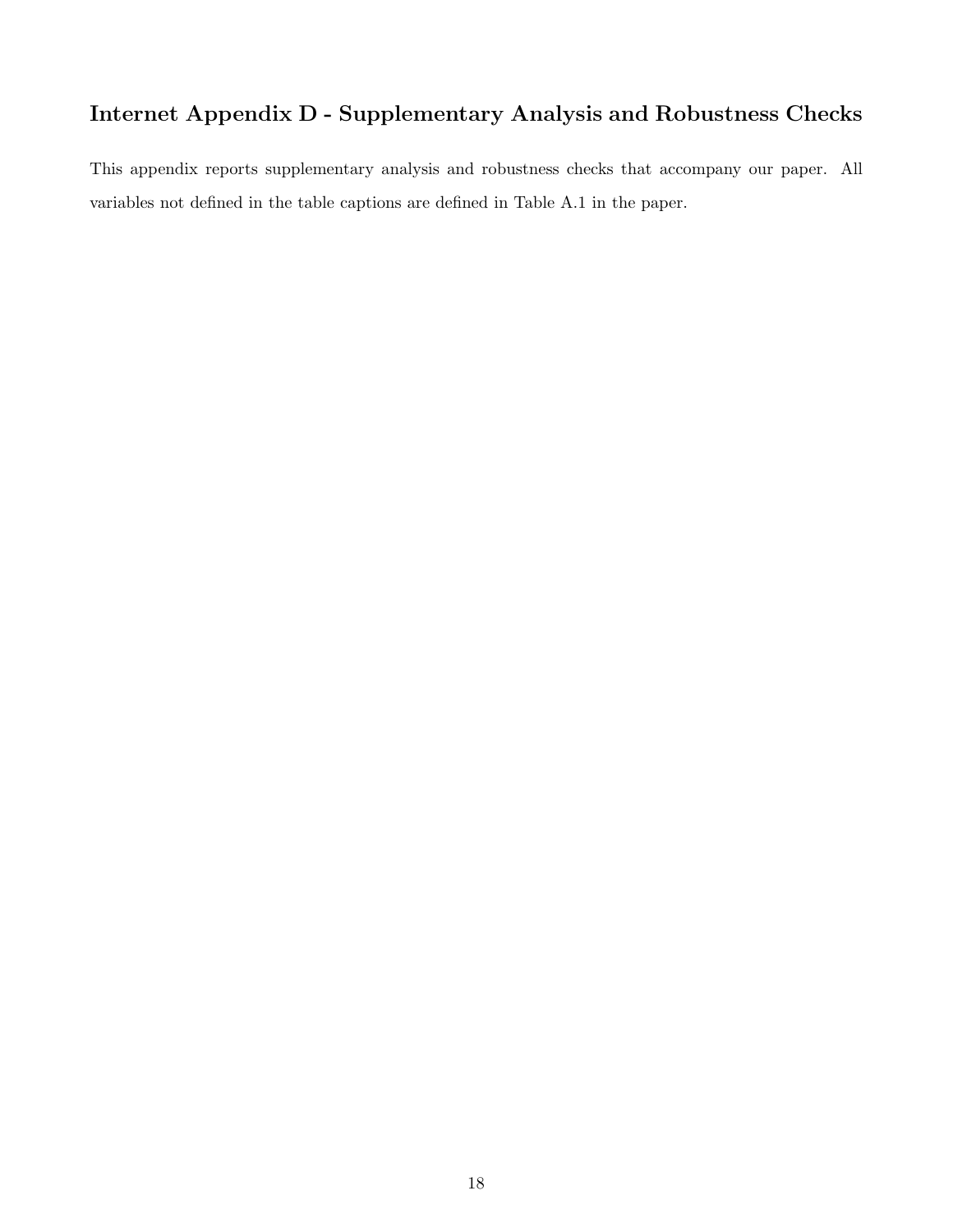## Table D.1:

#### Summary of Triggers for Bidder Termination Provisions

This table summarizes the triggers for bidder termination provisions in our sample that sample consists of takeovers announced between 1997 and 2013 involving bidders and targets that were both publicly listed U.S. firms that included a bidder termination provision. See Section 3.4 of our manuscript and Quinn (2010) for definitions of the triggers.

|                          | N   | % of Deals with a<br><b>Bidder Termination Provision</b><br>$(N=416)$ | % of All Deals<br>$(N=2078)$ |
|--------------------------|-----|-----------------------------------------------------------------------|------------------------------|
|                          |     |                                                                       |                              |
| Fiduciary Trigger        | 246 | 59%                                                                   | 12%                          |
| Regulatory Trigger       | 68  | $16\%$                                                                | $3\%$                        |
| <b>Financing Trigger</b> | 35  | 8%                                                                    | $2\%$                        |
| Representation Trigger   | 107 | 26%                                                                   | 5%                           |
| Pure Option              | 20  | 5%                                                                    | $1\%$                        |
|                          |     |                                                                       |                              |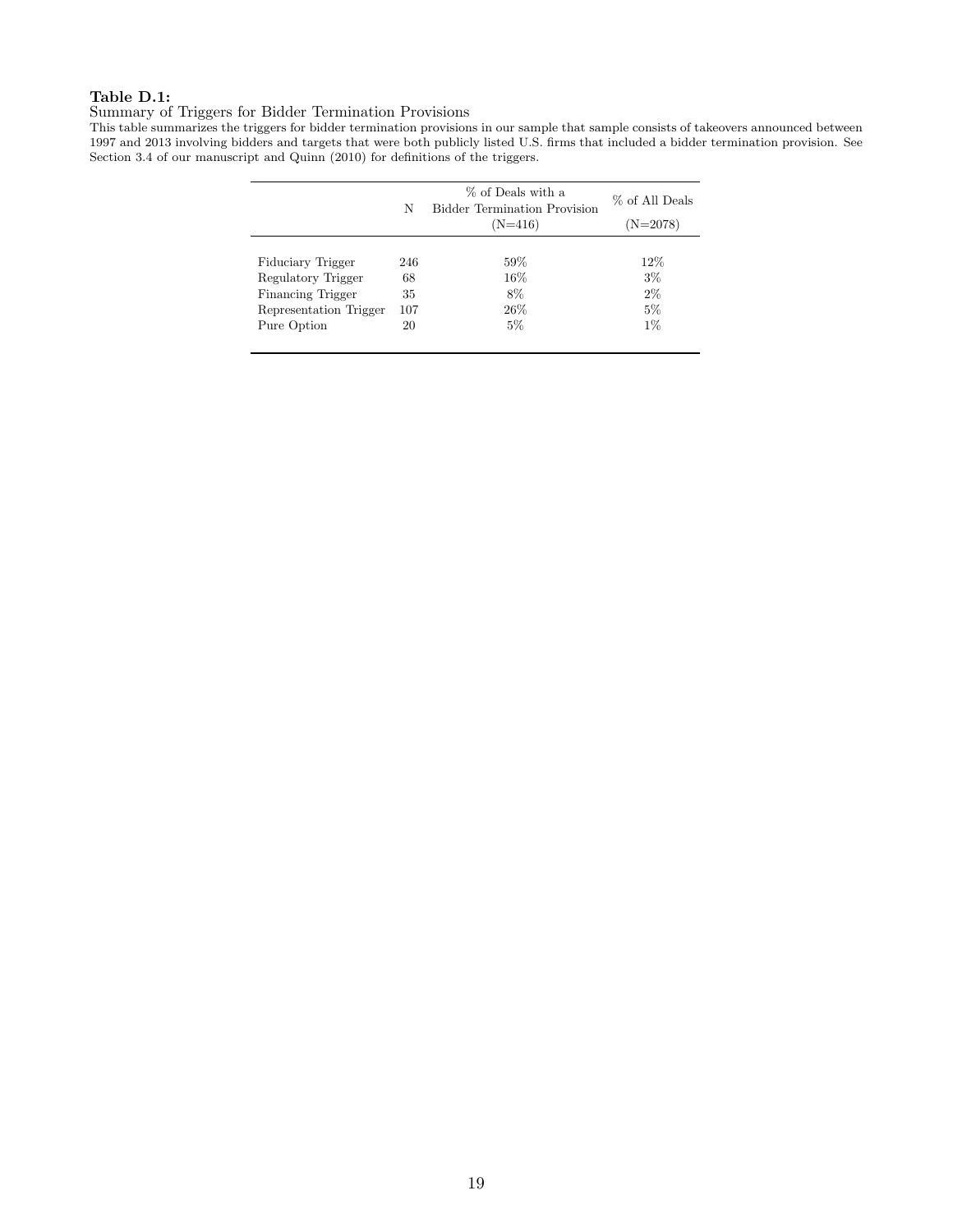#### Table D.2:

## Terminated Deals — Reasons for Termination

This table reports a summary of reasons deals in our sample are terminated. The sample consists of a subsample of 160 deals that were subsequently terminated from a sample of 2078 takeovers announced between 1997 and 2013 involving bidders and targets that were both publicly listed U.S. firms. Data on termination provisions is from SDC and reasons for termination are coded by hand from reading SEC 8-K filings and press reports. Bids rejected by targets and unsuccessful bids withdrawn by bidders are excluded. Panel A reports the party responsible for termination (target, bidder or both), also splitting the deals into those that do not and do include a bidder termination provision (BTP). Panel B lists the reasons why bidders terminated deals — the sample consists of 28 deals from Panel A for which termination was attributed to the bidder. Deals are split into those that do not and do include a bidder termination provision. For deals with a bidder termination provision, the table indicates whether a bidder termination fee (BTF) was paid and whether the bidder and target contested whether the bidder termination fee was payable.

| Panel A: All Terminated Deals |     |                                         |                                      |              |                                   |  |  |  |  |  |
|-------------------------------|-----|-----------------------------------------|--------------------------------------|--------------|-----------------------------------|--|--|--|--|--|
|                               |     | No BTP                                  | % of terminated deals<br>with no BTP | Includes BTP | % of terminated deals<br>with BTP |  |  |  |  |  |
|                               |     |                                         |                                      |              |                                   |  |  |  |  |  |
| 85                            | 53% | 74                                      | 59%                                  |              | 31\%                              |  |  |  |  |  |
| 28                            | 18% | 12                                      | 10%                                  | 16           | 46%                               |  |  |  |  |  |
| 47                            | 29% | 39                                      | 31%                                  |              | 23%                               |  |  |  |  |  |
| 160                           |     | 125                                     |                                      | 35           |                                   |  |  |  |  |  |
|                               |     | Who Terminates All Deals % of All Deals |                                      |              |                                   |  |  |  |  |  |

| Panel B: Deals Terminated by Bidders   |        |   |  |                        |  |  |  |  |  |
|----------------------------------------|--------|---|--|------------------------|--|--|--|--|--|
|                                        | No BTP |   |  | Includes BTP           |  |  |  |  |  |
|                                        | N      | Ν |  | BTF Paid BTF Contested |  |  |  |  |  |
|                                        |        |   |  |                        |  |  |  |  |  |
| Bidder received takeover offer         |        |   |  |                        |  |  |  |  |  |
| Antitrust                              |        |   |  |                        |  |  |  |  |  |
| Other regulatory Issue                 |        |   |  |                        |  |  |  |  |  |
| Bidder failed to secure financing      |        | 3 |  |                        |  |  |  |  |  |
| Bidder shareholders disapproved        |        |   |  |                        |  |  |  |  |  |
| Adverse economic conditions for bidder |        |   |  |                        |  |  |  |  |  |
| Target material adverse change         |        |   |  |                        |  |  |  |  |  |
| Breach of terms                        |        |   |  |                        |  |  |  |  |  |
| Other/undisclosed                      |        |   |  |                        |  |  |  |  |  |
|                                        |        |   |  |                        |  |  |  |  |  |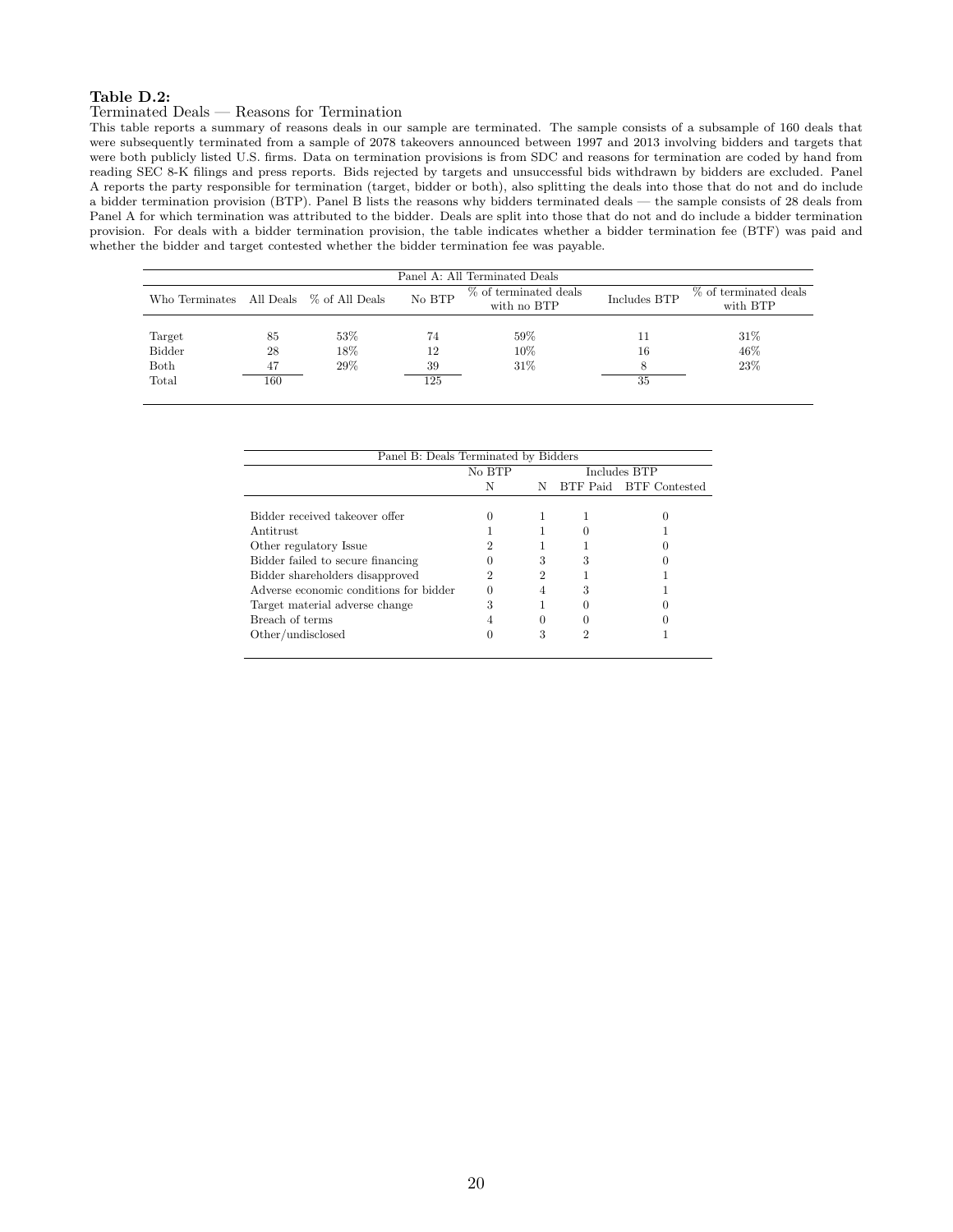## Table D.3:

## Price Revisions

This table reports estimates from logit regressions that examine price revisions in takeovers. The sample consists of takeovers announced between 1997 and 2013 involving bidders and targets that were both publicly listed U.S. firms. The dependent variable in (1) ((2)) [(3)] equals 1 if the final price reported in SDC is not equal to (less than) [greater than] the initial price. The explanatory variables are defined in Table A.1. Announcement year fixed effects and industry fixed effects at the target's Fama-French 17-industry level are included. t-statistics are computed using heteroscedasticity-consistent standard errors. \*, \*\*, and \*\*\* indicate statistical significance at the 10%, 5%, and 1% levels, respectively.

|                                       | (1)         | (2)                                                                                            | (3)         |
|---------------------------------------|-------------|------------------------------------------------------------------------------------------------|-------------|
| Dependent Variable:                   |             | Final Price $\neq$ Initial Price Final Price $\lt$ Initial Price Final Price $>$ Initial Price |             |
|                                       |             |                                                                                                |             |
| <b>Bidder Termination Provision</b>   | 0.121       | 0.142                                                                                          | 0.0587      |
|                                       | (0.67)      | (0.56)                                                                                         | (0.24)      |
| Target Termination Provision          | $-0.0260$   | $0.641**$                                                                                      | $-0.470**$  |
|                                       | $(-0.14)$   | (2.10)                                                                                         | $(-2.02)$   |
| Collar                                | $0.657***$  | $0.615**$                                                                                      | $0.604**$   |
|                                       | (3.07)      | (2.16)                                                                                         | (2.11)      |
| Lockup Option                         | $-0.138$    | $-0.194$                                                                                       | $-0.0166$   |
|                                       | $(-0.61)$   | $(-0.60)$                                                                                      | $(-0.06)$   |
| Stock Offer                           | $0.809***$  | $1.838***$                                                                                     | 0.115       |
|                                       | (3.53)      | (4.09)                                                                                         | (0.40)      |
| Stock and Cash Offer                  | $0.490**$   | $1.410***$                                                                                     | 0.0245      |
|                                       | (2.33)      | (3.27)                                                                                         | (0.10)      |
| <b>Bidder Toehold</b>                 | 0.130       | 0.00651                                                                                        | 0.153       |
|                                       | (1.57)      | (0.04)                                                                                         | (1.62)      |
| Tender Offer                          | 0.345       | $-0.581$                                                                                       | $0.652**$   |
|                                       | (1.55)      | $(-1.17)$                                                                                      | (2.50)      |
| Hostile Approach                      | $1.944***$  | $-14.16***$                                                                                    | $1.940***$  |
|                                       | (4.48)      | $(-27.63)$                                                                                     | (4.22)      |
| Same Industry                         | 0.0786      | $-0.00583$                                                                                     | 0.118       |
|                                       | (0.54)      | $(-0.03)$                                                                                      | (0.63)      |
| Completed Deal                        | $-0.494**$  | $-0.401$                                                                                       | $-0.477*$   |
|                                       | $(-2.17)$   | $(-1.19)$                                                                                      | $(-1.69)$   |
| Log(Target Market Cap.)               | $0.200***$  | 0.108                                                                                          | $0.251**$   |
|                                       | (2.67)      | (1.01)                                                                                         | (2.51)      |
| Target Market-to-Book Assets          | $-0.0217$   | $-0.0476$                                                                                      | 0.00409     |
|                                       | $(-0.56)$   | $(-0.72)$                                                                                      | (0.09)      |
| Log(Bidder Market Cap.)               | $-0.112*$   | $-0.102$                                                                                       | $-0.104$    |
|                                       | $(-1.75)$   | $(-1.13)$                                                                                      | $(-1.19)$   |
| Bidder Market-to-Book Assets          | $-0.0501$   | $-0.0416$                                                                                      | $-0.0532$   |
|                                       | $(-1.31)$   | $(-0.75)$                                                                                      | $(-1.16)$   |
| Target Market Cap./Bidder Market Cap. | $-0.466*$   | $-0.640$                                                                                       | $-0.307$    |
|                                       | $(-1.86)$   | $(-1.53)$                                                                                      | $(-1.04)$   |
| Constant                              | $-2.113***$ | $-3.143***$                                                                                    | $-3.174***$ |
|                                       | $(-3.00)$   | $(-3.14)$                                                                                      | $(-3.48)$   |
| Year FE                               | Yes         | Yes                                                                                            | Yes         |
| Industry FE                           | Yes         | Yes                                                                                            | Yes         |
| Observations                          | 2078        | 2078                                                                                           | 2078        |
| Pseudo R-squared                      | 0.091       | 0.117                                                                                          | 0.131       |
|                                       |             |                                                                                                |             |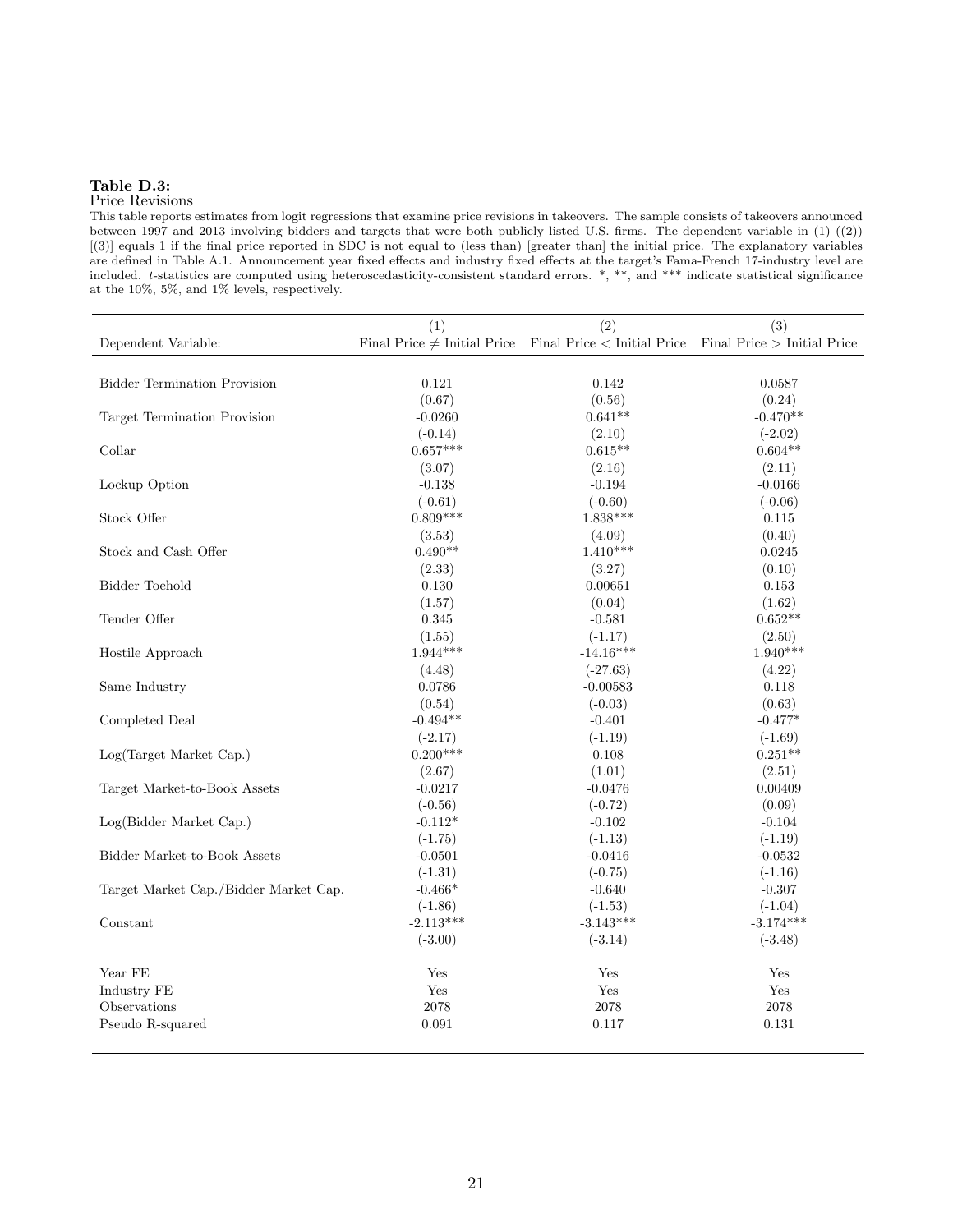#### Table D.4:

#### Determinants of Bidder Termination Provision Inclusion, Termination Fees and Transaction Value — Controlling for Price Revisions

 This table reports estimates from regressions that examine the use of bidder termination provisions in takeover agreements. The sample consists of takeovers announced between 1997 and <sup>2013</sup> involving bidders and targets that were both publicly listed U.S. firms. Models (1) and (2) report estimates of logit regressions where the dependent variable equals <sup>1</sup> if the takeover agreement included <sup>a</sup> bidder termination provision. Models (3)-(10) report estimates of OLS regressions. In (3)-(8), the sample is restricted to deals that included <sup>a</sup> bidder termination provision. In (3) and (4), the dependent variable is the value of the bidder termination fee divided by the total value of the transaction. In (5) and (6), the dependent variable is the value of the bidder termination fee. In (7)-(10), the dependent variable is the total value of the transaction. In (9) and (10), the sample is restricted to deals that did notinclude a bidder termination provision. Final Price  $\neq$  Initial Price  $\leq$  Initial Price  $\geq$  Initial Price  $\geq$  Initial Price is not equal to final price reported in SDC is not equal to the final price reported in S (less than) [greater than] the initial price. All other explanatory variables are defined in Table A.1. Announcement year fixed effects and target Fama-French <sup>17</sup> Industry fixed effectsare included. t-statistics are computed using heteroscedasticity-consistent standard errors. \*, \*\*, and \*\*\* indicate statistical significance at the 10%, 5%, and 1% levels, respectively.

| Panel A:                              |                       |                                                       |                          |                                         |                        |                        |                       |                       |                    |                    |
|---------------------------------------|-----------------------|-------------------------------------------------------|--------------------------|-----------------------------------------|------------------------|------------------------|-----------------------|-----------------------|--------------------|--------------------|
|                                       | (1)                   | (2)                                                   | (3)                      | (4)                                     | (5)                    | (6)                    | (7)                   | (8)                   | (9)                | (10)               |
| Dependent Variable:                   |                       | $=1$ if Deal Includes<br><b>Termination Provision</b> |                          | Termination Fee %<br>Termination Fee \$ |                        |                        |                       | Transaction Value \$  |                    |                    |
| Sample:                               |                       | All Deals                                             |                          | With Termination Provision              |                        |                        | Without               |                       |                    |                    |
|                                       |                       |                                                       |                          |                                         |                        |                        |                       |                       |                    |                    |
| Bidder-Target Asset Covariance        | $-2.484*$             | $-2.470*$                                             | $-0.0648***$             | $-0.0205$                               | $-255.7*$              | $-175.9$               | $-4554.2**$           | $-2883.6$             | $-3283.6$          | $-2964.5$          |
|                                       | $(-1.71)$             | $(-1.81)$                                             | $(-2.67)$                | $(-0.87)$                               | $(-1.84)$              | $(-1.36)$              | $(-2.03)$             | $(-1.39)$             | $(-1.47)$          | $(-1.25)$          |
| <b>Bidder Asset Volatility</b>        | $0.930**$             |                                                       | $0.0283***$              |                                         | $126.2**$              |                        | 2881.3***             |                       | 444.3              |                    |
|                                       | (2.21)                |                                                       | (3.13)                   |                                         | (2.38)                 |                        | (3.00)                |                       | (1.01)             |                    |
| Target Asset Volatility               |                       | $0.911***$                                            |                          | 0.00638                                 |                        | 67.71                  |                       | 1635.0**              |                    | 193.5              |
|                                       |                       | (2.60)                                                |                          | (0.80)                                  |                        | (1.54)                 |                       | (2.53)                |                    | (0.43)             |
| $Log(Time-to-Completion (Actual))$    | $0.757***$            | $0.776***$                                            | $0.0125**$               | $0.0113**$                              | 86.12***               | 83.62***               | $1605.4***$           | $1555.1***$           | 485.7***           | 473.7***           |
|                                       | (5.17)                | (5.37)                                                | (2.57)                   | (2.42)                                  | (2.68)                 | (2.63)                 | (3.86)                | (3.71)                | (2.69)             | (2.65)             |
| Target Termination Provision          | $2.741***$            | $2.749***$                                            | 0.000962                 | 0.000324                                | $-51.45$               | $-49.81$               | $-704.3$              | $-667.6$              | $-588.5***$        | $-583.0**$         |
|                                       | (8.22)                | (8.13)                                                | (0.26)                   | (0.09)                                  | $(-1.54)$              | $(-1.41)$              | $(-1.06)$             | $(-1.02)$             | $(-2.33)$          | $(-2.28)$          |
| Collar                                | $-0.612***$           | $-0.591**$                                            | $-0.0330*$               | $-0.0325*$                              | $-8.167$               | 3.053                  | $-43.11$              | 219.8                 | $-408.7**$         | $-406.9**$         |
|                                       | $(-2.60)$             | $(-2.49)$                                             | $(-1.71)$                | $(-1.68)$                               | $(-0.40)$              | (0.15)                 | $(-0.07)$             | (0.35)                | $(-2.18)$          | $(-2.17)$          |
| Lockup Option                         | 0.245                 | 0.252                                                 | $-0.00792**$             | $-0.00597$                              | $-33.27$               | $-34.91$               | $-697.6$              | $-731.7$              | $-259.1$           | $-267.0$           |
|                                       | (1.04)                | (1.08)                                                | $(-2.04)$                | $(-1.58)$                               | $(-1.37)$              | $(-1.43)$              | $(-1.20)$             | $(-1.24)$             | $(-0.87)$          | $(-0.89)$          |
| Stock Offer                           | $0.482**$             | $0.509**$                                             | 0.00158                  | 0.00103                                 | $-67.16$               | $-60.51$               | $-105.6$              | 42.68                 | 124.5              | 147.8              |
|                                       | (2.20)                | (2.35)                                                | (0.42)                   | (0.27)                                  | $(-1.55)$              | $(-1.44)$              | $(-0.24)$             | (0.09)                | (0.55)             | (0.66)             |
| Stock and Cash Offer                  | 0.118                 | 0.140                                                 | $-0.0122**$              | $-0.0106*$                              | $-60.26$               | $-59.12$               | 423.9                 | 447.8                 | $575.4*$           | 589.2**            |
|                                       | (0.56)                | (0.67)                                                | $(-2.15)$                | $(-1.89)$                               | $(-1.32)$              | $(-1.30)$              | (0.85)                | (0.89)                | (1.93)             | (1.99)             |
| Bidder Toehold                        | $-0.488**$            | $-0.492**$                                            | $-0.0167***$             | $-0.0164***$                            | $-112.9*$              | $-103.3$               | $-1144.4$             | $-928.7$              | $-85.85$           | $-85.45$           |
|                                       | $(-2.51)$             | $(-2.46)$                                             | $(-3.14)$                | $(-3.04)$                               | $(-1.65)$              | $(-1.56)$              | $(-1.24)$             | $(-1.00)$             | $(-1.41)$          | $(-1.40)$          |
| Tender Offer                          | $-0.439$              | $-0.442$                                              | $0.0467***$              | $0.0489***$                             | $-59.22*$              | $-57.60$               | $-420.2$              | $-386.2$              | $-106.4$           | $-106.7$           |
| Hostile Approach                      | $(-1.64)$<br>$-0.403$ | $(-1.64)$<br>$-0.419$                                 | (5.68)<br>$-0.00864$     | (5.96)<br>$-0.00788$                    | $(-1.68)$<br>$-75.84$  | $(-1.62)$<br>$-69.83$  | $(-0.77)$<br>$-970.5$ | $(-0.69)$<br>$-834.1$ | $(-0.57)$<br>560.4 | $(-0.57)$<br>561.5 |
|                                       | $(-0.65)$             | $(-0.67)$                                             | $(-1.10)$                | $(-0.99)$                               | $(-0.69)$              | $(-0.66)$              | $(-0.39)$             | $(-0.35)$             | (0.35)             | (0.35)             |
|                                       | $-0.0448$             |                                                       |                          | $-0.00195$                              | $-17.64$               |                        | $-201.3$              | $-69.42$              | 142.1              | 160.6              |
| Same Industry                         | $(-0.32)$             | $-0.0390$                                             | $-0.00262$               |                                         |                        | $-11.74$               | $(-0.54)$             | $(-0.19)$             |                    |                    |
| Final Price $\neq$ Initial Price      | $-0.0919$             | $(-0.28)$<br>$-0.112$                                 | $(-0.22)$<br>$-0.000451$ | $(-0.17)$<br>0.00107                    | $(-0.78)$<br>$-39.76*$ | $(-0.55)$<br>$-45.03*$ | $-1162.1**$           | $-1288.9***$          | (0.89)<br>$-80.87$ | (1.02)<br>$-73.73$ |
|                                       | $(-0.50)$             | $(-0.62)$                                             | $(-0.15)$                | (0.33)                                  | $(-1.76)$              | $(-1.92)$              | $(-2.56)$             | $(-2.74)$             | $(-0.22)$          | $(-0.21)$          |
| Log(Target Market Cap.)               | $0.692***$            | $0.722***$                                            | $-0.000497$              | $-0.000467$                             | 64.01***               | 67.17***               | $1641.3***$           | 1718.9***             | 1235.5***          | 1239.2***          |
|                                       | (6.28)                | (6.59)                                                | $(-0.28)$                | $(-0.25)$                               | (4.57)                 | (4.45)                 | (5.48)                | (5.51)                | (8.14)             | (7.78)             |
| Target Market-to-Book Assets          | 0.000506              | $-0.0231$                                             | 0.000705                 | 0.000390                                | $-6.879$               | $-9.487*$              | $-169.1$              | $-230.4**$            | 2.162              | $-2.573$           |
|                                       | (0.01)                | $(-0.57)$                                             | (1.25)                   | (0.73)                                  | $(-1.31)$              | $(-1.75)$              | $(-1.54)$             | $(-1.98)$             | (0.02)             | $(-0.02)$          |
| Log(Bidder Market Cap.)               | $-0.621***$           | $-0.647***$                                           | 0.000417                 | $-0.000271$                             | 9.235                  | 4.618                  | $364.1**$             | $256.5\,$             | 192.7***           | $181.6***$         |
|                                       | $(-5.91)$             | $(-6.29)$                                             | (0.26)                   | $(-0.16)$                               | (1.14)                 | (0.58)                 | (2.02)                | (1.46)                | (2.66)             | (2.60)             |
| Bidder Market-to-Book Assets          | $-0.00799$            | $-0.00285$                                            | $-0.000700$              | $-0.000251$                             | $-1.778$               | $-0.0100$              | $-56.13$              | $-17.26$              | 47.11              | 51.15              |
|                                       | $(-0.34)$             | $(-0.12)$                                             | $(-1.58)$                | $(-0.68)$                               | $(-0.86)$              | $(-0.00)$              | $(-1.07)$             | $(-0.31)$             | (0.54)             | (0.60)             |
| Target Market Cap./Bidder Market Cap. | $-0.102$              | $-0.141$                                              | $-0.00642$               | $-0.00726$                              | $-48.07$               | $-55.03*$              | $-14.07$              | $-175.6$              | $928.3**$          | $917.1**$          |
|                                       | $(-0.44)$             | $(-0.62)$                                             | $(-1.21)$                | $(-1.35)$                               | $(-1.61)$              | $(-1.74)$              | $(-0.02)$             | $(-0.30)$             | (2.04)             | (2.00)             |
| Constant                              | $-2.839***$           | $-2.870***$                                           | $0.119**$                | $0.129**$                               | $-614.8***$            | $-599.6***$            | $-22479.9***$         | $-22196.5***$         | $-15550.3***$      | $-15447.3***$      |
|                                       | $(-3.04)$             | $(-3.09)$                                             | (2.17)                   | (2.22)                                  | $(-3.57)$              | $(-3.36)$              | $(-6.53)$             | $(-6.44)$             | $(-7.31)$          | $(-7.15)$          |
|                                       |                       |                                                       |                          |                                         |                        |                        |                       |                       |                    |                    |
| Year FE                               | Yes                   | Yes                                                   | Yes                      | Yes                                     | Yes                    | Yes                    | Yes                   | Yes                   | Yes                | Yes                |
| Industry FE                           | Yes                   | Yes                                                   | Yes                      | Yes                                     | Yes                    | Yes                    | Yes                   | Yes                   | Yes                | Yes                |
| Observations                          | 2078                  | 2078                                                  | 416                      | 416                                     | 416                    | 416                    | 416                   | 416                   | 1662               | 1662               |
| Adjusted [Pseudo] R-squared           | [0.249]               | [0.249]                                               | 0.189                    | 0.169                                   | 0.259                  | 0.255                  | 0.422                 | 0.418                 | 0.302              | 0.301              |
|                                       |                       |                                                       |                          |                                         |                        |                        |                       |                       |                    |                    |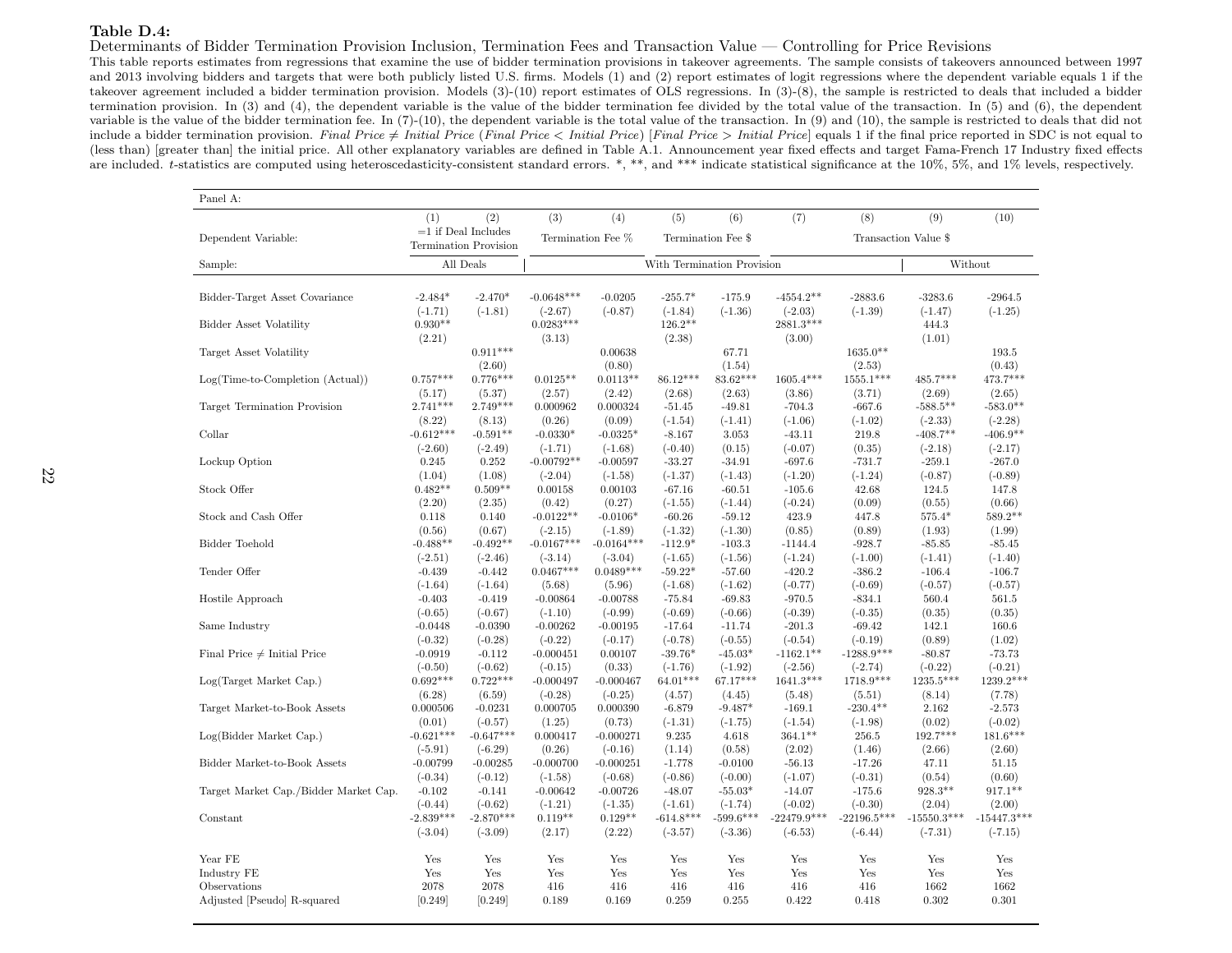|                                       |                                  | (2)                                            | (3)                                | (4)                                     | (5)                               | (6)                | (7)                              | (8)                | (9)                          | (10)                |  |
|---------------------------------------|----------------------------------|------------------------------------------------|------------------------------------|-----------------------------------------|-----------------------------------|--------------------|----------------------------------|--------------------|------------------------------|---------------------|--|
| Dependent Variable:                   |                                  | $=1$ if Deal Includes<br>Termination Provision |                                    | Termination Fee %<br>Termination Fee \$ |                                   |                    |                                  |                    | Transaction Value \$         |                     |  |
| Sample:                               |                                  | All Deals                                      |                                    |                                         | With Termination Provision        |                    |                                  |                    |                              | Without             |  |
|                                       |                                  |                                                |                                    |                                         |                                   |                    |                                  |                    |                              |                     |  |
| Bidder-Target Asset Covariance        | $-2.485*$                        | $-2.462*$                                      | $-0.0635***$                       | $-0.0205$                               | $-258.1*$                         | $-169.8$           | $-4574.1**$                      | $-2736.4$          | $-3257.8$                    | $-2971.1$           |  |
| Bidder Asset Volatility               | $(-1.71)$<br>$0.928**$<br>(2.20) | $(-1.80)$                                      | $(-2.59)$<br>$0.0282***$<br>(3.11) | $(-0.87)$                               | $(-1.85)$<br>$125.1***$<br>(2.36) | $(-1.31)$          | $(-2.01)$<br>2832.8***<br>(2.95) | $(-1.32)$          | $(-1.46)$<br>404.8<br>(0.90) | $(-1.25)$           |  |
| Target Asset Volatility               |                                  | $0.901**$<br>(2.56)                            |                                    | 0.00681<br>(0.86)                       |                                   | 61.30<br>(1.37)    |                                  | 1483.7**<br>(2.34) |                              | 178.8<br>(0.40)     |  |
| $Log(Time-to-Completion (Actual))$    | $0.753***$                       | $0.769***$                                     | $0.0128***$                        | $0.0116**$<br>(2.52)                    | 83.87***                          | $80.70**$          | $1549.9***$                      | 1485.1***          | $463.1**$                    | $452.2**$<br>(2.53) |  |
| Target Termination Provision          | (5.18)<br>$2.737***$             | (5.35)<br>$2.744***$                           | (2.66)<br>$-0.00374$               | $-0.00402$                              | (2.65)<br>$-53.14$                | (2.58)<br>$-51.68$ | (3.79)<br>$-760.1$               | (3.61)<br>$-728.1$ | (2.57)<br>$-593.2**$         | $-588.8**$          |  |
| Collar                                | (8.20)                           | (8.12)                                         | $(-0.83)$                          | $(-0.90)$                               | $(-1.56)$                         | $(-1.44)$          | $(-1.13)$                        | $(-1.10)$          | $(-2.35)$                    | $(-2.30)$           |  |
|                                       | $-0.613***$                      | $-0.594**$                                     | $-0.0328*$                         | $-0.0323*$                              | $-8.069$                          | 2.612              | $-43.78$                         | 205.3              | $-441.7**$                   | $-440.2**$          |  |
| Lockup Option                         | $(-2.61)$                        | $(-2.51)$                                      | $(-1.71)$                          | $(-1.67)$                               | $(-0.40)$                         | (0.13)             | $(-0.07)$                        | (0.33)             | $(-2.20)$                    | $(-2.20)$           |  |
|                                       | 0.246                            | 0.254                                          | $-0.00792**$                       | $-0.00594$                              | $-34.20$                          | $-36.16$           | $-735.1$                         | $-776.0$           | $-253.0$                     | $-260.0$            |  |
| Stock Offer                           | (1.05)                           | (1.09)                                         | $(-2.04)$                          | $(-1.57)$                               | $(-1.40)$                         | $(-1.48)$          | $(-1.26)$                        | $(-1.31)$          | $(-0.85)$                    | $(-0.87)$           |  |
|                                       | $0.476**$                        | $0.503**$                                      | 0.00166                            | 0.00114                                 | $-67.74$                          | $-60.94$           | $-90.98$                         | 58.81              | 101.2                        | 122.0               |  |
| Stock and Cash Offer                  | (2.18)                           | (2.32)                                         | (0.44)                             | (0.30)                                  | $(-1.56)$                         | $(-1.45)$          | $(-0.21)$                        | (0.13)             | (0.46)                       | (0.56)              |  |
|                                       | 0.115                            | 0.137                                          | $-0.0120**$                        | $-0.0106*$                              | $-60.25$                          | $-58.98$           | 428.6                            | 455.1              | 558.6*                       | 570.8**             |  |
| Bidder Toehold                        | (0.55)                           | (0.66)                                         | $(-2.10)$                          | $(-1.85)$                               | $(-1.33)$                         | $(-1.30)$          | (0.86)                           | (0.91)             | (1.96)                       | (2.01)              |  |
|                                       | $-0.484**$                       | $-0.488**$                                     | $-0.0167***$                       | $-0.0165***$                            | $-149.1***$                       | $-144.0*$          | $-2239.2**$                      | $-2131.3**$        | $-88.18$                     | $-87.70$            |  |
| Tender Offer                          | $(-2.50)$                        | $(-2.45)$                                      | $(-3.13)$                          | $(-3.04)$                               | $(-2.01)$                         | $(-1.96)$          | $(-2.15)$                        | $(-2.03)$          | $(-1.41)$                    | $(-1.40)$           |  |
|                                       | $-0.438$                         | $-0.443$                                       | $0.0509***$                        | $0.0528***$                             | $-60.57*$                         | $-58.92$           | $-455.2$                         | $-421.5$           | $-110.1$                     | $-110.0$            |  |
| Hostile Approach                      | $(-1.64)$                        | $(-1.64)$                                      | (5.90)                             | (6.09)                                  | $(-1.71)$                         | $(-1.64)$          | $(-0.83)$                        | $(-0.75)$          | $(-0.55)$                    | $(-0.55)$           |  |
|                                       | $-0.381$                         | $-0.402$                                       | $-0.00846$                         | $-0.00772$                              | $-99.30$                          | $-96.14$           | $-1662.7$                        | $-1596.1$          | 539.3                        | 543.2               |  |
| Same Industry                         | $(-0.61)$                        | $(-0.64)$                                      | $(-1.08)$                          | $(-0.97)$                               | $(-0.87)$                         | $(-0.87)$          | $(-0.62)$                        | $(-0.61)$          | (0.35)                       | (0.35)              |  |
|                                       | $-0.0462$                        | $-0.0407$                                      | 0.000132                           | 0.000586                                | $-19.79$                          | $-14.04$           | $-261.0$                         | $-134.1$           | 144.1                        | 160.7               |  |
| Final Price < Initial Price           | $(-0.33)$                        | $(-0.29)$                                      | (0.01)                             | (0.05)                                  | $(-0.88)$                         | $(-0.66)$          | $(-0.71)$                        | $(-0.37)$          | (0.89)                       | (1.02)              |  |
|                                       | $-0.130$                         | $-0.136$                                       | $-0.000182$                        | 0.00129                                 | $-37.81$                          | $-42.95*$          | $-1445.5***$                     | $-1566.8***$       | 401.8                        | 415.6               |  |
| Log(Target Market Cap.)               | $(-0.53)$                        | $(-0.56)$                                      | $(-0.06)$                          | (0.40)                                  | $(-1.54)$                         | $(-1.68)$          | $(-2.66)$                        | $(-2.78)$          | (0.53)                       | (0.55)              |  |
|                                       | $0.693***$                       | $0.722***$                                     | $-0.000476$                        | $-0.000436$                             | $63.90***$                        | 66.68***           | $1646.3***$                      | 1715.0***          | $1234.3***$                  | 1237.9***           |  |
| Target Market-to-Book Assets          | (6.28)                           | (6.57)                                         | $(-0.27)$                          | $(-0.24)$                               | (4.57)                            | (4.45)             | (5.50)                           | (5.52)             | (8.11)                       | (7.76)              |  |
|                                       | 0.000767                         | $-0.0225$                                      | 0.000713                           | 0.000396                                | $-7.043$                          | $-9.540*$          | $-177.7$                         | $-236.1**$         | 2.784                        | $-1.610$            |  |
| Log(Bidder Market Cap.)               | (0.02)                           | $(-0.55)$                                      | (1.28)                             | (0.74)                                  | $(-1.33)$                         | $(-1.75)$          | $(-1.61)$                        | $(-2.02)$          | (0.03)                       | $(-0.01)$           |  |
|                                       | $-0.621***$                      | $-0.648***$                                    | 0.000389                           | $-0.000294$                             | 9.365                             | 4.939              | $361.0**$                        | 258.5              | $193.3***$                   | $183.2***$          |  |
| Bidder Market-to-Book Assets          | $(-5.91)$                        | $(-6.29)$                                      | (0.25)                             | $(-0.18)$                               | (1.15)                            | (0.62)             | (2.01)                           | (1.48)             | (2.65)                       | (2.59)              |  |
|                                       | $-0.00772$                       | $-0.00245$                                     | $-0.000709$                        | $-0.000261$                             | $-1.733$                          | 0.116              | $-56.86$                         | $-16.60$           | 47.92                        | 51.58               |  |
| Target Market Cap./Bidder Market Cap. | $(-0.32)$                        | $(-0.11)$                                      | $(-1.61)$                          | $(-0.71)$                               | $(-0.83)$                         | (0.06)             | $(-1.10)$                        | $(-0.30)$          | (0.55)                       | (0.60)              |  |
|                                       | $-0.101$                         | $-0.139$                                       | $-0.00646$                         | $-0.00729$                              | $-47.91$                          | $-54.63*$          | $-24.94$                         | $-179.8$           | $937.5***$                   | $927.2**$           |  |
| Constant                              | $(-0.44)$                        | $(-0.61)$                                      | $(-1.23)$                          | $(-1.37)$                               | $(-1.60)$                         | $(-1.73)$          | $(-0.04)$                        | $(-0.31)$          | (2.06)                       | (2.02)              |  |
|                                       | $-2.847***$                      | $-2.877***$                                    | $0.119**$                          | $0.129**$                               | $-616.9***$                       | $-597.9***$        | $-22461.5***$                    | $-22101.0***$      | $-15616.2***$                | $-15523.9***$       |  |
|                                       | $(-3.04)$                        | $(-3.09)$                                      | (2.21)                             | (2.23)                                  | $(-3.53)$                         | $(-3.33)$          | $(-6.51)$                        | $(-6.43)$          | $(-7.21)$                    | $(-7.04)$           |  |
| Year FE                               | Yes                              | Yes                                            | Yes                                | Yes                                     | Yes                               | Yes                | Yes                              | Yes                | Yes                          | Yes                 |  |
| Industry FE                           | Yes                              | Yes                                            | Yes                                | Yes                                     | Yes                               | Yes                | Yes                              | Yes                | Yes                          | Yes                 |  |
| Observations                          | 2078                             | 2078                                           | 416                                | 416                                     | 416                               | 416                | 416                              | 416                | 1662                         | 1662                |  |
| Adjusted [Pseudo] R-squared           | [0.249]                          | [0.249]                                        | 0.190                              | 0.170                                   | 0.257                             | 0.253              | 0.422                            | 0.417              | 0.302                        | 0.302               |  |

Table D.4 Continued: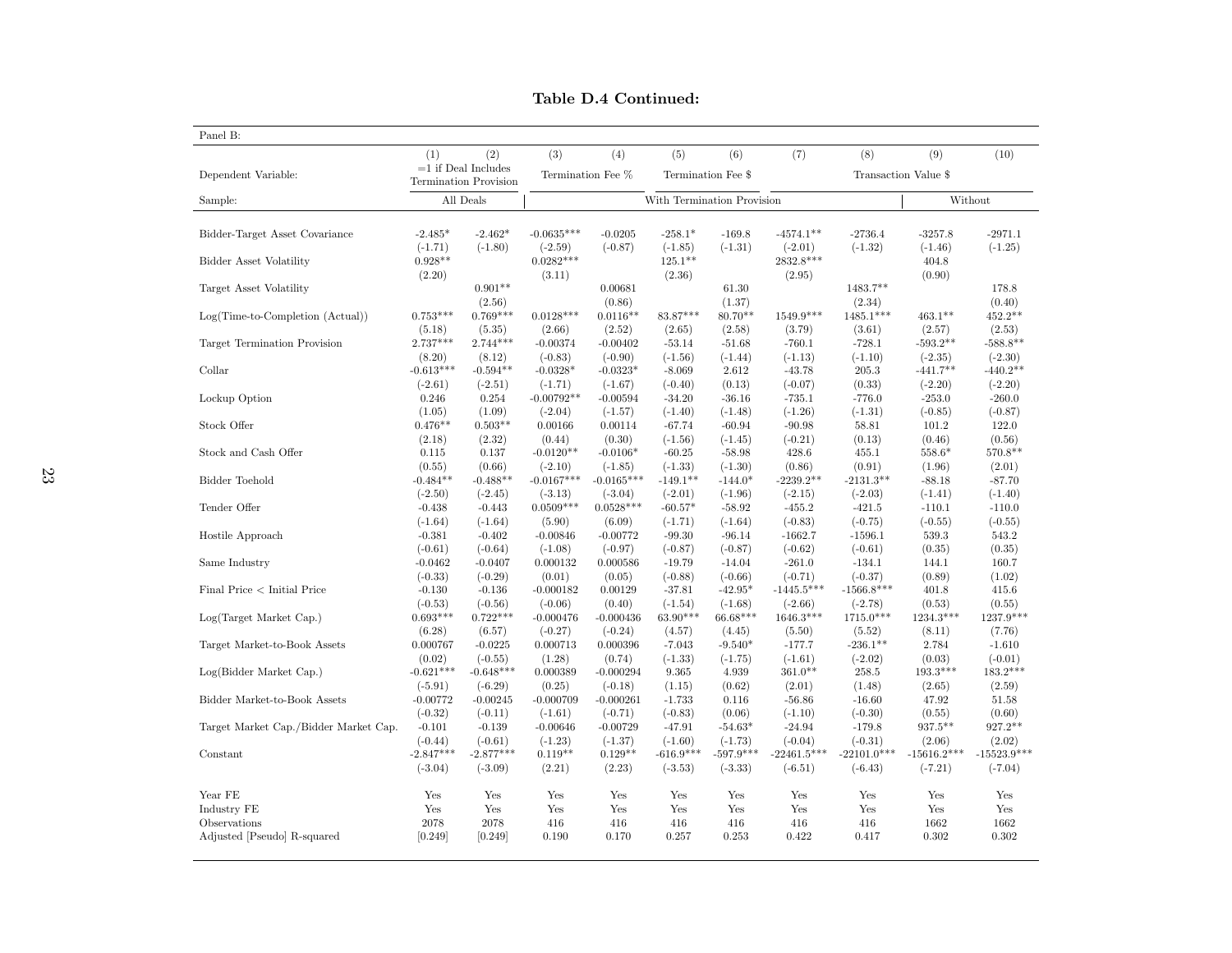|                                       | (1)         | (2)                                                   | (3)          | (4)                                     | (5)         | (6)                        | (7)           | (8)                  | (9)           | (10)          |
|---------------------------------------|-------------|-------------------------------------------------------|--------------|-----------------------------------------|-------------|----------------------------|---------------|----------------------|---------------|---------------|
| Dependent Variable:                   |             | $=1$ if Deal Includes<br><b>Termination Provision</b> |              | Termination Fee %<br>Termination Fee \$ |             |                            |               | Transaction Value \$ |               |               |
| Sample:                               |             | All Deals                                             |              |                                         |             | With Termination Provision |               |                      |               | Without       |
| Bidder-Target Asset Covariance        | $-2.498*$   | $-2.477*$                                             | $-0.0657***$ | $-0.0201$                               | $-261.8*$   | $-171.3$                   | $-4755.3**$   | $-2698.7$            | $-3291.2$     | $-2977.7$     |
|                                       | $(-1.72)$   | $(-1.81)$                                             | $(-2.69)$    | $(-0.86)$                               | $(-1.88)$   | $(-1.35)$                  | $(-2.10)$     | $(-1.34)$            | $(-1.47)$     | $(-1.26)$     |
| Bidder Asset Volatility               | $0.925**$   |                                                       | $0.0286***$  |                                         | $128.1***$  |                            | 2922.9***     |                      | 440.5         |               |
|                                       | (2.20)      |                                                       | (3.16)       |                                         | (2.39)      |                            | (3.00)        |                      | (1.01)        |               |
| Target Asset Volatility               |             | $0.902**$                                             |              | 0.00600                                 |             | 62.61                      |               | 1434.8**             |               | 194.0         |
|                                       |             | (2.57)                                                |              | (0.75)                                  |             | (1.48)                     |               | (2.30)               |               | (0.44)        |
| $Log(Time-to-Completion (Actual))$    | $0.748***$  | $0.766***$                                            | $0.0124***$  | $0.0112**$                              | 84.69***    | $81.47***$                 | 1541.9***     | 1468.8***            | $496.4***$    | $485.1***$    |
|                                       | (5.14)      | (5.32)                                                | (2.60)       | (2.44)                                  | (2.67)      | (2.60)                     | (3.75)        | (3.57)               | (2.58)        | (2.54)        |
| Target Termination Provision          | $2.741***$  | $2.749***$                                            | 0.00487      | 0.00401                                 | $-50.89$    | $-49.12$                   | $-705.1$      | $-664.9$             | $-608.5**$    | $-603.3**$    |
|                                       | (8.23)      | (8.14)                                                | (1.08)       | (0.87)                                  | $(-1.50)$   | $(-1.38)$                  | $(-1.06)$     | $(-1.01)$            | $(-2.36)$     | $(-2.31)$     |
| Collar                                | $-0.615***$ | $-0.595**$                                            | $-0.0329*$   | $-0.0324*$                              | $-7.747$    | 3.239                      | $-30.07$      | 221.1                | $-394.7**$    | $-392.1**$    |
|                                       | $(-2.61)$   | $(-2.51)$                                             | $(-1.70)$    | $(-1.67)$                               | $(-0.37)$   | (0.15)                     | $(-0.05)$     | (0.35)               | $(-2.28)$     | $(-2.28)$     |
| Lockup Option                         | 0.247       | 0.254                                                 | $-0.00789**$ | $-0.00596$                              | $-32.18$    | $-33.95$                   | $-675.5$      | $-715.7$             | $-262.6$      | $-270.4$      |
|                                       | (1.05)      | (1.09)                                                | $(-2.03)$    | $(-1.57)$                               | $(-1.32)$   | $(-1.39)$                  | $(-1.16)$     | $(-1.20)$            | $(-0.87)$     | $(-0.90)$     |
| Stock Offer                           | $0.480**$   | $0.508**$                                             | 0.00172      | 0.00113                                 | $-70.88$    | $-64.34$                   | $-218.2$      | $-69.12$             | 119.0         | 142.5         |
|                                       | (2.19)      | (2.35)                                                | (0.46)       | (0.30)                                  | $(-1.61)$   | $(-1.50)$                  | $(-0.49)$     | $(-0.15)$            | (0.53)        | (0.64)        |
| Stock and Cash Offer                  | 0.117       | 0.139                                                 | $-0.0125**$  | $-0.0109*$                              | $-60.78$    | $-59.54$                   | 408.9         | 437.0                | 570.7*        | $584.6***$    |
|                                       | (0.56)      | (0.67)                                                | $(-2.21)$    | $(-1.94)$                               | $(-1.33)$   | $(-1.30)$                  | (0.81)        | (0.86)               | (1.92)        | (1.98)        |
| Bidder Toehold                        | $-0.493**$  | $-0.498**$                                            | $-0.0167***$ | $-0.0165***$                            | $-112.7$    | $-103.4$                   | $-1501.0$     | $-1290.1$            | $-79.57$      | $-79.03$      |
|                                       | $(-2.54)$   | $(-2.50)$                                             | $(-3.15)$    | $(-3.05)$                               | $(-1.50)$   | $(-1.41)$                  | $(-1.42)$     | $(-1.22)$            | $(-1.29)$     | $(-1.28)$     |
| Tender Offer                          | $-0.448*$   | $-0.452*$                                             | $0.0480***$  | $0.0496***$                             | $-59.88*$   | $-58.12$                   | $-452.6$      | $-412.8$             | $-83.45$      | $-83.42$      |
|                                       | $(-1.68)$   | $(-1.68)$                                             | (5.76)       | (5.95)                                  | $(-1.70)$   | $(-1.63)$                  | $(-0.84)$     | $(-0.75)$            | $(-0.44)$     | $(-0.44)$     |
| Hostile Approach                      | $-0.437$    | $-0.461$                                              | $-0.00866$   | $-0.00790$                              | $-77.58$    | $-72.02$                   | $-1254.9$     | $-1128.0$            | 695.4         | 699.0         |
|                                       | $(-0.70)$   | $(-0.74)$                                             | $(-1.09)$    | $(-0.99)$                               | $(-0.70)$   | $(-0.68)$                  | $(-0.49)$     | $(-0.46)$            | (0.42)        | (0.43)        |
| Same Industry                         | $-0.0468$   | $-0.0408$                                             | $-0.00197$   | $-0.00166$                              | $-18.24$    | $-12.18$                   | $-240.0$      | $-101.9$             | 143.2         | 161.4         |
|                                       | $(-0.33)$   | $(-0.29)$                                             | $(-0.17)$    | $(-0.15)$                               | $(-0.80)$   | $(-0.56)$                  | $(-0.64)$     | $(-0.28)$            | (0.89)        | (1.03)        |
| Final Price $>$ Initial Price         | $-0.0390$   | $-0.0692$                                             | $-0.000439$  | 0.00108                                 | $-35.50$    | $-39.22$                   | $-642.5$      | $-727.8$             | $-403.3$      | $-402.8$      |
|                                       | $(-0.16)$   | $(-0.28)$                                             | $(-0.15)$    | (0.34)                                  | $(-1.17)$   | $(-1.30)$                  | $(-1.22)$     | $(-1.41)$            | $(-1.09)$     | $(-1.09)$     |
| Log(Target Market Cap.)               | $0.691***$  | $0.720***$                                            | $-0.000585$  | $-0.000575$                             | 63.06***    | 65.77***                   | $1613.0***$   | 1675.3***            | 1240.7***     | $1244.6***$   |
|                                       | (6.26)      | (6.56)                                                | $(-0.33)$    | $(-0.31)$                               | (4.59)      | (4.48)                     | (5.46)        | (5.48)               | (8.00)        | (7.66)        |
| Target Market-to-Book Assets          | 0.000704    | $-0.0227$                                             | 0.000753     | 0.000437                                | $-6.462$    | $-8.944*$                  | $-158.8$      | $-215.6*$            | 2.420         | $-2.356$      |
|                                       | (0.02)      | $(-0.56)$                                             | (1.36)       | (0.83)                                  | $(-1.26)$   | $(-1.69)$                  | $(-1.46)$     | $(-1.87)$            | (0.02)        | $(-0.02)$     |
| Log(Bidder Market Cap.)               | $-0.621***$ | $-0.647***$                                           | 0.000494     | $-0.000193$                             | 10.06       | 5.622                      | 389.1**       | 287.7                | $191.1***$    | $180.0**$     |
|                                       | $(-5.91)$   | $(-6.28)$                                             | (0.31)       | $(-0.12)$                               | (1.22)      | (0.69)                     | (2.14)        | (1.63)               | (2.64)        | (2.57)        |
| Bidder Market-to-Book Assets          | $-0.00750$  | $-0.00237$                                            | $-0.000677$  | $-0.000219$                             | $-1.533$    | 0.398                      | $-48.63$      | $-4.643$             | 46.74         | 50.71         |
|                                       | $(-0.32)$   | $(-0.10)$                                             | $(-1.57)$    | $(-0.60)$                               | $(-0.74)$   | (0.19)                     | $(-0.90)$     | $(-0.08)$            | (0.53)        | (0.59)        |
| Target Market Cap./Bidder Market Cap. | $-0.101$    | $-0.139$                                              | $-0.00625$   | $-0.00709$                              | $-46.26$    | $-52.91*$                  | 39.58         | $-112.4$             | 923.7**       | $912.3**$     |
|                                       | $(-0.44)$   | $(-0.61)$                                             | $(-1.18)$    | $(-1.31)$                               | $(-1.55)$   | $(-1.68)$                  | (0.07)        | $(-0.19)$            | (2.03)        | (1.98)        |
| Constant                              | $-2.849***$ | $-2.879***$                                           | $0.118**$    | $0.128**$                               | $-624.3***$ | $-605.8***$                | $-22776.1***$ | $-22356.3***$        | $-15526.1***$ | $-15423.2***$ |
|                                       | $(-3.06)$   | $(-3.10)$                                             | (2.16)       | (2.20)                                  | $(-3.54)$   | $(-3.34)$                  | $(-6.46)$     | $(-6.37)$            | $(-7.38)$     | $(-7.21)$     |
| Year FE                               | Yes         | Yes                                                   | Yes          | Yes                                     | Yes         | Yes                        | Yes           | Yes                  | Yes           | Yes           |
| Industry FE                           | Yes         | Yes                                                   | Yes          | Yes                                     | Yes         | Yes                        | Yes           | Yes                  | Yes           | Yes           |
| Observations                          | 2078        | 2078                                                  | 416          | 416                                     | 416         | 416                        | 416           | 416                  | 1662          | 1662          |
| Adjusted [Pseudo] R-squared           | [0.249]     | [0.249]                                               | 0.191        | 0.171                                   | 0.257       | 0.252                      | 0.417         | 0.412                | 0.302         | 0.302         |

Table D.4 Continued: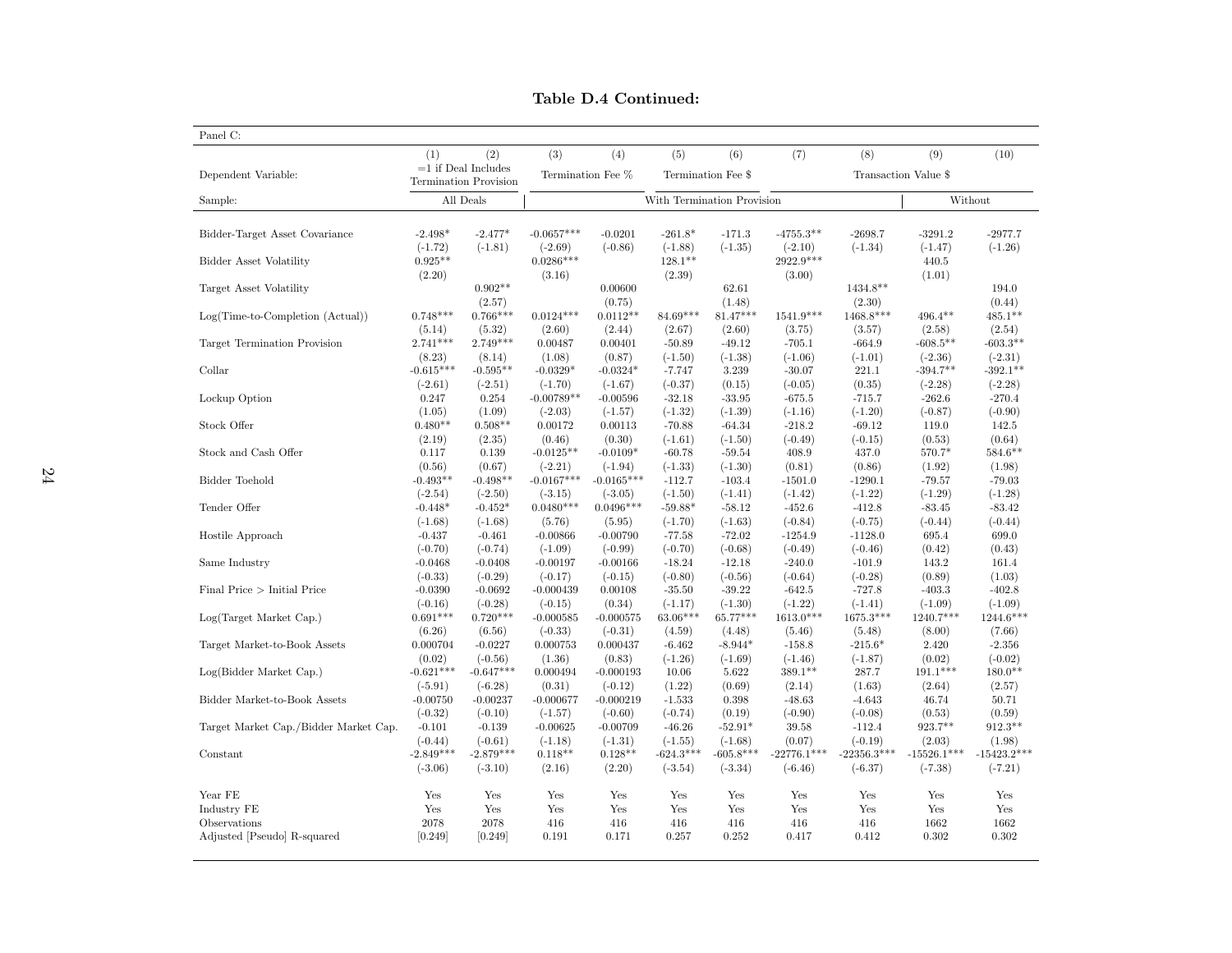#### Table D.5:

Determinants of Bidder Termination Provision Inclusion, Termination Fees and Transaction Value — Controlling for Deal Completion Status

 This table reports estimates from regressions that examine the use of bidder termination provisions in takeover agreements. The sample consists of takeovers announced between 1997 and <sup>2013</sup> involving bidders and targets that were both publicly listed U.S. firms. Models (1) and (2) report estimates of logit regressions where the dependent variable equals <sup>1</sup> if the takeover agreement included <sup>a</sup> bidder termination provision. Models (3)-(10) report estimates of OLS regressions. In (3)-(8), the sample is restricted to deals that included <sup>a</sup> bidder termination provision. In (3) and (4), the dependent variable is the value of the bidder termination fee divided by the total value of the transaction. In (5) and (6), the dependentvariable is the value of the bidder termination fee. In (7)-(10), the dependent variable is the total value of the transaction. In (9) and (10), the sample is restricted to deals that did not include <sup>a</sup> bidder termination provision. The explanatory variables are defined in Table A.1. Announcement year fixed effects and target Fama-French 17 Industry fixed effects areincluded. <sup>t</sup>-statistics are computed using heteroscedasticity-consistent standard errors. \*, \*\*, and \*\*\* indicate statistical significance at the 10%, 5%, and 1% levels, respectively.

|                                       | (1)                   | (2)                                                   | (3)                     | (4)                     | (5)                   | (6)                        | (7)                | (8)                       | (9)                                 | (10)                |
|---------------------------------------|-----------------------|-------------------------------------------------------|-------------------------|-------------------------|-----------------------|----------------------------|--------------------|---------------------------|-------------------------------------|---------------------|
| Dependent Variable:                   |                       | $=1$ if Deal Includes<br><b>Termination Provision</b> |                         | Termination Fee %       |                       | Termination Fee \$         |                    |                           | Transaction Value \$                |                     |
| Sample:                               |                       | All Deals                                             |                         |                         |                       | With Termination Provision |                    |                           |                                     | Without             |
|                                       |                       |                                                       |                         |                         |                       |                            |                    |                           |                                     |                     |
| Bidder-Target Asset Covariance        | $-2.498*$             | $-2.461*$                                             | $-0.0647***$            | $-0.0200$               | $-257.3*$             | $-165.4$                   | $-4530.6**$        | $-2576.5$                 | $-3199.3$                           | $-2965.5$           |
|                                       | $(-1.72)$             | $(-1.80)$                                             | $(-2.63)$               | $(-0.84)$               | $(-1.84)$             | $(-1.29)$                  | $(-1.99)$          | $(-1.27)$                 | $(-1.43)$                           | $(-1.25)$           |
| <b>Bidder Asset Volatility</b>        | $0.928**$             |                                                       | $0.0285***$             |                         | $124.1***$            |                            | 2787.7***          |                           | 374.9                               |                     |
|                                       | (2.21)                |                                                       | (3.12)                  |                         | (2.34)                |                            | (2.91)             |                           | (0.88)                              |                     |
| Target Asset Volatility               |                       | $0.894**$                                             |                         | 0.00623                 |                       | 58.24                      |                    | 1373.0**                  |                                     | 190.1               |
|                                       |                       | (2.54)                                                |                         | (0.76)                  |                       | (1.34)                     |                    | (2.23)                    |                                     | (0.43)              |
| $Log(Time-to-Completion (Actual))$    | $0.740***$            | $0.756***$                                            | $0.0127***$             | $0.0114**$              | $81.74***$            | $78.11**$                  | 1466.7***          | 1389.7***                 | $534.2***$                          | $528.1**$           |
|                                       | (5.06)<br>$2.692***$  | (5.22)<br>$2.702***$                                  | (2.69)                  | (2.53)                  | (2.61)                | (2.54)                     | (3.66)             | (3.47)                    | (2.59)                              | (2.56)<br>$-468.8*$ |
| Target Termination Provision          |                       |                                                       | $-0.00360$              | $-0.00283$<br>$(-0.82)$ | $-57.72$<br>$(-1.63)$ | $-57.09$                   | $-944.5$           | $-931.2$                  | $-476.0*$                           | $(-1.67)$           |
| Collar                                | (7.89)<br>$-0.615***$ | (7.84)<br>$-0.596**$                                  | $(-0.98)$<br>$-0.0323*$ | $-0.0319*$              | $-6.777$              | $(-1.54)$                  | $(-1.40)$<br>7.234 | $(-1.41)$<br>250.3        | $(-1.71)$<br>$-423.4**$             | $-421.3**$          |
|                                       | $(-2.61)$             | $(-2.51)$                                             | $(-1.68)$               | $(-1.65)$               | $(-0.33)$             | 3.819<br>(0.18)            | (0.01)             | (0.39)                    | $(-2.35)$                           | $(-2.34)$           |
| Lockup Option                         | 0.248                 | 0.255                                                 | $-0.00802**$            | $-0.00605$              | $-33.88$              | $-35.90$                   | $-724.1$           | $-767.1$                  | $-232.4$                            | $-236.6$            |
|                                       | (1.05)                | (1.09)                                                | $(-2.06)$               | $(-1.60)$               | $(-1.39)$             | $(-1.47)$                  | $(-1.24)$          | $(-1.29)$                 | $(-0.75)$                           | $(-0.76)$           |
| Stock Offer                           | $0.482**$             | $0.510**$                                             | 0.00166                 | 0.00110                 | $-70.72$              | $-64.26$                   | $-204.2$           | $-62.08$                  | 119.2                               | 137.7               |
|                                       | (2.21)                | (2.36)                                                | (0.45)                  | (0.29)                  | $(-1.61)$             | $(-1.50)$                  | $(-0.46)$          | $(-0.14)$                 | (0.53)                              | (0.62)              |
| Stock and Cash Offer                  | 0.119                 | 0.140                                                 | $-0.0121**$             | $-0.0106*$              | $-60.52$              | $-59.24$                   | 418.5              | 445.8                     | 554.8*                              | $565.6*$            |
|                                       | (0.57)                | (0.67)                                                | $(-2.12)$               | $(-1.86)$               | $(-1.33)$             | $(-1.30)$                  | (0.83)             | (0.88)                    | (1.87)                              | (1.91)              |
| Bidder Toehold                        | $-0.488**$            | $-0.493**$                                            | $-0.0167***$            | $-0.0165***$            | $-150.6**$            | $-145.7**$                 | $-2304.6**$        | $-2201.1**$               | $-106.7$                            | $-106.9$            |
|                                       | $(-2.50)$             | $(-2.45)$                                             | $(-3.14)$               | $(-3.05)$               | $(-2.02)$             | $(-1.97)$                  | $(-2.27)$          | $(-2.15)$                 | $(-1.61)$                           | $(-1.61)$           |
| Tender Offer                          | $-0.449*$             | $-0.453*$                                             | $0.0481***$             | $0.0497***$             | $-59.89*$             | $-58.04$                   | $-427.4$           | $-388.1$                  | $-74.97$                            | $-73.91$            |
|                                       | $(-1.68)$             | $(-1.68)$                                             | (5.79)                  | (5.96)                  | $(-1.70)$             | $(-1.63)$                  | $(-0.82)$          | $(-0.72)$                 | $(-0.38)$                           | $(-0.37)$           |
| Hostile Approach                      | $-0.369$              | $-0.393$                                              | $-0.00873$              | $-0.00796$              | $-91.56$              | $-86.97$                   | $-1354.4$          | $-1254.3$                 | 283.5                               | 278.1               |
|                                       | $(-0.58)$             | $(-0.62)$                                             | $(-1.10)$               | $(-0.99)$               | $(-0.78)$             | $(-0.76)$                  | $(-0.48)$          | $(-0.45)$                 | (0.18)                              | (0.18)              |
| Same Industry                         | $-0.0501$             | $-0.0442$                                             | $-0.00290$              | $-0.00240$              | $-21.17$              | $-15.63$                   | $-315.5$           | $-193.3$                  | 137.7                               | 151.7               |
|                                       | $(-0.35)$             | $(-0.31)$                                             | $(-0.26)$               | $(-0.22)$               | $(-0.94)$             | $(-0.73)$                  | $(-0.85)$          | $(-0.53)$                 | (0.86)                              | (0.96)              |
| Completed Deal                        | 0.210                 | 0.203                                                 | $-0.000259$             | 0.00121                 | 29.54                 | 34.77                      | 1181.7**           | $1300.3**$                | $-476.3$                            | $-493.0$            |
|                                       | (0.81)                | (0.78)                                                | $(-0.09)$               | (0.38)                  | (1.14)                | (1.31)                     | (1.98)             | (2.12)                    | $(-1.08)$                           | $(-1.11)$           |
| Log(Target Market Cap.)               | $0.695***$            | $0.723***$                                            | $-0.000492$             | $-0.000484$             | $63.12***$            | 65.63***                   | $1616.8***$        | 1676.9***                 | 1222.5***                           | 1226.8***           |
|                                       | (6.27)                | (6.56)                                                | $(-0.28)$               | $(-0.26)$               | (4.59)                | (4.48)                     | (5.50)             | (5.53)                    | (8.15)                              | (7.80)              |
| Target Market-to-Book Assets          | 0.00220               | $-0.0209$                                             | 0.000716                | 0.000403                | $-6.818$              | $-9.221*$                  | $-169.4$           | $-224.6*$                 | $-1.905$                            | $-7.006$            |
|                                       | (0.06)                | $(-0.51)$                                             | (1.26)                  | (0.74)                  | $(-1.30)$             | $(-1.72)$                  | $(-1.54)$          | $(-1.94)$                 | $(-0.02)$                           | $(-0.06)$           |
| Log(Bidder Market Cap.)               | $-0.626***$           | $-0.652***$                                           | 0.000420                | $-0.000259$             | 9.935                 | 5.680                      | $382.4**$          | 285.3                     | $209.4***$                          | $200.0***$          |
|                                       | $(-5.92)$             | $(-6.29)$                                             | (0.27)                  | $(-0.16)$               | (1.20)                | (0.70)                     | (2.14)             | (1.64)                    | (2.69)                              | (2.65)              |
| Bidder Market-to-Book Assets          | $-0.00770$            | $-0.00242$                                            | $-0.000703$             | $-0.000245$             | $-1.511$              | 0.387                      | $-48.40$           | $-6.810$                  | 47.09                               | 50.30               |
|                                       | $(-0.32)$             | $(-0.10)$                                             | $(-1.60)$               | $(-0.66)$               | $(-0.73)$             | (0.18)                     | $(-0.91)$          | $(-0.12)$                 | (0.54)                              | (0.58)              |
| Target Market Cap./Bidder Market Cap. | $-0.0973$             | $-0.135$                                              | $-0.00676$              | $-0.00750$              | $-43.79$              | $-49.71$                   | 136.9              | 2.160                     | $917.6***$                          | $905.6**$           |
|                                       | $(-0.42)$             | $(-0.59)$                                             | $(-1.31)$               | $(-1.43)$               | $(-1.47)$             | $(-1.58)$                  | (0.23)             | (0.00)                    | (2.01)                              | (1.97)              |
| Constant                              | $-2.987***$           | $-3.013***$                                           | $0.122**$               | $0.132**$               | $-649.7***$           | $-634.6***$                | $-23756.8***$      | $-23465.9^{\ast\ast\ast}$ | $\textbf{ -15201.8}^{\textbf{***}}$ | $-15113.2***$       |
|                                       | $(-3.18)$             | $(-3.22)$                                             | (2.26)                  | (2.27)                  | $(-3.50)$             | $(-3.33)$                  | $(-6.40)$          | $(-6.31)$                 | $(-7.42)$                           | $(-7.24)$           |
| Year FE                               | Yes                   | Yes                                                   |                         | Yes                     | Yes                   |                            | Yes                | Yes                       | Yes                                 | Yes                 |
| Industry FE                           | Yes                   | Yes                                                   | Yes<br>Yes              | Yes                     | Yes                   | Yes<br>Yes                 | Yes                | Yes                       | Yes                                 | Yes                 |
| Observations                          | 2078                  | 2078                                                  | 416                     | 416                     | 416                   | 416                        | 416                | 416                       | 1662                                | 1662                |
| Adjusted [Pseudo] R-squared           | [0.249]               | [0.250]                                               | 0.190                   | 0.170                   | 0.257                 | 0.252                      | 0.420              | 0.415                     | 0.302                               | 0.302               |
|                                       |                       |                                                       |                         |                         |                       |                            |                    |                           |                                     |                     |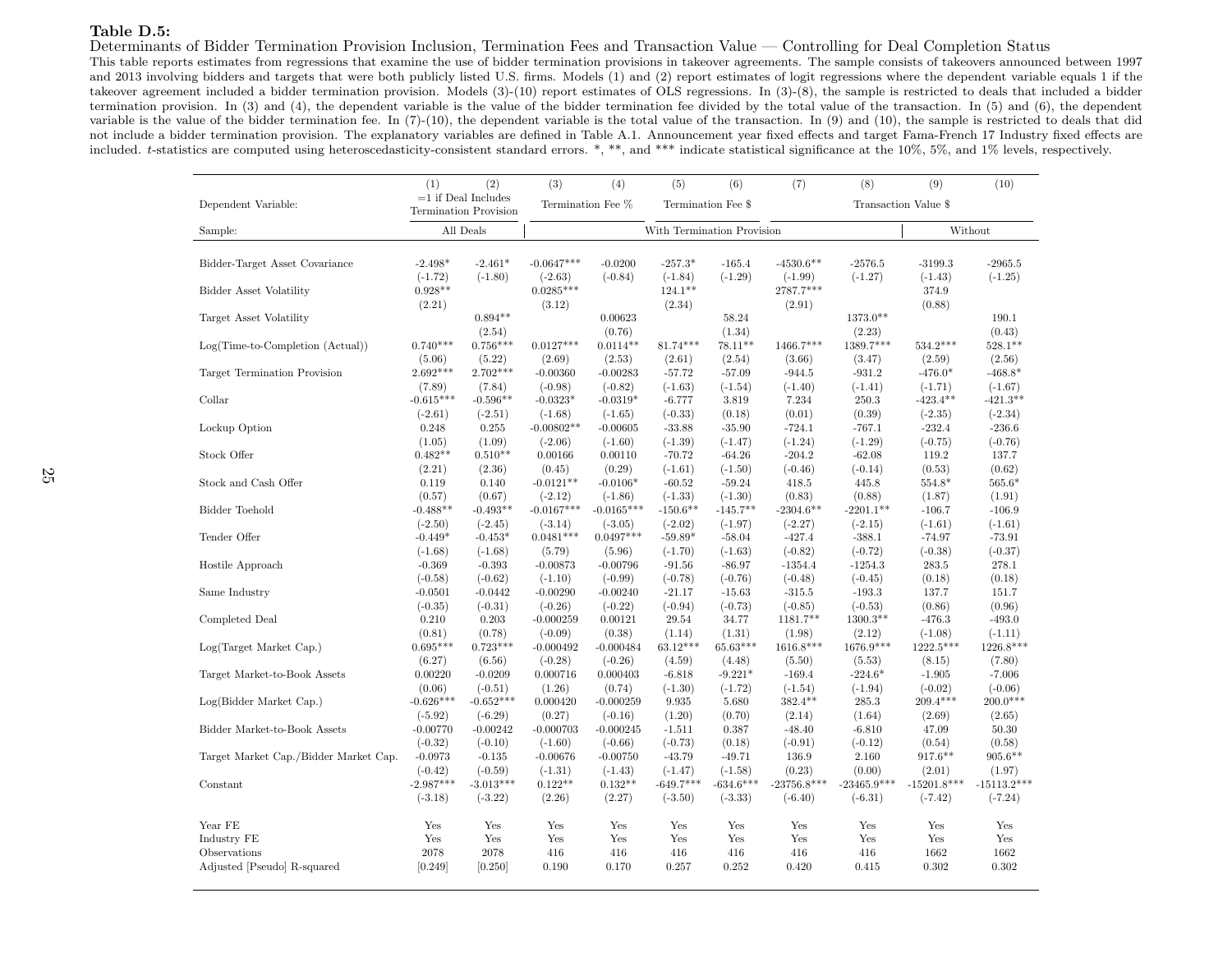#### Table D.6:

Inclusion of Bidder Termination Provisions — Excluding Early Terminations

This table reports estimates from logit regressions that examine the inclusion of bidder termination provisions in takeover agreements. The sample consists of takeovers announced between 1997 and 2013 involving bidders and targets that were both publicly listed U.S. firms, excluding deals that were terminated early (offers that were rejected by the target or withdrawn by the bidder because they were unsuccessful). The dependent variable equals 1 if the takeover agreement included a bidder termination provision. All explanatory variables are defined in Table A.1. Announcement year fixed effects and industry fixed effects at the target's Fama-French 17-industry level are included. t-statistics are computed using heteroscedasticity-consistent standard errors. \*, \*\*, and \*\*\* indicate statistical significance at the 10%, 5%, and 1% levels, respectively.

|                                       | (1)         | (2)                                                      |
|---------------------------------------|-------------|----------------------------------------------------------|
| Dependent Variable:                   |             | $\!=\!1$ if deal includes a Bidder Termination Provision |
|                                       |             |                                                          |
| Bidder-Target Asset Covariance        | $-2.507*$   | $-2.454*$                                                |
|                                       | $(-1.75)$   | $(-1.82)$                                                |
| Bidder Asset Volatility               | $0.939**$   |                                                          |
|                                       | (2.24)      |                                                          |
| Target Asset Volatility               |             | $0.896**$                                                |
|                                       |             | (2.55)                                                   |
| Log(Time-to-Completion (Actual))      | $0.716***$  | $0.733***$                                               |
|                                       | (4.84)      | (5.00)                                                   |
| Target Termination Provision          | $2.526***$  | $2.538***$                                               |
|                                       | (7.58)      | (7.51)                                                   |
| Collar                                | $-0.619***$ | $-0.599**$                                               |
|                                       | $(-2.63)$   | $(-2.53)$                                                |
| Lockup Option                         | 0.243       | 0.250                                                    |
|                                       | (1.04)      | (1.08)                                                   |
| Stock Offer                           | $0.469**$   | $0.497**$                                                |
|                                       | (2.13)      | (2.28)                                                   |
| Stock and Cash Offer                  | 0.110       | 0.132                                                    |
|                                       | (0.52)      | (0.63)                                                   |
| Bidder Toehold                        | $-0.452**$  | $-0.457**$                                               |
|                                       | $(-2.56)$   | $(-2.52)$                                                |
| Tender Offer                          | $-0.481*$   | $-0.484*$                                                |
|                                       | $(-1.76)$   | $(-1.76)$                                                |
| Hostile Approach                      | 0.0605      | 0.0513                                                   |
|                                       | (0.09)      | (0.08)                                                   |
| Same Industry                         | $-0.0375$   | $-0.0303$                                                |
|                                       | $(-0.26)$   | $(-0.21)$                                                |
| Log(Target Market Cap.)               | $0.697***$  | $0.725***$                                               |
|                                       | (6.31)      | (6.59)                                                   |
| Target Market-to-Book Assets          | $-0.000115$ | $-0.0231$                                                |
|                                       | $(-0.00)$   | $(-0.57)$                                                |
| Log(Bidder Market Cap.)               | $-0.626***$ | $-0.651***$                                              |
|                                       | $(-5.95)$   | $(-6.31)$                                                |
| Bidder Market-to-Book Assets          | $-0.00665$  | $-0.00128$                                               |
|                                       | $(-0.28)$   | $(-0.06)$                                                |
| Target Market Cap./Bidder Market Cap. | $-0.0991$   | $-0.137$                                                 |
|                                       | $(-0.43)$   | $(-0.60)$                                                |
| Constant                              | $-2.672***$ | $-2.698***$                                              |
|                                       | $(-2.88)$   | $(-2.91)$                                                |
|                                       |             |                                                          |
| Year FE                               | Yes         | Yes                                                      |
| Industry FE                           | Yes         | Yes                                                      |
| Observations                          | 1993        | 1993                                                     |
| Pseudo R-squared                      | 0.238       | 0.239                                                    |
|                                       |             |                                                          |
|                                       |             |                                                          |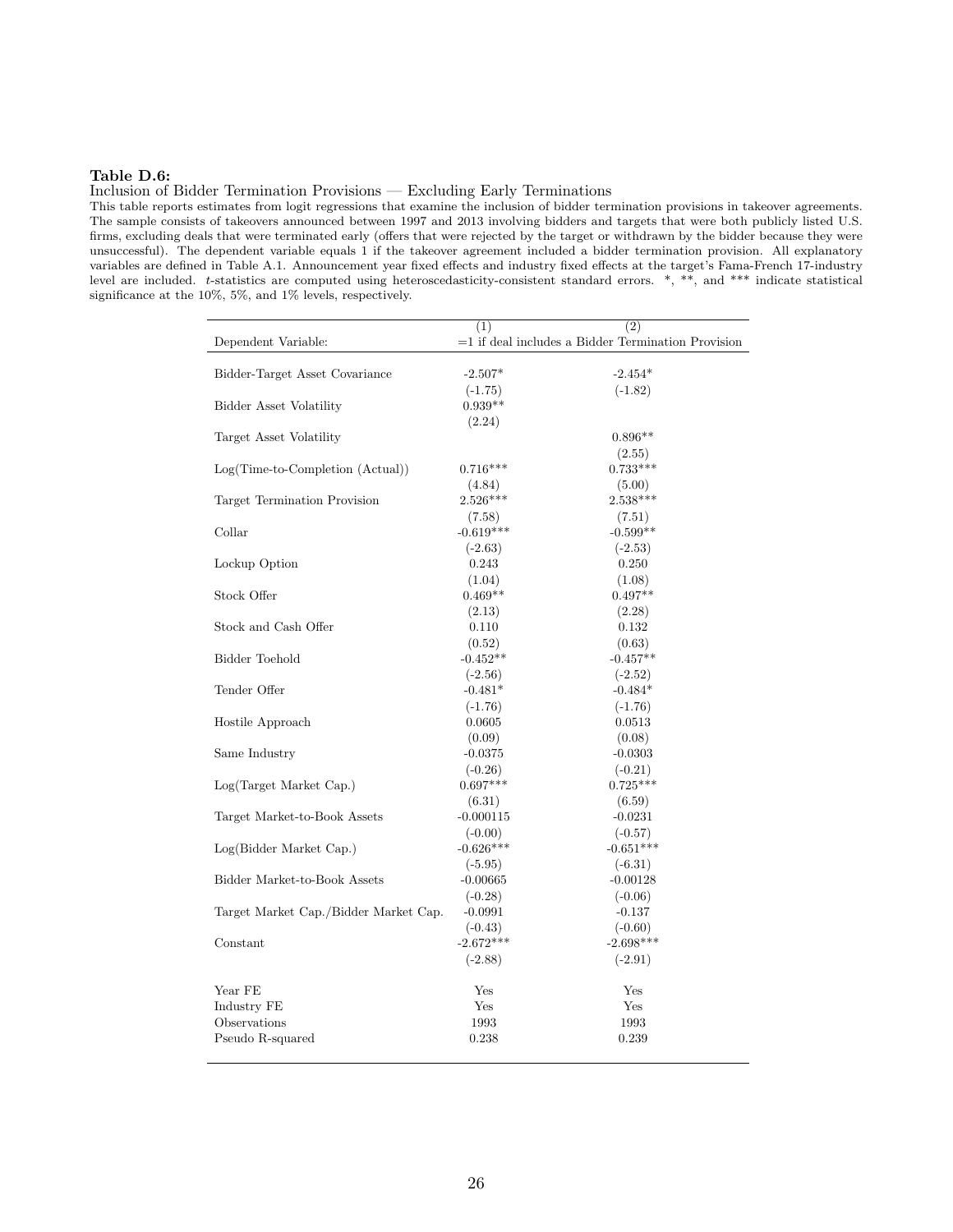## Table D.7:

## Bidder Termination Provisions and Deal Completion

This table reports estimates from logit regressions that examine the completion of takeovers. The sample consists of takeovers announced between 1997 and 2013 involving bidders and targets that were both publicly listed U.S. firms. The dependent variable equals 1 if the takeover takeover was successfully completed. The explanatory variables are defined in Table A.1. (1) includes all deals. (2) includes only deals with a bidder termination provision — the Bidder Toehold is excluded because it perfectly completes deal completion. Announcement year fixed effects and target Fama-French 17 Industry fixed effects are included. t-statistics are computed using heteroscedasticity-consistent standard errors. \*, \*\*, and \*\*\* indicate statistical significance at the 10%, 5%, and 1% levels, respectively.

|                                       | (1)         | (2)                       |
|---------------------------------------|-------------|---------------------------|
| Dependent Variable:                   |             | $=1$ if Deal is Completed |
| <b>Bidder Termination Provision</b>   | 0.332       |                           |
|                                       | (1.27)      |                           |
| <b>Bidder Termination Provision</b>   | 0.322       |                           |
|                                       | (1.26)      |                           |
| Bidder Termination Fee %              |             | $-5.171$                  |
|                                       |             | $(-0.59)$                 |
| Target Termination Provision          | $2.290***$  | $2.125***$                |
|                                       | (10.94)     | (2.40)                    |
| Collar                                | $-0.127$    | $-0.456$                  |
|                                       | $(-0.40)$   | $(-0.58)$                 |
| Lockup Option                         | $0.815**$   | 0.497                     |
|                                       | (2.17)      | (0.63)                    |
| Stock Offer                           | 0.185       | $-0.640$                  |
|                                       | (0.74)      | $(-0.70)$                 |
| Stock and Cash Offer                  | $-0.0319$   | $-0.430$                  |
|                                       | $(-0.15)$   | $(-0.46)$                 |
| <b>Bidder Toehold</b>                 | $-0.323***$ |                           |
|                                       | $(-3.64)$   |                           |
| Tender Offer                          | 0.300       | $-1.718$                  |
|                                       | (0.98)      | $(-1.27)$                 |
| Hostile Approach                      | $-2.624***$ | $-1.357$                  |
|                                       | $(-6.10)$   | $(-0.66)$                 |
| Same Industry                         | $-0.211$    | 0.482                     |
|                                       | $(-1.16)$   | (1.07)                    |
| Log(Target Market Cap.)               | $-0.455***$ | $-0.144$                  |
|                                       | $(-4.12)$   | $(-0.50)$                 |
| Target Market-to-Book Assets          | $-0.123**$  | 0.0864                    |
|                                       | $(-2.55)$   | (0.69)                    |
| Log(Bidder Market Cap.)               | $0.608***$  | 0.119                     |
|                                       | (5.83)      | (0.46)                    |
| Bidder Market-to-Book Assets          | $-0.0186$   | $0.249*$                  |
|                                       | $(-0.87)$   | (1.70)                    |
| Target Market Cap./Bidder Market Cap. | 0.0928      | $-1.122*$                 |
|                                       | (0.34)      | $(-1.72)$                 |
| Constant                              | $-1.296$    | $18.79***$                |
|                                       | $(-1.43)$   | (7.35)                    |
|                                       |             |                           |
| Year FE                               | Yes         | Yes                       |
| Industry FE                           | Yes         | Yes                       |
| Observations                          | 2078        | 416                       |
| Pseudo R-squared                      | 0.306       | 0.261                     |
|                                       |             |                           |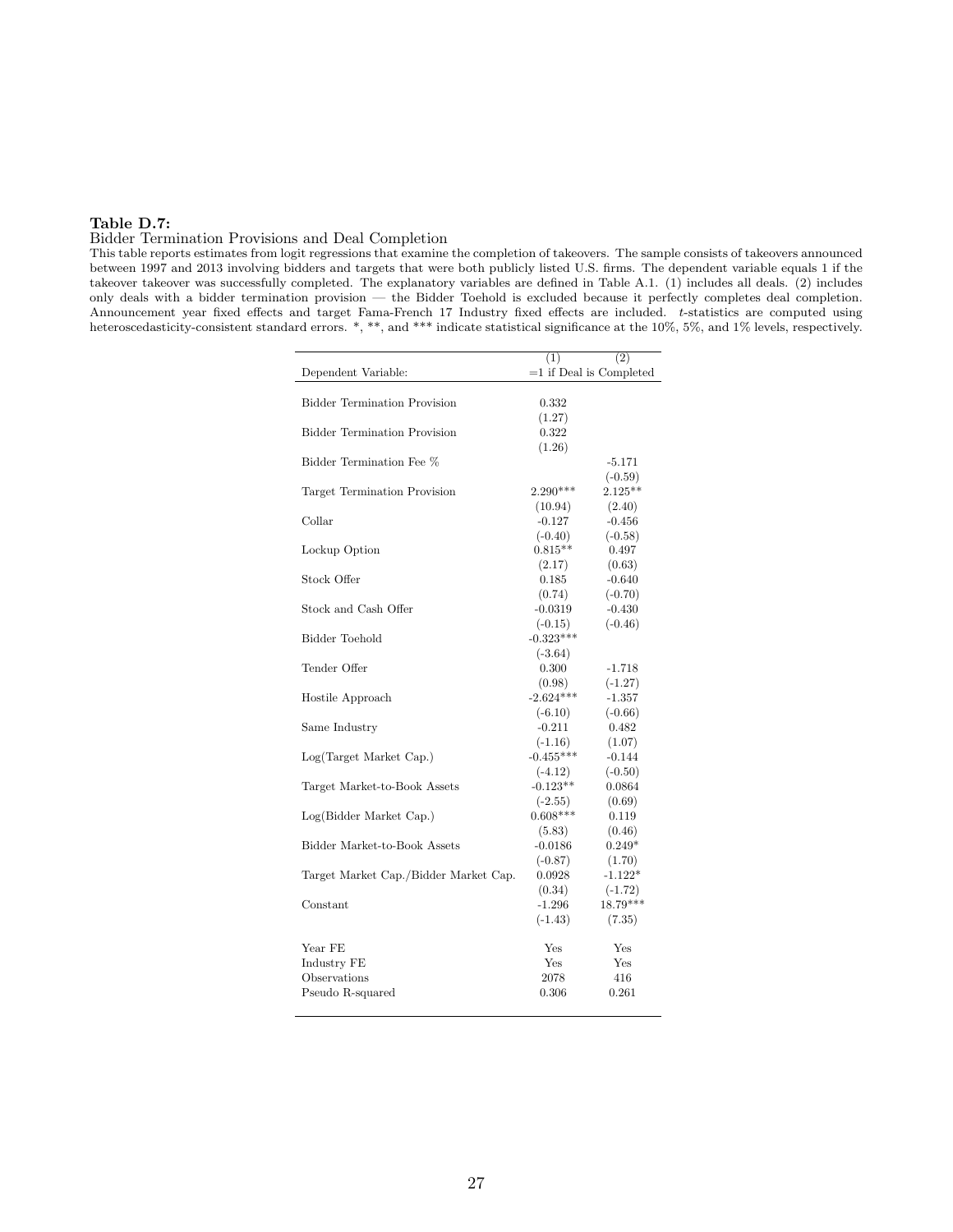#### Table D.8:

Determinants of Bidder Termination Provision Inclusion, Termination Fees and Transaction Value — Alternative Measures of Time-to-Completion

 This table reports estimates from regressions that examine the use of bidder termination provisions in takeover agreements. The sample consists of takeovers announced between 1997 and <sup>2013</sup> involving bidders and targets that were both publicly listed U.S. firms. Models (1) and (2) report estimates of logit regressions where the dependent variable equals <sup>1</sup> if the takeover agreement included <sup>a</sup> bidder termination provision. Models (3)-(10) report estimates of OLS regressions. In (3)-(8), the sample is restricted to deals that included <sup>a</sup> bidder termination provision. In (3) and (4), the dependent variable is the value of the bidder termination fee divided by the total value of the transaction. In (5) and (6), the dependentvariable is the value of the bidder termination fee. In (7)-(10), the dependent variable is the total value of the transaction. In (9) and (10), the sample is restricted to deals that did not include <sup>a</sup> bidder termination provision. The explanatory variables are defined in Table A.1. Announcement year fixed effects and target Fama-French 17 Industry fixed effects areincluded. <sup>t</sup>-statistics are computed using heteroscedasticity-consistent standard errors. \*, \*\*, and \*\*\* indicate statistical significance at the 10%, 5%, and 1% levels, respectively.

| Panel A:                              |                          |                                                       |                           |                         |                            |                          |                            |                            |                            |                            |  |
|---------------------------------------|--------------------------|-------------------------------------------------------|---------------------------|-------------------------|----------------------------|--------------------------|----------------------------|----------------------------|----------------------------|----------------------------|--|
|                                       | (1)                      | (2)                                                   | (3)                       | (4)                     | (5)                        | (6)                      | (7)                        | (8)                        | (9)                        | (10)                       |  |
| Dependent Variable:                   |                          | $=1$ if Deal Includes<br><b>Termination Provision</b> |                           | Termination Fee %       |                            | Termination Fee \$       |                            | Transaction Value \$       |                            |                            |  |
| Sample:                               |                          | All Deals                                             |                           |                         | With Termination Provision |                          |                            |                            | Without                    |                            |  |
|                                       |                          |                                                       |                           |                         |                            |                          |                            |                            |                            |                            |  |
| Bidder-Target Asset Covariance        | $-2.433*$<br>$(-1.69)$   | $-2.420*$<br>$(-1.79)$                                | $-0.0638***$<br>$(-2.64)$ | $-0.0195$<br>$(-0.84)$  | $-257.1*$<br>$(-1.83)$     | $-158.7$<br>$(-1.25)$    | $-4606.5**$                | $-2427.2$<br>$(-1.19)$     | $-3301.0$<br>$(-1.48)$     | $-3018.5$<br>$(-1.28)$     |  |
| Bidder Asset Volatility               | $0.842**$<br>(2.01)      |                                                       | $0.0283***$<br>(3.09)     |                         | $124.5***$<br>(2.30)       |                          | $(-2.00)$<br>2792.3***     |                            | 412.3<br>(0.93)            |                            |  |
| Target Asset Volatility               |                          | $0.819**$                                             |                           | 0.00628                 |                            | 54.40                    | (2.85)                     | $1236.1**$                 |                            | 190.4                      |  |
| Time-to-Completion (Actual)           | $1.616***$               | (2.33)<br>$1.652***$                                  | $0.0309***$               | (0.78)<br>$0.0282**$    | $184.4***$                 | (1.29)<br>175.8**        | 2996.1***                  | (2.05)<br>2806.3***        | 1452.4*                    | (0.43)<br>1429.9*          |  |
|                                       | (4.47)                   | (4.61)                                                | (2.63)                    | (2.49)                  | (2.34)                     | (2.27)                   | (2.86)                     | (2.68)                     | (1.93)                     | (1.90)                     |  |
| Target Termination Provision          | $2.802***$               | 2.806***                                              | $-0.0325*$                | $-0.0321*$              | $-48.64$                   | $-47.18$                 | $-647.7$                   | $-615.0$                   | $-522.3**$                 | $-519.2**$                 |  |
| Collar                                | (8.40)<br>$-0.608***$    | (8.31)<br>$-0.590**$                                  | $(-1.70)$<br>$-0.00767**$ | $(-1.67)$<br>$-0.00575$ | $(-1.45)$<br>$-5.217$      | $(-1.33)$<br>4.868       | $(-0.99)$<br>31.21         | $(-0.95)$<br>258.7         | $(-2.07)$<br>$-409.6**$    | $(-2.04)$<br>$-407.2**$    |  |
|                                       | $(-2.59)$                | $(-2.50)$                                             | $(-1.97)$                 | $(-1.52)$               | $(-0.26)$                  | (0.23)                   | (0.05)                     | (0.41)                     | $(-2.31)$                  | $(-2.30)$                  |  |
| Lockup Option                         | 0.262                    | 0.270                                                 | 0.00145                   | 0.000928                | $-34.44$                   | $-36.43$                 | $-733.1$                   | $-777.2$                   | $-237.1$                   | $-244.5$                   |  |
|                                       | (1.12)                   | (1.17)                                                | (0.39)                    | (0.25)                  | $(-1.41)$                  | $(-1.48)$                | $(-1.24)$                  | $(-1.29)$                  | $(-0.80)$                  | $(-0.82)$                  |  |
| Stock Offer                           | $0.544**$                | $0.569***$                                            | $-0.0119**$               | $-0.0104*$              | $-70.66$                   | $-64.06$                 | $-221.8$                   | $-74.53$                   | 144.8                      | 165.3                      |  |
|                                       | (2.51)                   | (2.65)                                                | $(-2.10)$                 | $(-1.85)$               | $(-1.62)$                  | $(-1.51)$                | $(-0.51)$                  | $(-0.17)$                  | (0.64)                     | (0.74)                     |  |
| Stock and Cash Offer                  | 0.185                    | 0.205                                                 | $-0.0167***$              | $-0.0165***$            | $-61.04$                   | $-59.66$                 | 409.6                      | 440.0                      | $601.8**$                  | $613.6***$                 |  |
|                                       | (0.90)                   | (1.00)                                                | $(-3.14)$                 | $(-3.05)$               | $(-1.33)$                  | $(-1.30)$                | (0.82)                     | (0.87)                     | (2.01)                     | (2.05)                     |  |
| <b>Bidder Toehold</b>                 | $-0.501**$               | $-0.506**$                                            | $0.0433***$               | $0.0453***$             | $-164.1**$                 | $-157.0*$                | $-2304.0**$                | $-2145.9**$                | $-93.55$                   | $-92.97$                   |  |
| Tender Offer                          | $(-2.52)$<br>$-0.600**$  | $(-2.48)$<br>$-0.606**$                               | (4.76)                    | (5.02)                  | $(-2.02)$<br>$-75.00**$    | $(-1.96)$                | $(-2.19)$                  | $(-2.03)$                  | $(-1.54)$                  | $(-1.53)$                  |  |
|                                       |                          |                                                       | $-0.0104$<br>$(-1.32)$    | $-0.00943$<br>$(-1.19)$ | $(-2.03)$                  | $-72.56*$<br>$(-1.95)$   | $-771.3$                   | $-717.4$<br>$(-1.36)$      | $-174.4$<br>$(-0.90)$      | $-172.4$<br>$(-0.89)$      |  |
| Hostile Approach                      | $(-2.31)$<br>$-0.372$    | $(-2.31)$<br>$-0.394$                                 | $-0.00284$                | $-0.00253$              | $-93.00$                   | $-89.59$                 | $(-1.50)$<br>$-1385.7$     | $-1310.0$                  | 543.3                      | 545.4                      |  |
|                                       | $(-0.61)$                | $(-0.64)$                                             | $(-0.20)$                 | $(-0.19)$               | $(-0.71)$                  | $(-0.71)$                | $(-0.49)$                  | $(-0.48)$                  | (0.35)                     | (0.35)                     |  |
| Same Industry                         | $-0.0643$                | $-0.0599$                                             | $-0.000520$               | 0.000983                | $-21.42$                   | $-15.45$                 | $-304.4$                   | $-171.0$                   | 126.2                      | 143.3                      |  |
|                                       | $(-0.46)$                | $(-0.43)$                                             | $(-0.17)$                 | (0.31)                  | $(-0.95)$                  | $(-0.72)$                | $(-0.83)$                  | $(-0.48)$                  | (0.80)                     | (0.92)                     |  |
| Log(Target Market Cap.)               | $0.700***$               | $0.726***$                                            | $-0.000314$               | $-0.000326$             | 64.47***                   | 66.66***                 | 1647.8***                  | 1697.8***                  | 1232.1***                  | 1236.2***                  |  |
|                                       | (6.38)                   | (6.64)                                                | $(-0.18)$                 | $(-0.18)$               | (4.62)                     | (4.50)                   | (5.50)                     | (5.52)                     | (8.11)                     | (7.75)                     |  |
| Target Market-to-Book Assets          | $-0.00241$               | $-0.0236$                                             | 0.000683                  | 0.000377                | $-6.996$                   | $-9.288*$                | $-172.8$                   | $-224.5*$                  | 3.595                      | $-1.148$                   |  |
|                                       | $(-0.06)$                | $(-0.57)$                                             | (1.21)                    | (0.70)                  | $(-1.31)$                  | $(-1.71)$                | $(-1.54)$                  | $(-1.90)$                  | (0.03)                     | $(-0.01)$                  |  |
| Log(Bidder Market Cap.)               | $-0.633***$              | $-0.657***$                                           | 0.000148                  | $-0.000499$             | 8.213                      | 4.143                    | 349.0*                     | 257.3                      | $193.5***$                 | $183.0**$                  |  |
|                                       | $(-6.07)$                | $(-6.41)$                                             | (0.10)                    | $(-0.31)$               | (1.05)                     | (0.53)                   | (1.96)                     | (1.49)                     | (2.64)                     | (2.57)                     |  |
| Bidder Market-to-Book Assets          | $-0.00625$               | $-0.00147$                                            | $-0.000712$               | $-0.000256$             | $-1.404$                   | 0.578                    | $-44.06$                   | 0.123                      | 48.28                      | 51.96                      |  |
|                                       | $(-0.27)$                | $(-0.06)$                                             | $(-1.61)$                 | $(-0.70)$               | $(-0.66)$                  | (0.27)                   | $(-0.79)$                  | (0.00)                     | (0.55)                     | (0.61)                     |  |
| Target Market Cap./Bidder Market Cap. | $-0.122$                 | $-0.157$                                              | $-0.00706$                | $-0.00781$              | $-50.27*$                  | $-56.36*$                | $-39.93$                   | $-177.1$                   | $903.6*$                   | 893.0*                     |  |
|                                       | $(-0.54)$                | $(-0.70)$                                             | $(-1.39)$                 | $(-1.51)$               | $(-1.74)$                  | $(-1.83)$                | $(-0.07)$                  | $(-0.30)$                  | (1.95)                     | (1.91)                     |  |
| Constant                              | $-4.277***$<br>$(-4.70)$ | $-4.334***$<br>$(-4.75)$                              | $0.0955**$<br>(1.98)      | $0.108**$<br>(2.05)     | $-769.9***$<br>$(-4.01)$   | $-740.7***$<br>$(-3.82)$ | $-25251.7***$<br>$(-6.91)$ | $-24609.6***$<br>$(-6.83)$ | $-16693.5***$<br>$(-7.43)$ | $-16579.6***$<br>$(-7.25)$ |  |
|                                       |                          |                                                       |                           |                         |                            |                          |                            |                            |                            |                            |  |
| Year FE                               | Yes                      | Yes                                                   | Yes                       | Yes                     | Yes                        | Yes                      | Yes                        | Yes                        | Yes                        | Yes                        |  |
| Industry FE                           | Yes                      | Yes                                                   | Yes                       | Yes                     | Yes                        | Yes                      | Yes                        | Yes                        | Yes                        | Yes                        |  |
| Observations                          | 2078                     | 2078                                                  | 416                       | 416                     | 416                        | 416                      | 416                        | 416                        | 1662                       | 1662                       |  |
| Adjusted [Pseudo] R-squared           | [0.246]                  | [0.246]                                               | 0.194                     | 0.175                   | 0.256                      | 0.251                    | 0.414                      | 0.409                      | 0.302                      | 0.302                      |  |
|                                       |                          |                                                       |                           |                         |                            |                          |                            |                            |                            |                            |  |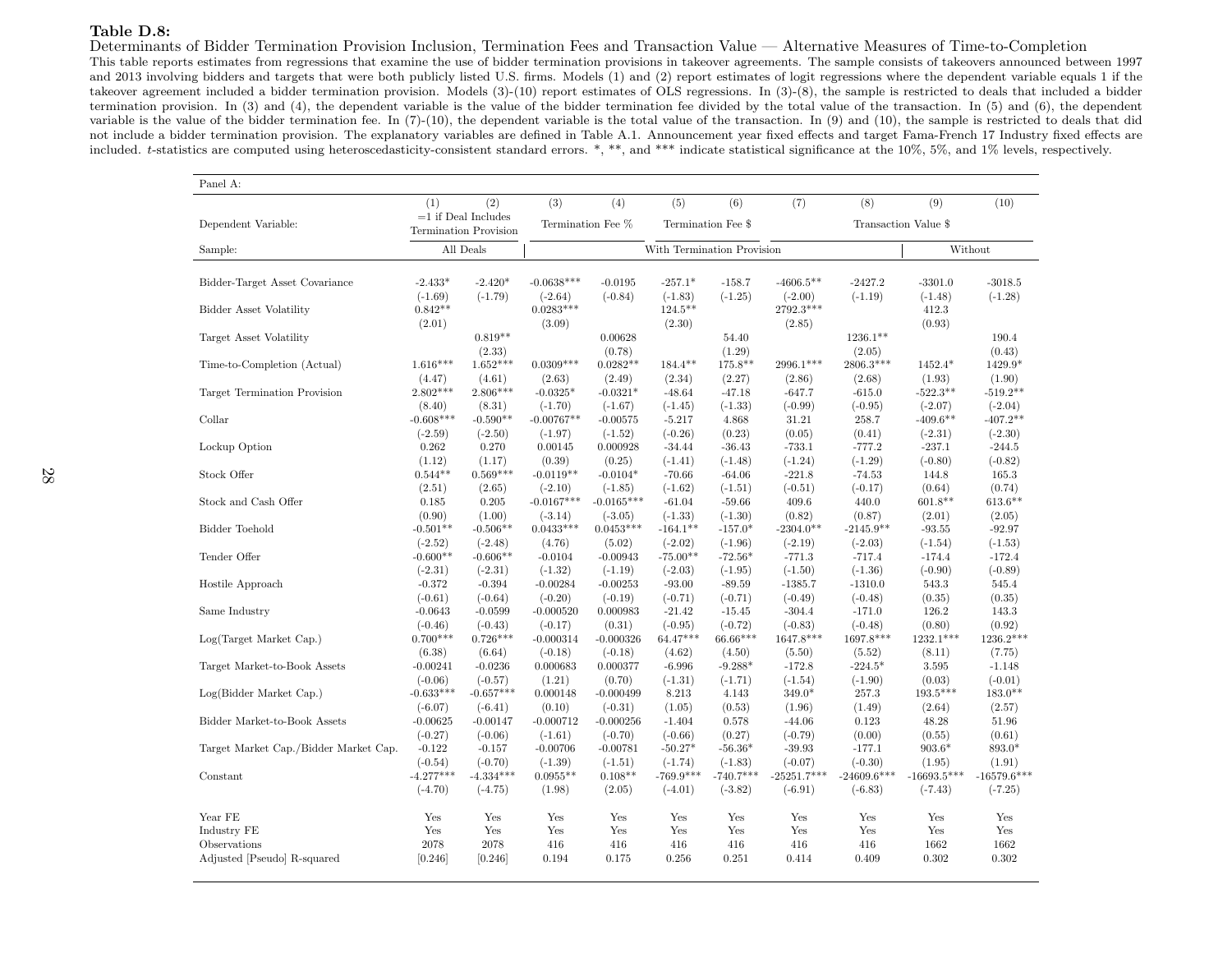| Panel B:                                    |                       |                              |                         |                         |                            |                       |                        |                        |                      |                 |  |
|---------------------------------------------|-----------------------|------------------------------|-------------------------|-------------------------|----------------------------|-----------------------|------------------------|------------------------|----------------------|-----------------|--|
|                                             | (1)                   | (2)                          | (3)                     | (4)                     | (5)                        | (6)                   | (7)                    | (8)                    | (9)                  | (10)            |  |
| Dependent Variable:                         |                       | $=1$ if Deal Includes        |                         | Termination Fee %       | Termination Fee \$         |                       |                        |                        | Transaction Value \$ |                 |  |
|                                             |                       | <b>Termination Provision</b> |                         |                         |                            |                       |                        |                        |                      |                 |  |
| Sample:                                     |                       | All Deals                    |                         |                         | With Termination Provision |                       |                        |                        |                      | Without         |  |
|                                             |                       |                              |                         |                         |                            |                       |                        |                        |                      |                 |  |
| Bidder-Target Asset Covariance              | $-2.467*$             | $-2.451*$                    | $-0.0642***$            | $-0.0201$               | $-261.4*$                  | $-162.9$              | $-4708.3**$            | $-2517.5$              | $-3334.4$            | $-3028.8$       |  |
|                                             | $(-1.72)$             | $(-1.81)$                    | $(-2.63)$               | $(-0.86)$               | $(-1.87)$                  | $(-1.28)$             | $(-2.06)$              | $(-1.25)$              | $(-1.49)$            | $(-1.28)$       |  |
| <b>Bidder Asset Volatility</b>              | $0.891**$             |                              | $0.0286***$             |                         | 127.9**                    |                       | 2880.9***              |                        | 463.1                |                 |  |
|                                             | (2.12)                | $0.866**$                    | (3.12)                  |                         | (2.36)                     |                       | (2.95)                 | $1309.4**$             | (1.04)               | 222.6           |  |
| Target Asset Volatility                     |                       | (2.46)                       |                         | 0.00659<br>(0.82)       |                            | 57.46<br>(1.33)       |                        | (2.16)                 |                      | (0.50)          |  |
| $\sqrt{\text{Time-to-Completion}}$ (Actual) | $2.302***$            | $2.354***$                   | $0.0419***$             | $0.0381**$              | $267.1**$                  | $255.0**$             | $4577.3***$            | 4307.7***              | 1969.8**             | 1930.9**        |  |
|                                             | (4.81)                | (4.97)                       | (2.69)                  | (2.55)                  | (2.55)                     | (2.48)                | (3.34)                 | (3.15)                 | (2.13)               | (2.10)          |  |
| Target Termination Provision                | $2.773***$            | $2.778***$                   | $-0.0328*$              | $-0.0324*$              | $-51.20$                   | $-49.61$              | $-698.9$               | $-663.1$               | $-551.3**$           | $-547.5***$     |  |
|                                             | (8.33)                | (8.24)                       | $(-1.71)$               | $(-1.68)$               | $(-1.52)$                  | $(-1.40)$             | $(-1.06)$              | $(-1.01)$              | $(-2.21)$            | $(-2.17)$       |  |
| Collar                                      | $-0.612***$           | $-0.592**$                   | $-0.00784**$            | $-0.00587$              | $-6.817$                   | 3.728                 | $-3.074$               | 235.6                  | $-412.4**$           | $-409.7**$      |  |
|                                             | $(-2.60)$             | $(-2.51)$                    | $(-2.01)$               | $(-1.55)$               | $(-0.33)$                  | (0.18)                | $(-0.00)$              | (0.37)                 | $(-2.32)$            | $(-2.31)$       |  |
| Lockup Option                               | 0.255                 | 0.263                        | 0.00159                 | 0.00105                 | $-33.18$                   | $-35.21$              | $-704.0$               | $-749.3$               | $-253.2$             | $-260.5$        |  |
|                                             | (1.09)                | (1.13)                       | (0.43)                  | (0.28)                  | $(-1.36)$                  | $(-1.44)$             | $(-1.20)$              | $(-1.25)$              | $(-0.85)$            | $(-0.88)$       |  |
| Stock Offer                                 | $0.511**$             | $0.537**$                    | $-0.0119**$             | $-0.0105*$              | $-70.67$                   | $-63.97$              | $-218.6$               | $-68.35$               | 118.6                | 142.0           |  |
|                                             | (2.35)                | (2.49)                       | $(-2.10)$               | $(-1.85)$               | $(-1.62)$                  | $(-1.51)$             | $(-0.50)$              | $(-0.15)$              | (0.52)               | (0.63)          |  |
| Stock and Cash Offer                        | 0.150                 | 0.171                        | $-0.0167***$            | $-0.0165***$            | $-60.86$                   | $-59.49$              | 410.2                  | 440.6                  | 571.9*               | 585.9*          |  |
|                                             | (0.72)                | (0.83)                       | $(-3.14)$               | $(-3.05)$               | $(-1.33)$                  | $(-1.30)$             | (0.82)                 | (0.87)                 | (1.91)               | (1.96)          |  |
| Bidder Toehold                              | $-0.496**$            | $-0.501**$                   | $0.0451***$             | $0.0469***$             | $-158.4**$                 | $-151.6**$            | $-2264.9**$            | $-2112.6***$           | $-91.14$             | $-90.53$        |  |
|                                             | $(-2.54)$             | $(-2.49)$                    | (5.20)                  | (5.44)                  | $(-2.04)$                  | $(-1.98)$             | $(-2.18)$              | $(-2.02)$              | $(-1.48)$            | $(-1.47)$       |  |
| Tender Offer                                | $-0.531**$            | $-0.536**$                   | $-0.00941$              | $-0.00858$              | $-67.44*$                  | $-65.34*$             | $-622.2$               | $-575.5$               | $-121.8$             | $-121.2$        |  |
|                                             | $(-2.02)$             | $(-2.02)$                    | $(-1.20)$               | $(-1.08)$               | $(-1.88)$                  | $(-1.81)$             | $(-1.19)$              | $(-1.07)$              | $(-0.60)$            | $(-0.60)$       |  |
| Hostile Approach                            | $-0.400$<br>$(-0.65)$ | $-0.423$<br>$(-0.69)$        | $-0.00272$<br>$(-0.21)$ | $-0.00239$<br>$(-0.20)$ | $-99.05$<br>$(-0.80)$      | $-95.43$<br>$(-0.80)$ | $-1556.0$<br>$(-0.56)$ | $-1475.2$<br>$(-0.55)$ | 522.1<br>(0.33)      | 525.7<br>(0.34) |  |
| Same Industry                               | $-0.0556$             | $-0.0505$                    | $-0.000422$             | 0.00107                 | $-20.52$                   | $-14.48$              | $-285.9$               | $-150.6$               | 136.2                | 154.7           |  |
|                                             | $(-0.39)$             | $(-0.36)$                    | $(-0.14)$               | (0.34)                  | $(-0.92)$                  | $(-0.68)$             | $(-0.78)$              | $(-0.42)$              | (0.86)               | (0.99)          |  |
| Log(Target Market Cap.)                     | $0.696***$            | $0.723***$                   | $-0.000418$             | $-0.000402$             | $63.53***$                 | 65.92***              | 1627.7***              | 1682.2***              | 1230.6***            | 1235.8***       |  |
|                                             | (6.32)                | (6.60)                       | $(-0.24)$               | $(-0.22)$               | (4.61)                     | (4.50)                | (5.49)                 | (5.51)                 | (8.11)               | (7.76)          |  |
| Target Market-to-Book Assets                | $-0.000719$           | $-0.0230$                    | 0.000706                | 0.000390                | $-6.675$                   | $-9.071*$             | $-165.4$               | $-219.6*$              | 4.257                | $-1.433$        |  |
|                                             | $(-0.02)$             | $(-0.56)$                    | (1.24)                  | (0.72)                  | $(-1.27)$                  | $(-1.69)$             | $(-1.50)$              | $(-1.89)$              | (0.04)               | $(-0.01)$       |  |
| Log(Bidder Market Cap.)                     | $-0.627***$           | $-0.653***$                  | 0.000281                | $-0.000390$             | 9.253                      | 4.992                 | 369.7**                | 273.4                  | $196.7***$           | $184.6***$      |  |
|                                             | $(-5.99)$             | $(-6.35)$                    | (0.18)                  | $(-0.24)$               | (1.15)                     | (0.63)                | (2.07)                 | (1.57)                 | (2.69)               | (2.60)          |  |
| Bidder Market-to-Book Assets                | $-0.00671$            | $-0.00167$                   | $-0.000718$             | $-0.000261$             | $-1.528$                   | 0.485                 | $-47.19$               | $-2.119$               | 47.86                | 51.93           |  |
|                                             | $(-0.28)$             | $(-0.07)$                    | $(-1.61)$               | $(-0.70)$               | $(-0.73)$                  | (0.23)                | $(-0.87)$              | $(-0.04)$              | (0.55)               | (0.61)          |  |
| Target Mkt. Cap./Bidder Mkt. Cap.           | $-0.114$              | $-0.151$                     | $-0.00683$              | $-0.00761$              | $-48.68*$                  | $-55.06*$             | $-9.866$               | $-153.9$               | 918.9**              | $905.9*$        |  |
|                                             | $(-0.50)$             | $(-0.67)$                    | $(-1.33)$               | $(-1.45)$               | $(-1.67)$                  | $(-1.77)$             | $(-0.02)$              | $(-0.26)$              | (2.00)               | (1.95)          |  |
| Constant                                    | $-5.041***$           | $-5.119***$                  | $0.0812*$               | $0.0948*$               | $-867.4***$                | $-834.4***$           | $-27001.0***$          | $-26272.7***$          | $-17311.3***$        | $-17175.2***$   |  |
|                                             | $(-5.39)$             | $(-5.45)$                    | (1.76)                  | (1.87)                  | $(-4.11)$                  | $(-3.96)$             | $(-7.04)$              | $(-6.94)$              | $(-7.38)$            | $(-7.19)$       |  |
| Year FE                                     | Yes                   | Yes                          | Yes                     | Yes                     | Yes                        | Yes                   | Yes                    | Yes                    | Yes                  | Yes             |  |
| Industry FE                                 | Yes                   | Yes                          | Yes                     | Yes                     | Yes                        | Yes                   | Yes                    | Yes                    | Yes                  | Yes             |  |
| Observations                                | 2078                  | 2078                         | 416                     | 416                     | 416                        | 416                   | 416                    | 416                    | 1662                 | 1662            |  |
| Adjusted [Pseudo] R-squared                 | [0.247]               | [0.248]                      | 0.194                   | $0.175\,$               | 0.259                      | 0.253                 | 0.416                  | 0.411                  | 0.303                | 0.302           |  |
|                                             |                       |                              |                         |                         |                            |                       |                        |                        |                      |                 |  |

Table D.8 Continued: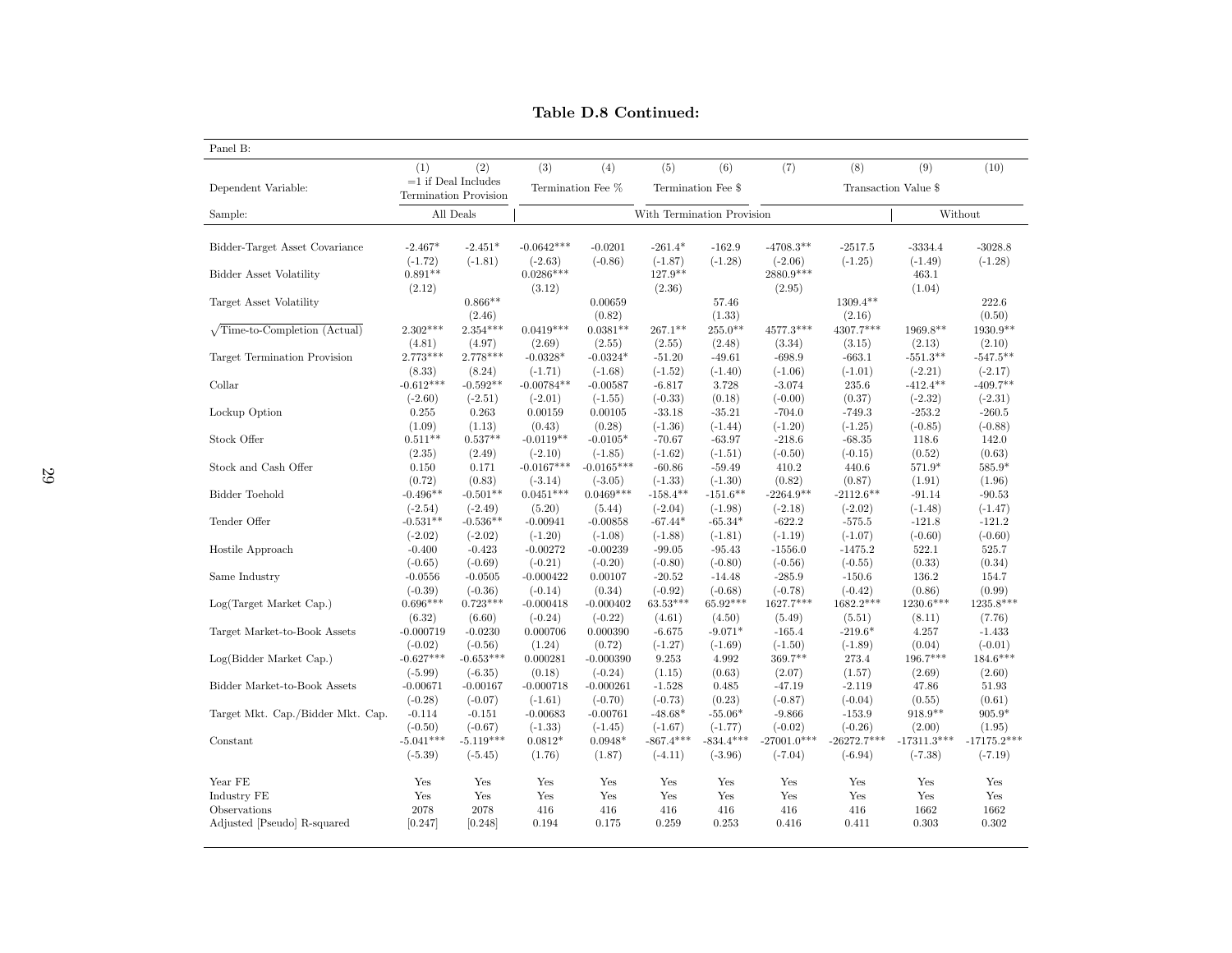#### Table D.9:

Determinants of Bidder Termination Provision Inclusion, Termination Fees and Transaction Value — Including Both Bidder and Target Asset Volatility

This table reports estimates from regressions that examine the use of bidder termination provisions in takeover agreements. The sample consists of takeovers announced between 1997 and 2013 involving bidders and targets that were both publicly listed U.S. firms. Models (1) and (2) report estimates of logit regressions where the dependent variable equals 1 if the takeover agreement included a bidder termination provision. Models (3)-(10) report estimates of OLS regressions. In (3)-(8), the sample is restricted to deals that included a bidder termination provision. In (3) and (4), the dependent variable is the value of the bidder termination fee divided by the total value of the transaction. In (5) and (6), the dependent variable is the value of the bidder termination fee. In (7)-(10), the dependent variable is the total value of the transaction. In (9) and (10), the sample is restricted to deals that did not include a bidder termination provision. The explanatory variables are defined in Table A.1. Announcement year fixed effects and target Fama-French 17 Industry fixed effects are included. t-statistics are computed using heteroscedasticity-consistent standard errors. \*, \*\*, and \*\*\* indicate statistical significance at the 10%, 5%, and 1% levels, respectively.

|                                       | (1)                                                   | (2)                        | (3)                | (4)           | (5)                     |
|---------------------------------------|-------------------------------------------------------|----------------------------|--------------------|---------------|-------------------------|
| Dependent Variable:                   | $=1$ if Deal Includes<br><b>Termination Provision</b> | Termination Fee %          | Termination Fee \$ |               | Transaction Value \$    |
| Sample:                               | All Deals                                             | With Termination Provision |                    | Without       |                         |
|                                       |                                                       |                            |                    |               |                         |
| Bidder-Target Asset Covariance        | $-3.078**$                                            | $-0.0560**$                | $-266.6*$          | $-4881.3**$   | $-3286.8$               |
|                                       | $(-2.10)$                                             | $(-2.22)$                  | $(-1.78)$          | $(-2.08)$     | $(-1.37)$               |
| Bidder Asset Volatility               | 0.549                                                 | $0.0326***$                | 124.2**            | $2817.0**$    | 425.9                   |
|                                       | (1.12)                                                | (2.77)                     | (2.23)             | (2.48)        | (1.08)                  |
| Target Asset Volatility               | 0.660                                                 | $-0.00768$                 | 4.234              | 133.4         | 18.57                   |
|                                       | (1.60)                                                | $(-0.74)$                  | (0.10)             | (0.19)        | (0.04)                  |
| $Log(Time-to-Completion (Actual))$    | $0.773***$                                            | $0.0123***$                | 82.86***           | $1510.5***$   | 479.6**                 |
|                                       | (5.37)                                                | (2.67)                     | (2.62)             | (3.72)        | (2.50)                  |
| Target Termination Provision          | $2.731***$                                            | $-0.0328*$                 | $-52.43$           | $-733.0$      | $-585.8**$              |
|                                       | (8.14)                                                | $(-1.71)$                  | $(-1.53)$          | $(-1.10)$     | $(-2.31)$               |
| Collar                                | $-0.606**$                                            | $-0.00864**$               | $-7.221$           | $-14.41$      | $-418.0**$              |
|                                       | $(-2.57)$                                             | $(-2.15)$                  | $(-0.35)$          | $(-0.02)$     | $(-2.34)$               |
| Lockup Option                         | 0.263                                                 | 0.00146                    | $-33.00$           | $-689.5$      | $-256.5$                |
|                                       | (1.12)                                                | (0.39)                     | $(-1.36)$          | $(-1.18)$     | $(-0.85)$               |
| Stock Offer                           | $0.474**$                                             | $-0.0120**$                | $-71.23$           | $-224.5$      | 120.8                   |
|                                       | (2.17)                                                | $(-2.09)$                  | $(-1.62)$          | $(-0.51)$     | (0.53)                  |
| Stock and Cash Offer                  | 0.120                                                 | $-0.0166***$               | $-60.79$           | 408.1         | $573.1*$                |
|                                       | (0.57)                                                | $(-3.13)$                  | $(-1.33)$          | (0.81)        | (1.91)                  |
| Bidder Toehold                        | $-0.495**$                                            | $0.0478***$                | $-145.3**$         | $-2093.6**$   | $-87.58$                |
|                                       | $(-2.51)$                                             | (5.79)                     | $(-1.98)$          | $(-2.04)$     | $(-1.39)$               |
| Tender Offer                          | $-0.450*$                                             | $-0.00864$                 | $-61.13*$          | $-476.2$      | $-111.8$                |
|                                       | $(-1.68)$                                             | $(-1.10)$                  | $(-1.72)$          | $(-0.89)$     | $(-0.57)$               |
| Hostile Approach                      | $-0.452$                                              | $-0.00183$                 | $-98.64$           | $-1636.9$     | 529.2                   |
|                                       | $(-0.73)$                                             | $(-0.16)$                  | $(-0.87)$          | $(-0.62)$     | (0.34)                  |
| Same Industry                         | $-0.0597$                                             | $-0.000352$                | $-20.11$           | $-273.6$      | 142.2                   |
|                                       | $(-0.42)$                                             | $(-0.12)$                  | $(-0.90)$          | $(-0.74)$     | (0.89)                  |
| Log(Target Market Cap.)               | $0.718***$                                            | $-0.000856$                | $63.23***$         | 1619.3***     | $1235.1^{\ast\ast\ast}$ |
|                                       | (6.54)                                                | $(-0.48)$                  | (4.47)             | (5.43)        | (7.72)                  |
| Target Market-to-Book Assets          | $-0.0168$                                             | 0.000864                   | $-6.737$           | $-165.2$      | 1.632                   |
|                                       | $(-0.41)$                                             | (1.40)                     | $(-1.28)$          | $(-1.51)$     | (0.01)                  |
| Log(Bidder Market Cap.)               | $-0.635***$                                           | 0.000644                   | 9.977              | $385.4**$     | $192.5***$              |
|                                       | $(-6.13)$                                             | (0.40)                     | (1.20)             | (2.13)        | (2.66)                  |
| Bidder Market-to-Book Assets          | $-0.00599$                                            | $-0.000691$                | $-1.509$           | $-48.25$      | 47.37                   |
|                                       | $(-0.26)$                                             | $(-1.52)$                  | $(-0.72)$          | $(-0.89)$     | (0.54)                  |
| Target Market Cap./Bidder Market Cap. | $-0.129$                                              | $-0.00609$                 | $-46.42$           | 33.66         | $929.8**$               |
|                                       | $(-0.57)$                                             | $(-1.20)$                  | $(-1.55)$          | (0.06)        | (2.03)                  |
| Constant                              | $-3.027***$                                           | $0.121**$                  | $-627.5***$        | $-22856.3***$ | $-15571.8***$           |
|                                       | $(-3.22)$                                             | (2.20)                     | $(-3.47)$          | $(-6.38)$     | $(-7.19)$               |
|                                       |                                                       |                            |                    |               |                         |
| Year FE                               | Yes                                                   | Yes                        | Yes                | Yes           | Yes                     |
| Industry FE                           | Yes                                                   | Yes                        | Yes                | Yes           | Yes                     |
| Observations                          | 2078                                                  | 416                        | 416                | 416           | 1662                    |
| Adjusted [Pseudo] R-squared           | [0.250]                                               | 0.190                      | 0.255              | 0.416         | 0.302                   |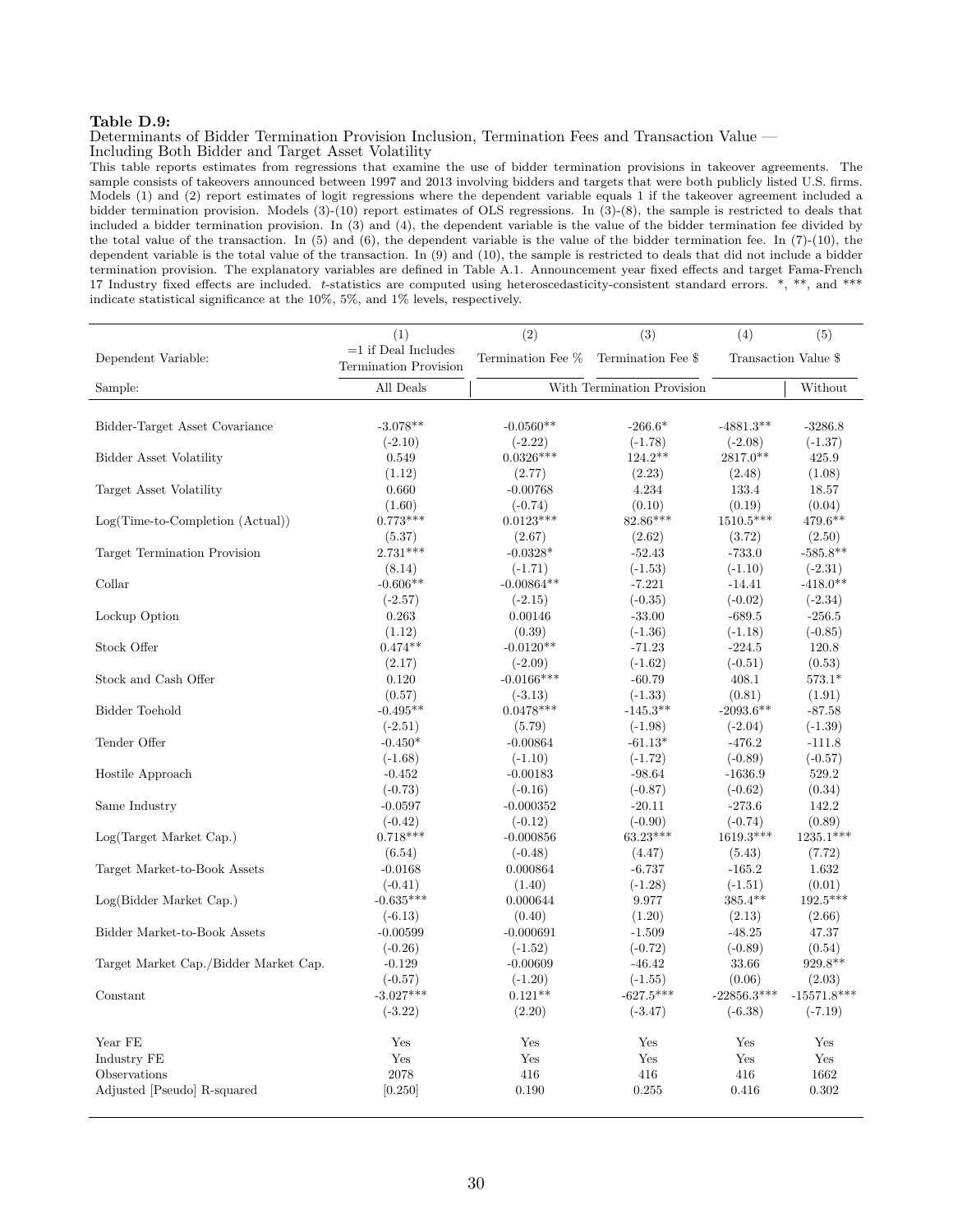## Table D.10:

## Inclusion of Bidder Termination Provisions — Method of Payment and Share Issuance Interactions

This table reports estimates from logit regressions that examine the inclusion of bidder termination provisions in takeover agreements. The sample consists of takeovers announced between 1997 and 2013 involving bidders and targets that were both publicly listed U.S. firms. The dependent variable equals 1 if the takeover agreement included a bidder termination provision. Cash Offer equals 1 if the method of payment consisted entirely of cash. All other explanatory variables are defined in Table A.1. Announcement year fixed effects and industry fixed effects at the target's Fama-French 17-industry level are included. t-statistics are computed using heteroscedasticity-consistent standard errors. \*, \*\*, and \*\*\* indicate statistical significance at the 10%, 5%, and 1% levels, respectively.

|                                                                                         | (1)                      | (2)                      | (3)                      | (4)                                                |
|-----------------------------------------------------------------------------------------|--------------------------|--------------------------|--------------------------|----------------------------------------------------|
| Dependent Variable:                                                                     |                          |                          |                          | $=1$ if Deal includes Bidder Termination Provision |
| Bidder-Target Asset Covariance                                                          | $-2.201$                 | $-2.372*$                | $-4.686**$               | $-3.428$                                           |
|                                                                                         | $(-1.50)$                | $(-1.70)$                | $(-2.11)$                | $(-1.60)$                                          |
| Bidder Asset Volatility                                                                 | 0.672<br>(1.53)          |                          | $1.961***$<br>(3.86)     |                                                    |
| Target Asset Volatility                                                                 |                          | $0.736**$                |                          | $1.387***$                                         |
|                                                                                         |                          | (1.97)                   |                          | (3.36)                                             |
| Log(Time-to-Completion (Actual))                                                        | $0.471***$<br>(2.89)     | $0.493***$<br>(3.06)     | $0.928***$<br>(5.14)     | $0.923***$<br>(5.14)                               |
| Target Termination Provision                                                            | $2.791***$               | $2.791***$               | $2.804***$               | $2.785***$                                         |
|                                                                                         | (8.42)                   | (8.35)                   | (8.18)                   | (8.09)                                             |
| Collar                                                                                  | $-0.614***$<br>$(-2.66)$ | $-0.600***$<br>$(-2.58)$ | $-0.408*$<br>$(-1.68)$   | $-0.381$<br>$(-1.54)$                              |
| Lockup Option                                                                           | 0.265                    | 0.276                    | 0.192                    | 0.200                                              |
|                                                                                         | (1.15)                   | (1.20)                   | (0.79)                   | (0.82)                                             |
| Stock Offer                                                                             | $-0.0777$<br>$(-0.18)$   | $-0.186$<br>$(-0.43)$    | $-0.0499$<br>$(-0.21)$   | $-0.0136$<br>$(-0.06)$                             |
| Stock and Cash Offer                                                                    | $-0.437$                 | $-0.546$                 | $-0.283$                 | $-0.217$                                           |
|                                                                                         | $(-1.05)$                | $(-1.29)$                | $(-1.25)$                | $(-0.97)$                                          |
| Bidder Toehold                                                                          | $-0.496***$<br>$(-2.61)$ | $-0.506***$<br>$(-2.59)$ | $-0.434**$<br>$(-2.30)$  | $-0.441**$<br>$(-2.26)$                            |
| Tender Offer                                                                            | $-0.362$                 | $-0.326$                 | $-0.348$                 | $-0.343$                                           |
|                                                                                         | $(-1.30)$                | $(-1.14)$                | $(-1.28)$                | $(-1.25)$                                          |
| Hostile Approach                                                                        | $-0.527$                 | $-0.579$                 | $-0.308$                 | $-0.324$                                           |
| Same Industry                                                                           | $(-0.83)$<br>$-0.0700$   | $(-0.90)$<br>$-0.0624$   | $(-0.50)$<br>$-0.0358$   | $(-0.52)$<br>$-0.00983$                            |
|                                                                                         | $(-0.49)$                | $(-0.44)$                | $(-0.25)$                | $(-0.07)$                                          |
| $\text{Cash } \text{Offer} \times \text{Bider-Target } \text{Asset } \text{Covariance}$ | 3.603                    | 5.027<br>(0.75)          |                          |                                                    |
| Cash Offer $\times$ Bidder Asset Volatility                                             | (0.51)<br>1.218          |                          |                          |                                                    |
|                                                                                         | (1.25)                   |                          |                          |                                                    |
| Cash Offer $\times$ Target Asset Volatility                                             | $0.839***$<br>(2.75)     | $0.825***$<br>(2.74)     |                          |                                                    |
| Cash Offer $\times$ Log(Time-to-Completion (Actual))                                    |                          | 0.415                    |                          |                                                    |
|                                                                                         |                          | (0.53)                   |                          |                                                    |
| Bidder New Shares Issued $>20\%$                                                        |                          |                          | $1.242***$<br>(3.87)     | $1.088***$<br>(3.45)                               |
| Bidder New Shares Issued $>20\% \times$ Bidder-Target Asset Covariance                  |                          |                          | $5.612**$                | 3.228                                              |
|                                                                                         |                          |                          | (2.00)<br>$-2.484***$    | (1.21)                                             |
| Bidder New Shares Issued $>20\% \times$ Bidder Asset Volatility                         |                          |                          | $(-3.55)$                |                                                    |
| Bidder New Shares Issued $>20\% \times$ Target Asset Volatility                         |                          |                          |                          | $-1.454**$                                         |
|                                                                                         |                          |                          |                          | $(-2.41)$                                          |
| Bidder New Shares Issued $>20\% \times$ Log(Time-to-Completion (Actual))                |                          |                          | $-0.467*$<br>$(-1.66)$   | $-0.404$<br>$(-1.42)$                              |
| Log(Target Market Cap.)                                                                 | $0.690***$               | $0.716***$               | $0.463***$               | $0.505***$                                         |
| Target Market-to-Book Assets                                                            | (6.16)<br>0.00131        | (6.44)<br>$-0.0195$      | (4.40)<br>$-0.00624$     | (4.82)<br>$-0.0250$                                |
|                                                                                         | (0.03)                   | $(-0.48)$                | $(-0.15)$                | $(-0.59)$                                          |
| Log(Bidder Market Cap.)                                                                 | $-0.630***$              | $-0.654***$              | $-0.394***$              | $-0.442***$                                        |
| Bidder Market-to-Book Assets                                                            | $(-5.96)$<br>$-0.00804$  | $(-6.32)$<br>$-0.00282$  | $(-4.00)$<br>$-0.00663$  | $(-4.55)$<br>$-0.000829$                           |
|                                                                                         | $(-0.34)$                | $(-0.12)$                | $(-0.25)$                | $(-0.03)$                                          |
| Target Market Cap./Bidder Market Cap.                                                   | $-0.0977$                | $-0.128$                 | $-0.0408$                | $-0.115$                                           |
| Constant                                                                                | $(-0.41)$<br>$-2.383**$  | $(-0.55)$<br>$-2.300**$  | $(-0.21)$<br>$-3.196***$ | $(-0.59)$<br>$-3.132***$                           |
|                                                                                         | $(-2.48)$                | $(-2.39)$                | $(-3.34)$                | $(-3.26)$                                          |
|                                                                                         |                          |                          |                          |                                                    |
| Year FE<br>Industry FE                                                                  | Yes<br>Yes               | Yes<br>Yes               | Yes<br>Yes               | Yes<br>Yes                                         |
| Observations                                                                            | 2078                     | $\boldsymbol{2078}$      | 2078                     | 2078                                               |
| Pseudo R-squared                                                                        | 0.253                    | 0.253                    | 0.275                    | 0.272                                              |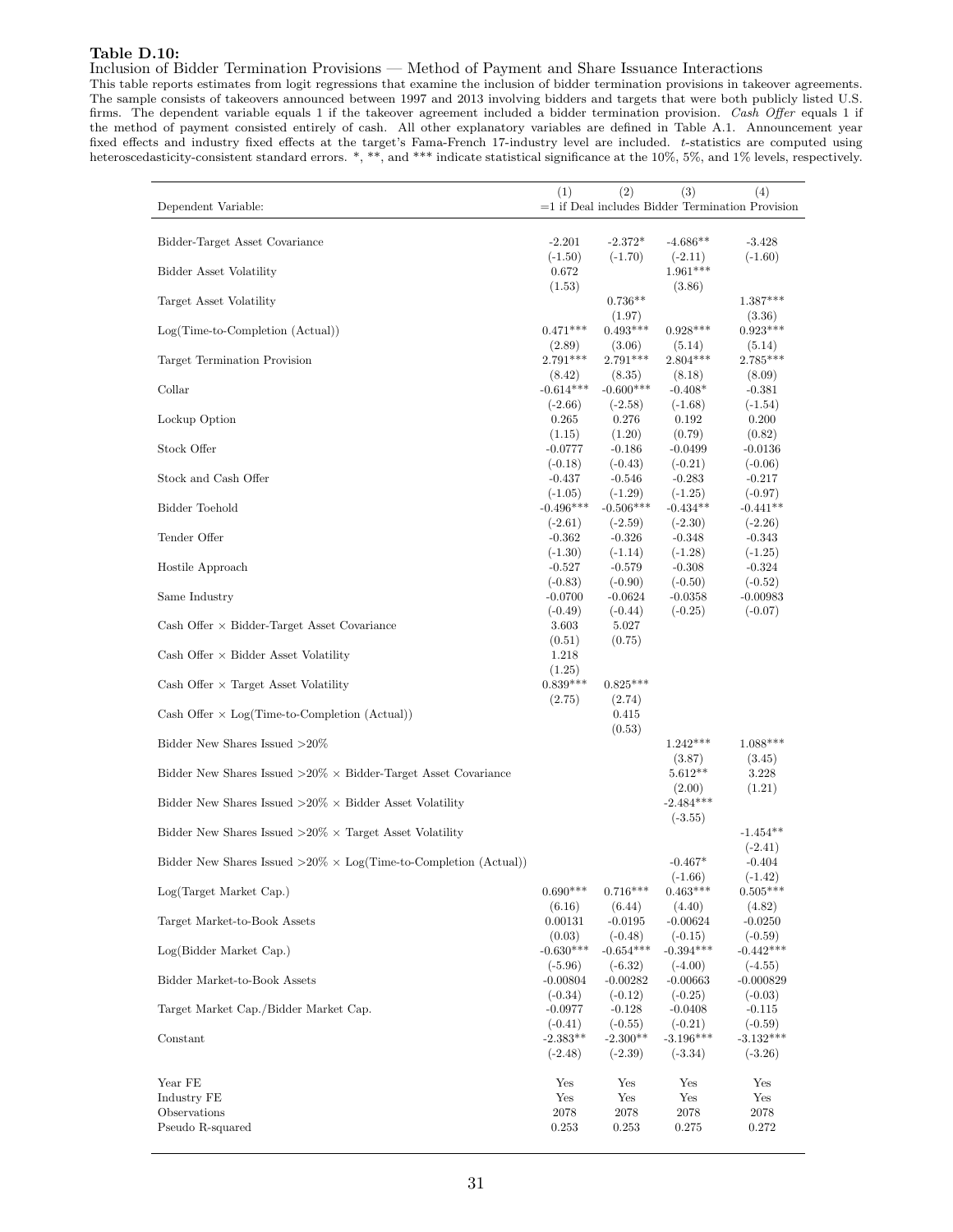## Table D.11:

#### Inclusion of Bidder Termination Provisions with Specific Triggers

This table reports estimates from logit regressions that examine the inclusion of bidder termination provisions in takeover agreements. The sample consists of takeovers announced between 1997 and 2013 involving bidders and targets that were both publicly listed U.S. firms. The dependent variable equals 1 if the takeover agreement included a bidder termination provision with (without) a Fiduciary Trigger in (1) ((2)), a Regulatory or Representation Trigger in (3) ((4)), and a Financing or Representation Trigger in (5) ((6)). All explanatory variables are defined in Table A.1. Announcement year fixed effects and industry fixed effects at the target's Fama-French 17-industry level are included. t-statistics are computed using heteroscedasticity-consistent standard errors. \*, \*\*, and \*\*\* indicate statistical significance at the 10%, 5%, and 1% levels, respectively.

|                                       | (1)                           | (2)         | (3)                                                                                   | (4)         | (5)         | (6)                              |
|---------------------------------------|-------------------------------|-------------|---------------------------------------------------------------------------------------|-------------|-------------|----------------------------------|
| Dependent Variable:                   | BTP with<br>Fiduciary Trigger | BTP without | BTP with<br>Fiduciary Trigger Regulatory Trigger Regulatory Trigger Financing Trigger | BTP without | BTP with    | BTP without<br>Financing Trigger |
|                                       |                               |             |                                                                                       |             |             |                                  |
| Bidder New Shares Issued ${>}20\%$    | $1.377***$                    | $-1.175***$ |                                                                                       |             |             |                                  |
|                                       | (6.73)                        | $(-2.81)$   |                                                                                       |             |             |                                  |
| Antitrust Word Count                  |                               |             | $0.0544***$                                                                           | $-0.0134$   |             |                                  |
|                                       |                               |             | (4.59)                                                                                | $(-1.26)$   |             |                                  |
| Financial Buyer                       |                               |             |                                                                                       |             | $0.947**$   | 0.468                            |
|                                       |                               |             |                                                                                       |             | (2.41)      | (1.22)                           |
| Target Termination Provision          | $2.630***$                    | $3.823***$  | $1.885***$                                                                            | $2.779***$  | $2.015***$  | $3.118***$                       |
|                                       | (7.29)                        | (3.29)      | (2.88)                                                                                | (7.33)      | (4.72)      | (6.92)                           |
| Collar                                | $-0.606**$                    | 0.398       | $-1.782**$                                                                            | $-0.473*$   | 0.181       | $-0.967***$                      |
|                                       | $(-2.02)$                     | (0.96)      | $(-2.21)$                                                                             | $(-1.87)$   | (0.59)      | $(-3.14)$                        |
| Lockup Option                         | 0.267                         | $-0.706$    | 0.345                                                                                 | 0.186       | 0.295       | 0.0779                           |
|                                       | (1.04)                        | $(-0.97)$   | (0.60)                                                                                | (0.72)      | (0.85)      | (0.29)                           |
| Stock Offer                           | $0.884***$                    | $-1.088**$  | $-0.495$                                                                              | $1.157***$  | $-0.308$    | $1.098***$                       |
|                                       | (2.84)                        | $(-2.56)$   | $(-0.90)$                                                                             | (3.97)      | $(-0.95)$   | (4.32)                           |
| Stock and Cash Offer                  | $0.603**$                     | $-0.577*$   | $-0.533$                                                                              | $0.789***$  | 0.157       | 0.397                            |
|                                       | (2.11)                        | $(-1.82)$   | $(-1.19)$                                                                             | (2.84)      | (0.53)      | (1.64)                           |
| Bidder Toehold                        | $-10.25***$                   | $-0.230$    | $-0.201$                                                                              | $-10.94***$ | $-11.14***$ | $-0.310*$                        |
|                                       | $(-9.32)$                     | $(-1.47)$   | $(-1.42)$                                                                             | $(-9.99)$   | $(-9.32)$   | $(-1.92)$                        |
| Tender Offer                          | $-0.313$                      | $-0.968**$  | 0.466                                                                                 | $-0.751**$  | $-0.129$    | $-1.273***$                      |
|                                       | $(-0.90)$                     | $(-2.55)$   | (1.08)                                                                                | $(-2.20)$   | $(-0.38)$   | $(-3.33)$                        |
| Hostile Approach                      | $-0.917$                      | 1.648       | 0.0739                                                                                | $-0.175$    | $-0.116$    | 0.240                            |
|                                       | $(-0.87)$                     | (1.61)      | (0.08)                                                                                | $(-0.21)$   | $(-0.10)$   | (0.30)                           |
| Same Industry                         | 0.0428                        | $-0.203$    | $-0.512$                                                                              | 0.0224      | $-0.100$    | $-0.00701$                       |
|                                       | (0.27)                        | $(-0.78)$   | $(-1.58)$                                                                             | (0.14)      | $(-0.49)$   | $(-0.04)$                        |
| Log(Target Market Cap.)               | $0.539***$                    | $0.253*$    | $0.249*$                                                                              | $0.852***$  | 0.176       | $0.963***$                       |
|                                       | (3.92)                        | (1.81)      | (1.65)                                                                                | (6.05)      | (1.48)      | (6.64)                           |
| Target Market-to-Book Assets          | $-0.0157$                     | $-0.0932$   | $-0.152$                                                                              | $-0.0183$   | $-0.0655$   | $-0.00398$                       |
|                                       | $(-0.34)$                     | $(-0.64)$   | $(-1.11)$                                                                             | $(-0.41)$   | $(-1.08)$   | $(-0.08)$                        |
| Log(Bidder Market Cap.)               | $-0.479***$                   | $-0.308**$  | $-0.181$                                                                              | $-0.837***$ | $-0.368***$ | $-0.771***$                      |
|                                       | $(-3.62)$                     | $(-2.51)$   | $(-1.37)$                                                                             | $(-6.35)$   | $(-3.39)$   | $(-5.54)$                        |
| Bidder Market-to-Book Assets          | $-0.00870$                    | 0.0512      | $-0.00205$                                                                            | $-0.00270$  | $-0.0269$   | 0.000220                         |
|                                       | $(-0.32)$                     | (0.81)      | $(-0.06)$                                                                             | $(-0.10)$   | $(-0.77)$   | (0.01)                           |
| Target Market Cap./Bidder Market Cap. | $-0.192$                      | 0.173       | 0.133                                                                                 | $-0.365$    | $-0.106$    | $-0.301$                         |
|                                       | $(-0.89)$                     | (0.60)      | (0.49)                                                                                | $(-1.59)$   | $(-0.43)$   | $(-1.24)$                        |
| Constant                              | $-5.526***$                   | $-3.196*$   | $-3.724**$                                                                            | $-3.856***$ | $-1.048$    | $-5.799***$                      |
|                                       | $(-5.33)$                     | $(-1.87)$   | $(-2.06)$                                                                             | $(-4.05)$   | $(-0.93)$   | $(-5.21)$                        |
| Year FE                               | Yes                           | Yes         | Yes                                                                                   | Yes         | Yes         | Yes                              |
| Industry FE                           | Yes                           | Yes         | Yes                                                                                   | Yes         | Yes         | Yes                              |
| Observations                          | 2078                          | 2078        | 1893                                                                                  | 1893        | 2078        | 2078                             |
| Pseudo R-squared                      | 0.306                         | 0.195       | 0.269                                                                                 | 0.271       | 0.106       | 0.278                            |
|                                       |                               |             |                                                                                       |             |             |                                  |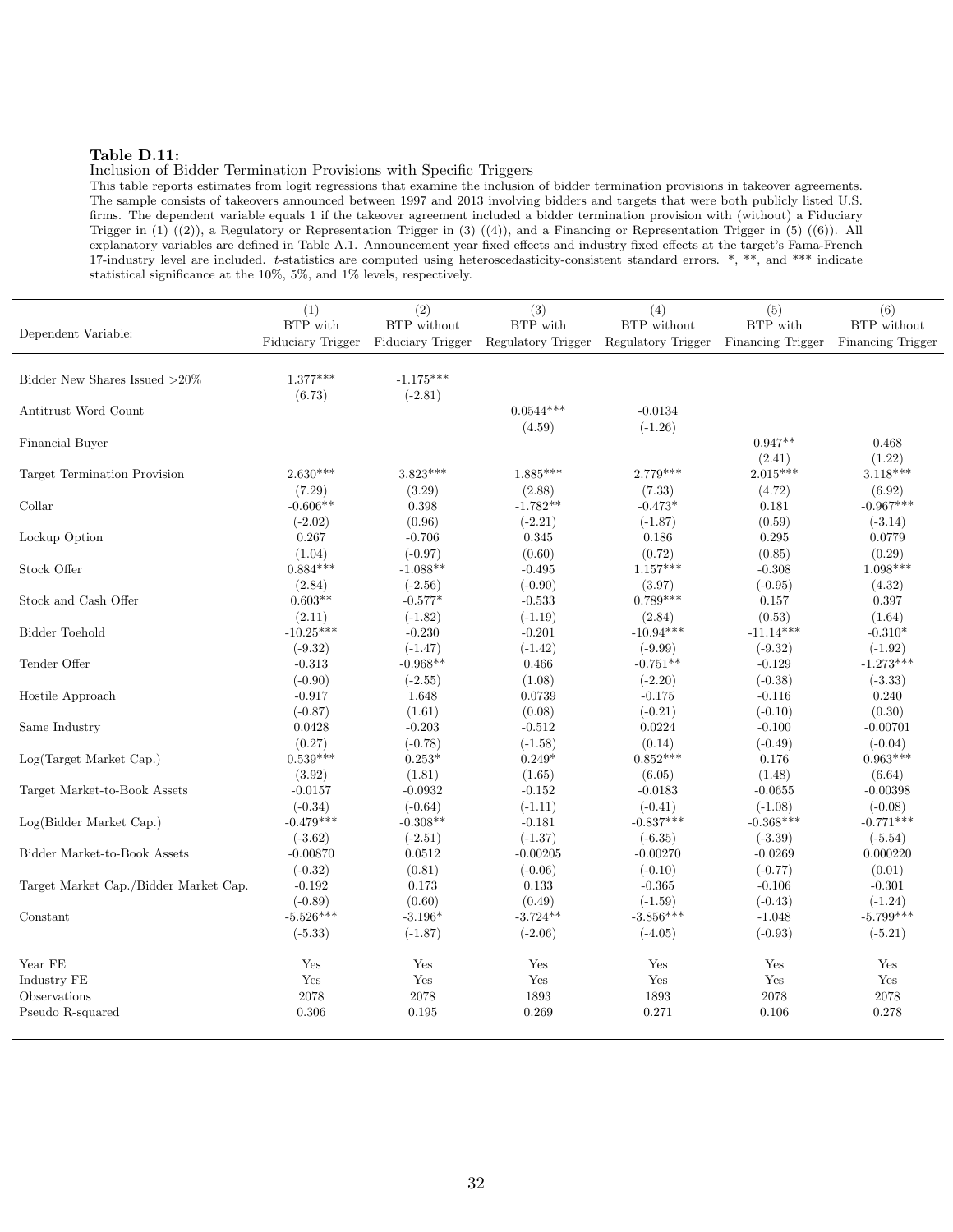#### Table D.12:

Bidder Termination Provisions and Takeover Value Creation — CAR Windows Extended Post-Announcement

Panel A of this table reports estimates from OLS regressions that examine the wealth gains in takeovers. The sample in  $(1)-(2)$ ,  $(4)-(5)$ ,  $(7)-(8)$  and  $(10)-(11)$   $((3)$ ,  $(6)$ ,  $(9)$  and  $(12)$ ) consists of takeovers announced between <sup>1997</sup> and <sup>2013</sup> involving bidders and targets that were both publicly listed U.S. firms (that included <sup>a</sup> bidder termination provision). The dependent variables are the combined gains of the bidder and target around the takeover announcement which are computed as the sum of the bidder and target's cumulative dollar abnormal returns around the takeover announcement divided by the sum of the bidder's and target's market capitalizations measured 50 trading days before the takeover announcement— the windows are  $(-1,+1)$ ,  $(-1,+3)$ ,  $(-1,+7)$  and  $(-1,+10)$  in  $(1)-(3)$ ,  $(4)-(6)$ ,  $(7)-(9)$  and  $(10)-(12)$ . Bidder Termination Fee  $\neq$  Target Termination Fee equals 1 if both a bidder and target termination provision are included with the bidder termination fee not equal to the target termination fee or if there is a bidder termination provision and no target termination provision, and equals 0 otherwise. *Bidder Termination Fee = Target Termination Fee* equals 1 if both a bidder and target termination provision are included with the bidder termination fee equal to the target termination fee, and equals 0 otherwise. The other explanatory variables are defined in Table A.1. Announcement year fixed effects and target Fama-French 17Industry fixed effects are included. t-statistics are computed using heteroscedasticity-consistent standard errors. \*, \*\*, and \*\*\* indicate statistical significance at the 10%, 5%, and 1% levels, respectively.

| Panel A: OLS Regressions                             |                           |                              |                           |                           |                               |                           |                           |                              |                           |                           |                                |                          |
|------------------------------------------------------|---------------------------|------------------------------|---------------------------|---------------------------|-------------------------------|---------------------------|---------------------------|------------------------------|---------------------------|---------------------------|--------------------------------|--------------------------|
| Dependent Variable:                                  | (1)                       | (2)<br>Combined $CAR(-1,+1)$ | (3)                       | (4)                       | (5)<br>Combined CAR $(-1,+3)$ | (6)                       | (7)                       | (8)<br>Combined $CAR(-1,+7)$ | (9)                       | (10)                      | (11)<br>Combined $CAR(-1,+10)$ | (12)                     |
| <b>Bidder Termination Provision</b>                  | 0.00533                   |                              |                           | 0.00561                   |                               |                           | 0.00795                   |                              |                           | $0.0134**$                |                                |                          |
|                                                      | (1.32)                    |                              |                           | (1.23)                    |                               |                           | (1.45)                    |                              |                           | (2.20)                    |                                |                          |
| Bidder Termination Fee $\neq$ Target Termination Fee |                           | $0.0180***$<br>(3.38)        | $0.0213***$<br>(2.66)     |                           | $0.0207***$<br>(3.42)         | $0.0250***$<br>(2.73)     |                           | $0.0264***$<br>(3.73)        | $0.0333***$<br>(3.18)     |                           | $0.0307***$<br>(3.94)          | $0.0328***$<br>(2.87)    |
| $Bidder$ Termination Fee $=$ Target Termination Fee  |                           | $-0.00247$<br>$(-0.47)$      |                           |                           | $-0.00368$<br>$(-0.63)$       |                           |                           | $-0.00341$<br>$(-0.48)$      |                           |                           | 0.00274<br>(0.35)              |                          |
| Target Termination Provision                         | $-0.00253$                | $-0.00180$                   | $-0.0196$                 | $-0.00645$                | $-0.00559$                    | $-0.0400*$                | $-0.00479$                | $-0.00374$                   | $-0.0447$                 | $-0.00299$                | $-0.00201$                     | $-0.0358$                |
|                                                      | $(-0.72)$                 | $(-0.51)$                    | $(-1.12)$                 | $(-1.56)$                 | $(-1.35)$                     | $(-1.91)$                 | $(-0.95)$                 | $(-0.75)$                    | $(-1.54)$                 | $(-0.55)$                 | $(-0.37)$                      | $(-1.14)$                |
| Collar                                               | 0.00732                   | 0.00717                      | 0.00373                   | 0.00819                   | 0.00801                       | 0.00638                   | 0.00700                   | 0.00679                      | $-0.00493$                | 0.0109                    | 0.0107                         | 0.000906                 |
|                                                      | (1.57)                    | (1.54)                       | (0.27)                    | (1.49)                    | (1.46)                        | (0.44)                    | (1.02)                    | (0.99)                       | $(-0.27)$                 | (1.46)                    | (1.44)                         | (0.05)                   |
| ယ္ Lockup Option                                     | 0.00488                   | 0.00479                      | 0.0152                    | 0.00321                   | 0.00310                       | 0.0153                    | 0.00434                   | 0.00421                      | 0.0236                    | 0.00804                   | 0.00791                        | $0.0360**$               |
|                                                      | (1.05)                    | (1.03)                       | (1.18)                    | (0.57)                    | (0.56)                        | (0.99)                    | (0.66)                    | (0.63)                       | (1.30)                    | (1.13)                    | (1.11)                         | (2.01)                   |
| Stock Offer                                          | $-0.0300***$<br>$(-7.22)$ | $-0.0295***$<br>$(-7.13)$    | $-0.0392***$<br>$(-3.07)$ | $-0.0305***$<br>$(-6.35)$ | $-0.0299***$<br>$(-6.25)$     | $-0.0365***$<br>$(-2.64)$ | $-0.0326***$              | $-0.0318***$<br>$(-5.45)$    | $-0.0439***$<br>$(-2.64)$ | $-0.0282***$<br>$(-4.27)$ | $-0.0275***$<br>$(-4.17)$      | $-0.0401**$<br>$(-2.26)$ |
| Stock and Cash Offer                                 | $-0.0145***$              | $-0.0146***$                 | $-0.0184$                 | $-0.0148***$              | $-0.0149***$                  | $-0.0102$                 | $(-5.57)$<br>$-0.0136***$ | $-0.0137***$                 | $-0.0126$                 | $-0.0112**$               | $-0.0114**$                    | $-0.00836$               |
| Bidder Toehold                                       | $(-4.18)$                 | $(-4.21)$                    | $(-1.59)$                 | $(-3.74)$                 | $(-3.77)$                     | $(-0.83)$                 | $(-2.97)$                 | $(-3.00)$                    | $(-0.89)$                 | $(-2.17)$                 | $(-2.19)$                      | $(-0.55)$                |
|                                                      | 0.00164                   | 0.00171                      | $-0.0594***$              | 0.000972                  | 0.00105                       | $-0.0309$                 | 0.00112                   | 0.00121                      | 0.0112                    | 0.00102                   | 0.00112                        | 0.0443                   |
| Tender Offer                                         | (1.18)                    | (1.23)                       | $(-2.87)$                 | (0.67)                    | (0.73)                        | $(-1.35)$                 | (0.70)                    | (0.76)                       | (0.40)                    | (0.54)                    | (0.58)                         | (1.42)                   |
|                                                      | 0.00403                   | 0.00383                      | 0.0101                    | $0.00786*$                | $0.00762*$                    | 0.0107                    | 0.00353                   | 0.00323                      | 0.00173                   | 0.00767                   | 0.00740                        | 0.00731                  |
| Hostile Approach                                     | (1.01)                    | (0.97)                       | (0.65)                    | (1.71)                    | (1.66)                        | (0.67)                    | (0.63)                    | (0.58)                       | (0.11)                    | (1.21)                    | (1.17)                         | (0.40)                   |
|                                                      | 0.000284                  | 0.0000888                    | 0.00212                   | $-0.00569$                | $-0.00593$                    | $-0.00452$                | $-0.00626$                | $-0.00655$                   | $-0.00711$                | $-0.00453$                | $-0.00480$                     | 0.00266                  |
| Same Industry                                        | (0.03)                    | (0.01)                       | (0.08)                    | $(-0.48)$                 | $(-0.50)$                     | $(-0.18)$                 | $(-0.48)$                 | $(-0.51)$                    | $(-0.23)$                 | $(-0.32)$                 | $(-0.34)$                      | (0.09)                   |
|                                                      | $-0.000532$               | $-0.000741$                  | $-0.00729$                | 0.000303                  | 0.0000547                     | $-0.0120$                 | 0.00141                   | 0.00110                      | $-0.00296$                | 0.00258                   | 0.00229                        | 0.000241                 |
| Log(Target Market Cap.)                              | $(-0.19)$                 | $(-0.26)$                    | $(-0.84)$                 | (0.09)                    | (0.02)                        | $(-1.24)$                 | (0.35)                    | (0.27)                       | $(-0.26)$                 | (0.58)                    | (0.52)                         | (0.02)                   |
|                                                      | 0.00110                   | 0.00117                      | 0.00208                   | 0.00194                   | 0.00202                       | 0.00223                   | 0.00206                   | 0.00216                      | 0.00552                   | 0.00124                   | 0.00134                        | 0.00195                  |
| Target Market-to-Book Assets                         | (0.89)                    | (0.94)                       | (0.39)                    | (1.37)                    | (1.42)                        | (0.41)                    | (1.16)                    | (1.22)                       | (0.94)                    | (0.64)                    | (0.69)                         | (0.30)                   |
|                                                      | $-0.000931$               | $-0.000811$                  | 0.00108                   | $-0.00136$                | $-0.00122$                    | 0.00150                   | $-0.00212*$               | $-0.00195$                   | 0.000384                  | $-0.00242$                | $-0.00226$                     | $-0.00262$               |
| Log(Bidder Market Cap.)                              | $(-0.97)$                 | $(-0.85)$                    | (0.50)                    | $(-1.30)$                 | $(-1.16)$                     | (0.56)                    | $(-1.78)$                 | $(-1.62)$                    | (0.13)                    | $(-1.49)$                 | $(-1.38)$                      | $(-0.74)$                |
|                                                      | $-0.00394***$             | $-0.00411***$                | $-0.00931$ <sup>*</sup>   | $-0.00401***$             | $-0.00420***$                 | $-0.00692$                | $-0.00483***$             | $-0.00507***$                | $-0.0125**$               | $-0.00490***$             | $-0.00512***$                  | $-0.0111$                |
| Bidder Market-to-Book Assets                         | $(-3.73)$                 | $(-3.86)$                    | $(-1.87)$                 | $(-3.42)$                 | $(-3.57)$                     | $(-1.41)$                 | $(-3.35)$                 | $(-3.49)$                    | $(-2.33)$                 | $(-3.07)$                 | $(-3.21)$                      | $(-1.83)$                |
|                                                      | $-0.000181$               | $-0.000154$                  | $-0.00245$                | $-0.000420$               | $-0.000388$                   | $-0.00240$                | $-0.00170$                | $-0.00166$                   | $-0.00106$                | $-0.00217*$               | $-0.00213$                     | 0.00278                  |
| Target Market Cap./Bidder Market Cap.                | $(-0.23)$                 | $(-0.19)$                    | $(-1.60)$                 | $(-0.48)$                 | $(-0.45)$                     | $(-1.45)$                 | $(-1.51)$                 | $(-1.47)$                    | $(-0.62)$                 | $(-1.68)$                 | $(-1.63)$                      | (1.16)                   |
|                                                      | $0.00821*$                | $0.00848*$                   | 0.0185                    | 0.00276                   | 0.00309                       | 0.0178                    | $-0.000325$               | 0.0000753                    | 0.0141                    | $-0.00248$                | $-0.00211$                     | 0.0151                   |
| Constant                                             | (1.69)                    | (1.73)                       | (1.29)                    | (0.50)                    | (0.55)                        | (1.13)                    | $(-0.05)$                 | (0.01)                       | (0.77)                    | $(-0.36)$                 | $(-0.30)$                      | (0.75)                   |
|                                                      | $0.0793***$               | $0.0792***$                  | $0.128***$                | $0.0760***$               | $0.0759***$                   | $0.108**$                 | $0.0932***$               | $0.0930***$                  | $0.146**$                 | $0.105***$                | $0.105***$                     | $0.145**$                |
|                                                      | (4.35)                    | (4.36)                       | (2.84)                    | (3.78)                    | (3.78)                        | (2.18)                    | (3.94)                    | (3.95)                       | (2.41)                    | (4.32)                    | (4.32)                         | (2.23)                   |
| Year FE                                              | Yes                       | Yes                          | Yes                       | Yes                       | Yes                           | Yes                       | Yes                       | Yes                          | Yes                       | Yes                       | Yes                            | Yes                      |
| Industry FE                                          | Yes                       | Yes                          | Yes                       | Yes                       | Yes                           | Yes                       | Yes                       | Yes                          | Yes                       | Yes                       | Yes                            | Yes                      |
| Observations                                         | 2078                      | 2078                         | 416                       | 2078                      | 2078                          | 416                       | 2078                      | 2078                         | 416                       | 2078                      | 2078                           | 416                      |
| Adjusted R-squared                                   | 0.068                     | 0.073                        | 0.124                     | 0.060                     | 0.065                         | 0.113                     | 0.054                     | 0.060                        | 0.110                     | 0.050                     | 0.054                          | 0.086                    |
|                                                      |                           |                              |                           |                           |                               |                           |                           |                              |                           |                           |                                |                          |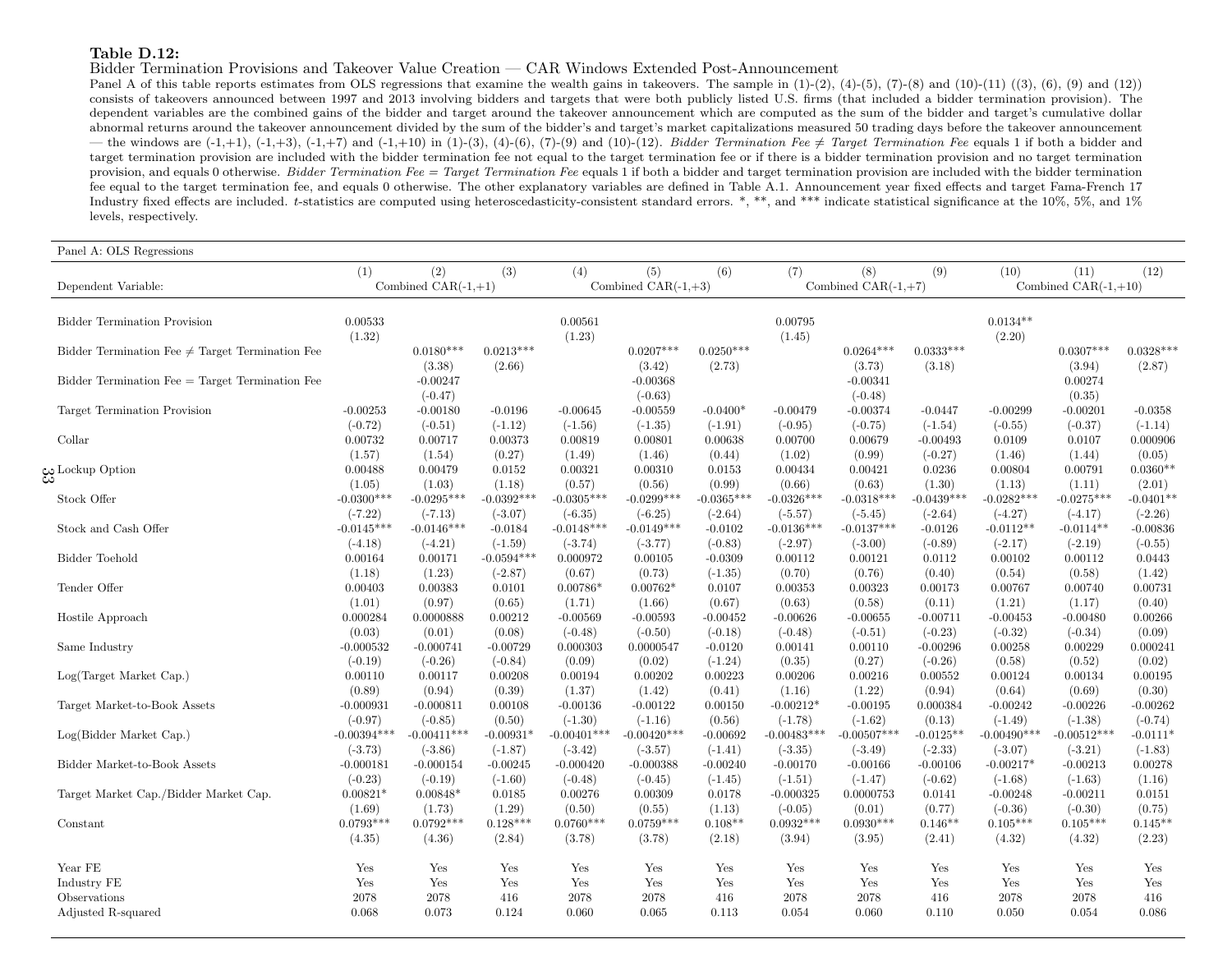#### Table D.12 Continued:

Panel B of this table reports results of matching analysis of the combined gains in takeovers that include bidder termination provisions. The table reports means for four subsamples of deals with bidder termination provisions and a corresponding matched sample constructed (with replacement) as follows. For a given deal with a bidder termination provision, potential matched deals are those in the same Fama-French 17 target industry, with the same method of payment, and the exact same target termination provision status. A match is then selected from the pool of potential matches using a propensity score that is based on the target's and bidder's market capitalizations measured 50 trading days before the takeover announcement. Only deals for which a suitable match is available are included in the analysis. t-statistics and p-values that evaluate whether the differences between the means are statistically significant are reported for each subsample. The first subsample consists of 399 deals with a bidder termination provision that have a bidder termination fee and a matched sample selected from deals without a bidder termination provision. The second subsample consists of 136 deals with a bidder termination provision that have a bidder termination fee that is not equal to the target termination fee (if included). The matched sample is selected from deals that do not have a bidder termination provision. The third subsample consists of 258 deals with a bidder termination provision that have a bidder termination fee that is equal to the target termination fee, and a matched sample of deals without a bidder termination provision. The fourth subsample consists of 113 deals with a bidder termination provision that have a bidder termination fee that is not equal to the target termination fee (deals without a target termination fee are excluded) and a matched sample of deals with a bidder termination provision with a bidder termination fee that is equal to the target termination fee.

| Panel B: Matched Sample Analysis        |     |                  |                   |           |            |  |  |  |  |
|-----------------------------------------|-----|------------------|-------------------|-----------|------------|--|--|--|--|
|                                         | N   |                  | Mean Combined CAR | $t$ -stat |            |  |  |  |  |
|                                         |     | <b>BTF</b> Deals | Matched Deals     |           | $p$ -value |  |  |  |  |
|                                         |     |                  |                   |           |            |  |  |  |  |
| Combined $CAR(-1,+1)$<br>BTP vs No BTP  | 798 | 0.014            | 0.002             | 2.16      | 0.03       |  |  |  |  |
| $BTF \neq TTF$ vs No BTP                | 272 | 0.032            | 0.008             | 2.75      | 0.01       |  |  |  |  |
| $BTF = TTF$ vs No $BTP$                 | 516 | 0.004            | $-0.002$          | 0.79      | 0.43       |  |  |  |  |
| $BTF \neq TTF$ vs $BTF=TTF$             | 226 | 0.030            | 0.008             | 2.13      | 0.03       |  |  |  |  |
| Combined $CAR(-1,+3)$<br>BTP vs No BTP  | 798 | 0.011            | $-0.003$          | 2.23      | 0.03       |  |  |  |  |
| $BTF \neq TTF$ vs No BTP                | 272 | 0.033            | 0.005             | 2.92      | 0.00       |  |  |  |  |
| $BTF = TTF$ vs No $BTP$                 | 516 | $-0.001$         | $-0.005$          | 0.49      | 0.62       |  |  |  |  |
| $BTF \neq TTF$ vs $BTF=TTF$             | 226 | 0.028            | 0.003             | 2.25      | 0.03       |  |  |  |  |
| Combined $CAR(-1,+7)$<br>BTP vs No BTP  | 798 | 0.013            | $-0.005$          | 2.30      | 0.02       |  |  |  |  |
| $BTF \neq TTF$ vs No BTP                | 272 | 0.037            | 0.006             | 2.81      | 0.01       |  |  |  |  |
| $BTF = TTF$ vs No BTP                   | 516 | 0.000            | $-0.007$          | 0.64      | 0.52       |  |  |  |  |
| $BTF \neq TTF$ vs $BTF=TTF$             | 226 | 0.030            | $-0.004$          | 2.78      | 0.01       |  |  |  |  |
| Combined $CAR(-1,+10)$<br>BTP vs No BTP | 798 | 0.015            | $-0.010$          | 3.14      | 0.00       |  |  |  |  |
| $BTF \neq TTF$ vs No BTP                | 272 | 0.039            | 0.006             | 2.76      | 0.01       |  |  |  |  |
| $BTF = TTF$ vs No BTP                   | 516 | 0.002            | $-0.009$          | 0.96      | 0.34       |  |  |  |  |
| $BTF \neq TTF$ vs $BTF=TTF$             | 226 | 0.034            | 0.006             | 2.16      | 0.03       |  |  |  |  |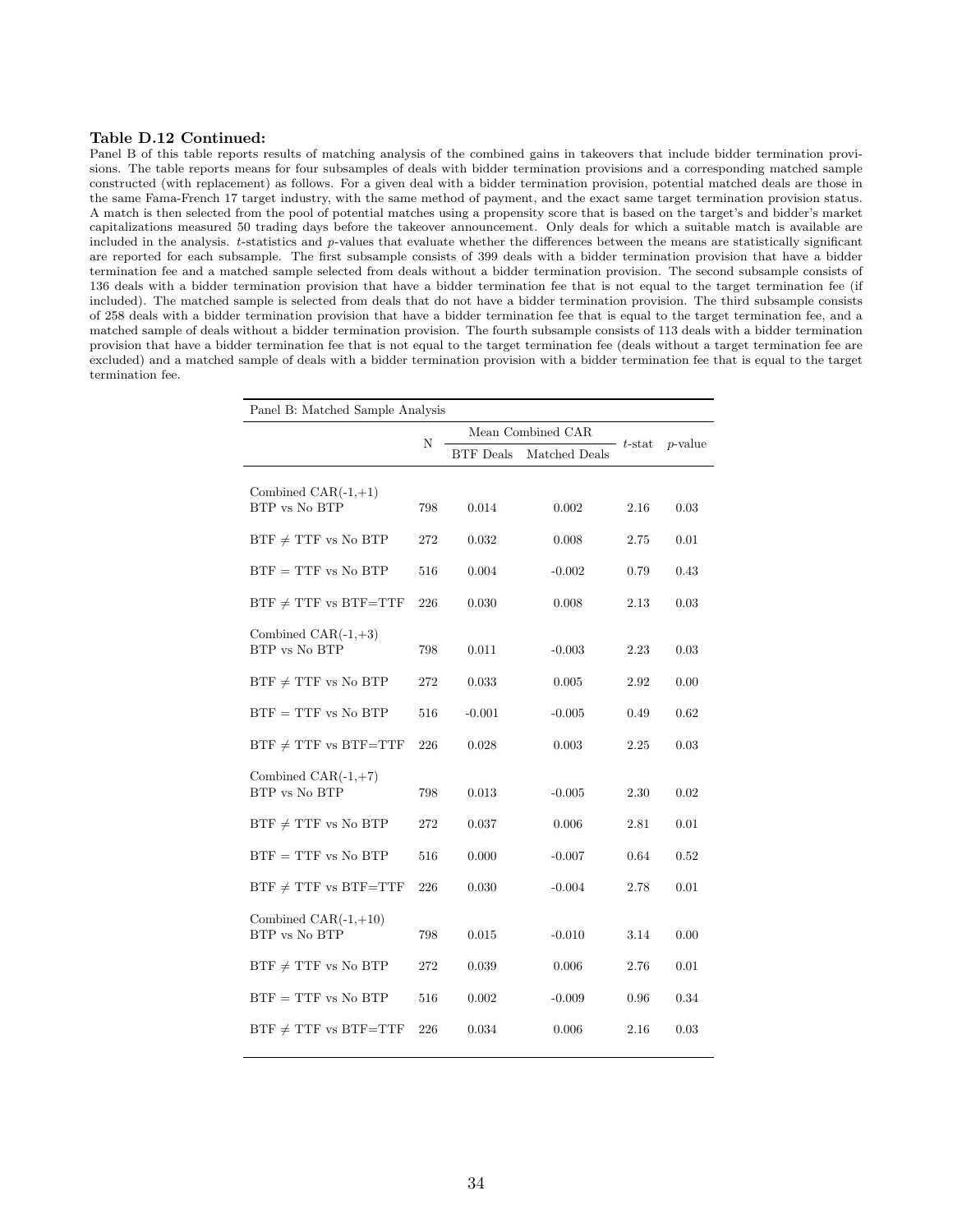#### Table D.13:

Bidder Termination Provisions and Takeover Value Creation — CAR Windows Extended Pre-Announcement Panel A of this table reports estimates from OLS regressions that examine the wealth gains in takeovers. The sample in  $(1)-(2)$  and (4)-(5) ((3) and (6)) consists of takeovers announced between 1997 and 2013 involving bidders and targets that were both publicly listed U.S. firms (that included a bidder termination provision). The dependent variables are the combined gains of the bidder and target around the takeover announcement which are computed as the sum of the bidder and target's cumulative dollar abnormal returns around the takeover announcement divided by the sum of the bidder's and target's market capitalizations measured 50 trading days before the takeover announcement — the windows are  $(-10,+1)$  and  $(-20,+1)$  in  $(1)-(3)$  and  $(4)-(6)$ . Bidder Termination Fee  $\neq$  Target Termination Fee equals 1 if both a bidder and target termination provision are included with the bidder termination fee not equal to the target termination fee or if there is a bidder termination provision and no target termination provision, and equals 0 otherwise. Bidder Termination Fee = Target Termination Fee equals 1 if both a bidder and target termination provision are included with the bidder termination fee equal to the target termination fee, and equals 0 otherwise. The other explanatory variables are defined in Table A.1. Announcement year fixed effects and target Fama-French 17 Industry fixed effects are included. t-statistics are computed using heteroscedasticity-consistent standard errors. \*, \*\*, and \*\*\* indicate statistical significance at the 10%, 5%, and 1% levels, respectively.

| Panel A: OLS Regressions                             |                           |                           |                         |                             |                          |                           |  |
|------------------------------------------------------|---------------------------|---------------------------|-------------------------|-----------------------------|--------------------------|---------------------------|--|
|                                                      | (1)                       | (2)                       | (3)                     | (4)                         | (5)                      | (6)                       |  |
| Dependent Variable:                                  |                           | Combined $CAR(-10,+1)$    |                         | Combined $CAR(-20,+1)$      |                          |                           |  |
|                                                      |                           |                           |                         |                             |                          |                           |  |
| <b>Bidder Termination Provision</b>                  | 0.00739                   |                           |                         | 0.00202                     |                          |                           |  |
|                                                      | (1.36)                    |                           |                         | (0.30)                      |                          |                           |  |
| Bidder Termination Fee $\neq$ Target Termination Fee |                           | $0.0148**$                | $0.0186*$               |                             | 0.0102                   | 0.0215                    |  |
|                                                      |                           | (2.07)                    | (1.74)                  |                             | (1.13)                   | (1.64)                    |  |
| Bidder Termination Fee = Target Termination Fee      |                           | 0.00281                   |                         |                             | $-0.00304$               |                           |  |
|                                                      |                           | (0.40)                    |                         |                             | $(-0.35)$                |                           |  |
| Target Termination Provision                         | $-0.00406$                | $-0.00363$                | $-0.0206$               | 0.00232                     | 0.00278                  | 0.0224                    |  |
|                                                      | $(-0.80)$                 | $(-0.72)$                 | $(-0.78)$               | (0.37)                      | (0.44)                   | (0.80)                    |  |
| Collar                                               | $0.0144**$                | $0.0143**$                | 0.0173                  | 0.00841                     | 0.00831                  | $-0.00884$                |  |
|                                                      | (2.14)                    | (2.12)                    | (0.89)                  | (0.99)                      | (0.98)                   | $(-0.39)$                 |  |
| Lockup Option                                        | 0.00503                   | 0.00498                   | 0.0120                  | 0.00281                     | 0.00275                  | 0.00585                   |  |
|                                                      | (0.73)                    | (0.72)                    | (0.64)                  | (0.31)                      | (0.31)                   | (0.25)                    |  |
| Stock Offer                                          | $-0.0307***$              | $-0.0304***$              | $-0.0328**$             | $-0.0256***$                | $-0.0252***$             | $-0.0240$                 |  |
|                                                      | $(-5.47)$                 | $(-5.41)$                 | $(-2.02)$               | $(-3.53)$                   | $(-3.48)$                | $(-1.17)$                 |  |
| Stock and Cash Offer                                 | $-0.0141***$              | $-0.0142***$              | $-0.0291**$             | $-0.00915$                  | $-0.00920$               | $-0.0235$                 |  |
|                                                      | $(-2.99)$                 | $(-3.00)$                 | $(-2.00)$               | $(-1.53)$                   | $(-1.54)$                | $(-1.29)$                 |  |
| Bidder Toehold                                       | 0.0000591                 | 0.0000991                 | $-0.133***$             | 0.00111                     | 0.00115                  | $-0.0802**$               |  |
|                                                      | (0.04)                    | (0.06)                    | $(-4.60)$               | (0.36)                      | (0.38)                   | $(-2.13)$                 |  |
| Tender Offer                                         | 0.00378                   | 0.00366                   | 0.00920                 | 0.00329                     | 0.00316                  | $-0.0177$                 |  |
|                                                      | (0.67)                    | (0.65)                    | (0.40)                  | (0.45)                      | (0.43)                   | $(-0.58)$                 |  |
| Hostile Approach                                     | 0.000950                  | 0.000836                  | 0.0347                  | 0.0129                      | 0.0127                   | 0.0897                    |  |
|                                                      | (0.10)                    | (0.08)                    | (1.17)                  | (0.77)                      | (0.76)                   | (1.47)                    |  |
| Same Industry                                        | 0.00213                   | 0.00200                   | $-0.0150$               | 0.00322                     | 0.00308                  | $-0.00751$                |  |
|                                                      | (0.51)                    | (0.48)                    | $(-1.30)$               | (0.62)                      | (0.59)                   | $(-0.53)$                 |  |
| Log(Target Market Cap.)                              | 0.00246                   | 0.00250                   | $0.0137**$              | $0.00477**$                 | $0.00481**$              | $0.0238***$               |  |
|                                                      | (1.44)                    | (1.46)                    | (2.14)                  | (2.13)                      | (2.15)                   | (2.93)                    |  |
| Target Market-to-Book Assets                         | $-0.000543$               | $-0.000473$               | 0.00183                 | $-0.00179$                  | $-0.00171$               | 0.0000497                 |  |
|                                                      | $(-0.39)$                 | $(-0.33)$                 | (0.62)<br>$-0.0237***$  | $(-0.99)$<br>$-0.00800$ *** | $(-0.95)$                | (0.01)<br>$-0.0336***$    |  |
| Log(Bidder Market Cap.)                              | $-0.00603***$             | $-0.00613***$             |                         |                             | $-0.00811***$            |                           |  |
| Bidder Market-to-Book Assets                         | $(-4.19)$<br>$-0.00243**$ | $(-4.24)$<br>$-0.00242**$ | $(-4.04)$<br>$-0.00246$ | $(-4.17)$<br>$-0.00348*$    | $(-4.21)$<br>$-0.00346*$ | $(-4.28)$<br>$-0.00569**$ |  |
|                                                      | $(-2.55)$                 | $(-2.53)$                 | $(-1.01)$               | $(-1.86)$                   | $(-1.85)$                | $(-2.12)$                 |  |
| Target Market Cap./Bidder Market Cap.                | 0.00405                   | 0.00421                   | $-0.0222$               | $-0.00150$                  | $-0.00132$               | $-0.0514*$                |  |
|                                                      | (0.68)                    | (0.71)                    | $(-1.02)$               | $(-0.21)$                   | $(-0.19)$                | $(-1.88)$                 |  |
| Constant                                             | $0.104***$                | $0.104***$                | $0.241***$              | $0.113***$                  | $0.113***$               | $0.245***$                |  |
|                                                      | (4.43)                    | (4.45)                    | (3.50)                  | (3.75)                      | (3.76)                   | (2.67)                    |  |
|                                                      |                           |                           |                         |                             |                          |                           |  |
| Year FE                                              | Yes                       | Yes                       | Yes                     | Yes                         | Yes                      | Yes                       |  |
| Industry FE                                          | Yes                       | Yes                       | Yes                     | Yes                         | Yes                      | Yes                       |  |
| Observations                                         | 2078                      | 2078                      | 416                     | 2078                        | 2078                     | 416                       |  |
| Adjusted R-squared                                   | 0.052                     | 0.053                     | 0.061                   | 0.041                       | 0.042                    | 0.066                     |  |
|                                                      |                           |                           |                         |                             |                          |                           |  |